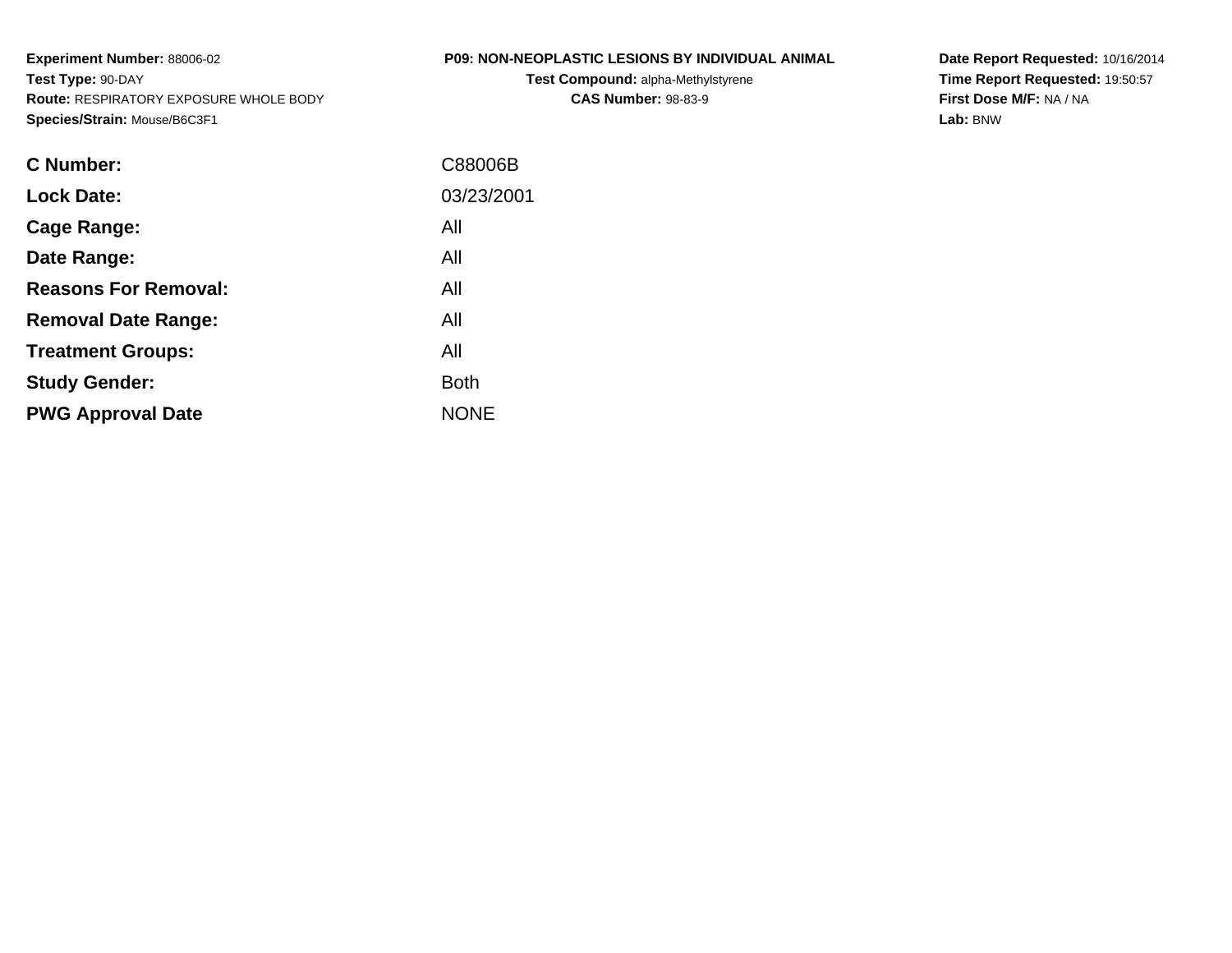#### **P09: NON-NEOPLASTIC LESIONS BY INDIVIDUAL ANIMAL**

**Test Compound:** alpha-Methylstyrene

**CAS Number:** 98-83-9

**Date Report Requested:** 10/16/2014**Time Report Requested:** 19:50:57**First Dose M/F:** NA / NA**Lab:** BNW

**Test Type:** 90-DAY **Route:** RESPIRATORY EXPOSURE WHOLE BODY**Species/Strain:** Mouse/B6C3F1

| <b>B6C3F1 Mouse Male</b><br><b>CONTROL</b> | DAY ON TEST<br><b>ANIMAL ID</b> | 0<br>0<br>9<br>5<br>$\mathbf 0$<br>$\Omega$<br>0<br>0<br>1 | 0<br>$\boldsymbol{\theta}$<br>9<br>5<br>$\mathbf 0$<br>$\Omega$<br>$\mathbf 0$<br>$\pmb{0}$<br>$\overline{2}$ | 0<br>$\boldsymbol{\theta}$<br>9<br>5<br>$\mathbf 0$<br>0<br>$\pmb{0}$<br>$\pmb{0}$<br>3 | 0<br>$\boldsymbol{\theta}$<br>9<br>5<br>$\mathbf 0$<br>0<br>$\Omega$<br>0<br>4 | 0<br>$\boldsymbol{\theta}$<br>9<br>5<br>$\mathbf 0$<br>0<br>0<br>0<br>5 | 0<br>$\boldsymbol{\theta}$<br>9<br>5<br>$\mathbf 0$<br>0<br>$\mathbf 0$<br>0<br>6 | 0<br>$\boldsymbol{\theta}$<br>9<br>5<br>$\mathbf 0$<br>$\mathbf 0$<br>0<br>$\mathbf 0$<br>7 | 0<br>$\boldsymbol{\theta}$<br>9<br>5<br>$\overline{0}$<br>0<br>$\mathbf 0$<br>0<br>8 | $\boldsymbol{\theta}$<br>$\boldsymbol{\theta}$<br>9<br>5<br>$\overline{0}$<br>$\mathbf 0$<br>$\mathbf 0$<br>$\mathbf 0$<br>9 | 0<br>$\boldsymbol{\theta}$<br>9<br>5<br>$\mathbf 0$<br>0<br>$\mathbf 0$<br>$\mathbf{1}$<br>$\Omega$ | <i><b>*TOTALS</b></i> |   |     |
|--------------------------------------------|---------------------------------|------------------------------------------------------------|---------------------------------------------------------------------------------------------------------------|-----------------------------------------------------------------------------------------|--------------------------------------------------------------------------------|-------------------------------------------------------------------------|-----------------------------------------------------------------------------------|---------------------------------------------------------------------------------------------|--------------------------------------------------------------------------------------|------------------------------------------------------------------------------------------------------------------------------|-----------------------------------------------------------------------------------------------------|-----------------------|---|-----|
| <b>Alimentary System</b>                   |                                 |                                                            |                                                                                                               |                                                                                         |                                                                                |                                                                         |                                                                                   |                                                                                             |                                                                                      |                                                                                                                              |                                                                                                     |                       |   |     |
| Esophagus                                  |                                 | +                                                          | +                                                                                                             | +                                                                                       |                                                                                | +                                                                       |                                                                                   | ٠                                                                                           | +                                                                                    | +                                                                                                                            | $\ddot{}$                                                                                           | 10                    |   |     |
| Gallbladder                                |                                 | +                                                          | +                                                                                                             | +                                                                                       | +                                                                              | +                                                                       | +                                                                                 | $\ddot{}$                                                                                   | +                                                                                    | +                                                                                                                            | +                                                                                                   | 10                    |   |     |
| Intestine Large, Cecum                     |                                 | $\ddot{}$                                                  | $\ddot{}$                                                                                                     | $\ddot{}$                                                                               | $+$                                                                            | $\ddot{}$                                                               | $\ddot{}$                                                                         | $\ddot{}$                                                                                   | $\ddot{}$                                                                            | +                                                                                                                            | $\ddot{}$                                                                                           | 10                    |   |     |
| Intestine Large, Colon                     |                                 | $\ddot{}$                                                  | +                                                                                                             | $\ddot{}$                                                                               | $\ddot{}$                                                                      | $\ddot{}$                                                               | $\ddot{}$                                                                         | $\ddot{}$                                                                                   | $\ddot{}$                                                                            | +                                                                                                                            | $\ddot{}$                                                                                           | 10                    |   |     |
| Intestine Large, Rectum                    |                                 | $\ddot{}$                                                  | $\ddot{}$                                                                                                     | $\ddot{}$                                                                               | $\ddot{}$                                                                      | $\ddot{}$                                                               | $\ddot{}$                                                                         | $\ddot{}$                                                                                   | $\ddot{}$                                                                            | $\ddot{}$                                                                                                                    | $\ddot{}$                                                                                           | 10                    |   |     |
| Intestine Small, Duodenum                  |                                 | $\ddot{}$                                                  | $\ddot{}$                                                                                                     | $\ddot{}$                                                                               | $\ddot{}$                                                                      | $\ddot{}$                                                               | $\ddot{}$                                                                         | $\ddot{}$                                                                                   | $\ddot{}$                                                                            | $\ddot{}$                                                                                                                    | $\ddot{}$                                                                                           | 10                    |   |     |
| Intestine Small, Ileum                     |                                 | $\ddot{}$                                                  | $\ddot{}$                                                                                                     | $\ddot{}$                                                                               | $\ddot{}$                                                                      | $\ddot{}$                                                               | $\ddot{}$                                                                         | $\ddot{}$                                                                                   | $\ddot{}$                                                                            | $\ddot{}$                                                                                                                    | $\ddot{}$                                                                                           | 10                    |   |     |
| Intestine Small, Jejunum                   |                                 | +                                                          | +                                                                                                             | +                                                                                       | +                                                                              | +                                                                       | +                                                                                 | +                                                                                           | $\ddot{}$                                                                            | +                                                                                                                            | +                                                                                                   | 10                    |   |     |
| Liver                                      |                                 | $\ddot{}$                                                  | +                                                                                                             | $\ddot{}$                                                                               | $\ddot{}$                                                                      | $\ddot{}$                                                               | +                                                                                 | +                                                                                           | $\ddot{}$                                                                            | +                                                                                                                            | $\ddot{}$                                                                                           | 10                    |   |     |
| Pancreas                                   |                                 | $\ddot{}$                                                  | $\ddot{}$                                                                                                     | $\ddot{}$                                                                               | $\ddot{}$                                                                      | $+$                                                                     | $+$                                                                               | $\ddot{}$                                                                                   | $\ddot{}$                                                                            | $\ddot{}$                                                                                                                    | $\ddot{}$                                                                                           | 10                    |   |     |
| Salivary Glands                            |                                 | +                                                          | $\ddot{}$                                                                                                     | $\ddot{}$                                                                               | $+$                                                                            | $\ddot{}$                                                               | $\ddot{}$                                                                         | $\ddot{}$                                                                                   | $\ddot{}$                                                                            | +                                                                                                                            | $\ddot{}$                                                                                           | 10                    |   |     |
| Stomach, Forestomach                       |                                 | $\ddot{}$                                                  | $\ddot{}$                                                                                                     | $\ddot{}$                                                                               | $\ddot{}$                                                                      | $\ddot{}$                                                               | $\ddot{}$                                                                         | $\ddot{}$                                                                                   | $\ddot{}$                                                                            | $\ddot{}$                                                                                                                    | $\ddot{}$                                                                                           | 10                    |   |     |
| Stomach, Glandular                         |                                 | $\ddot{}$                                                  | $\ddot{}$                                                                                                     | $\ddot{}$                                                                               | $+$                                                                            | +                                                                       | $\ddot{}$                                                                         | $+$                                                                                         | $\ddot{}$                                                                            | $\ddot{}$                                                                                                                    | $\ddot{}$                                                                                           | 10                    |   |     |
| Mineralization                             |                                 |                                                            |                                                                                                               |                                                                                         |                                                                                | 1                                                                       |                                                                                   |                                                                                             |                                                                                      |                                                                                                                              |                                                                                                     |                       | 1 | 1.0 |
| <b>Cardiovascular System</b>               |                                 |                                                            |                                                                                                               |                                                                                         |                                                                                |                                                                         |                                                                                   |                                                                                             |                                                                                      |                                                                                                                              |                                                                                                     |                       |   |     |
| <b>Blood Vessel</b>                        |                                 | +                                                          |                                                                                                               |                                                                                         |                                                                                |                                                                         |                                                                                   |                                                                                             |                                                                                      |                                                                                                                              |                                                                                                     | 1                     |   |     |
| Heart                                      |                                 | $\ddot{}$                                                  | +                                                                                                             | +                                                                                       |                                                                                |                                                                         |                                                                                   |                                                                                             |                                                                                      | +                                                                                                                            | +                                                                                                   | 10                    |   |     |
| <b>Endocrine System</b>                    |                                 |                                                            |                                                                                                               |                                                                                         |                                                                                |                                                                         |                                                                                   |                                                                                             |                                                                                      |                                                                                                                              |                                                                                                     |                       |   |     |
| <b>Adrenal Cortex</b>                      |                                 |                                                            |                                                                                                               |                                                                                         |                                                                                |                                                                         |                                                                                   |                                                                                             |                                                                                      |                                                                                                                              | ٠                                                                                                   | 10                    |   |     |
| <b>Adrenal Medulla</b>                     |                                 | +                                                          | +                                                                                                             | +                                                                                       |                                                                                | +                                                                       | +                                                                                 | +                                                                                           | +                                                                                    | +                                                                                                                            | +                                                                                                   | 10                    |   |     |

\* ..Total animals with tissue examined microscopically; Total animals with lesion and mean severity grade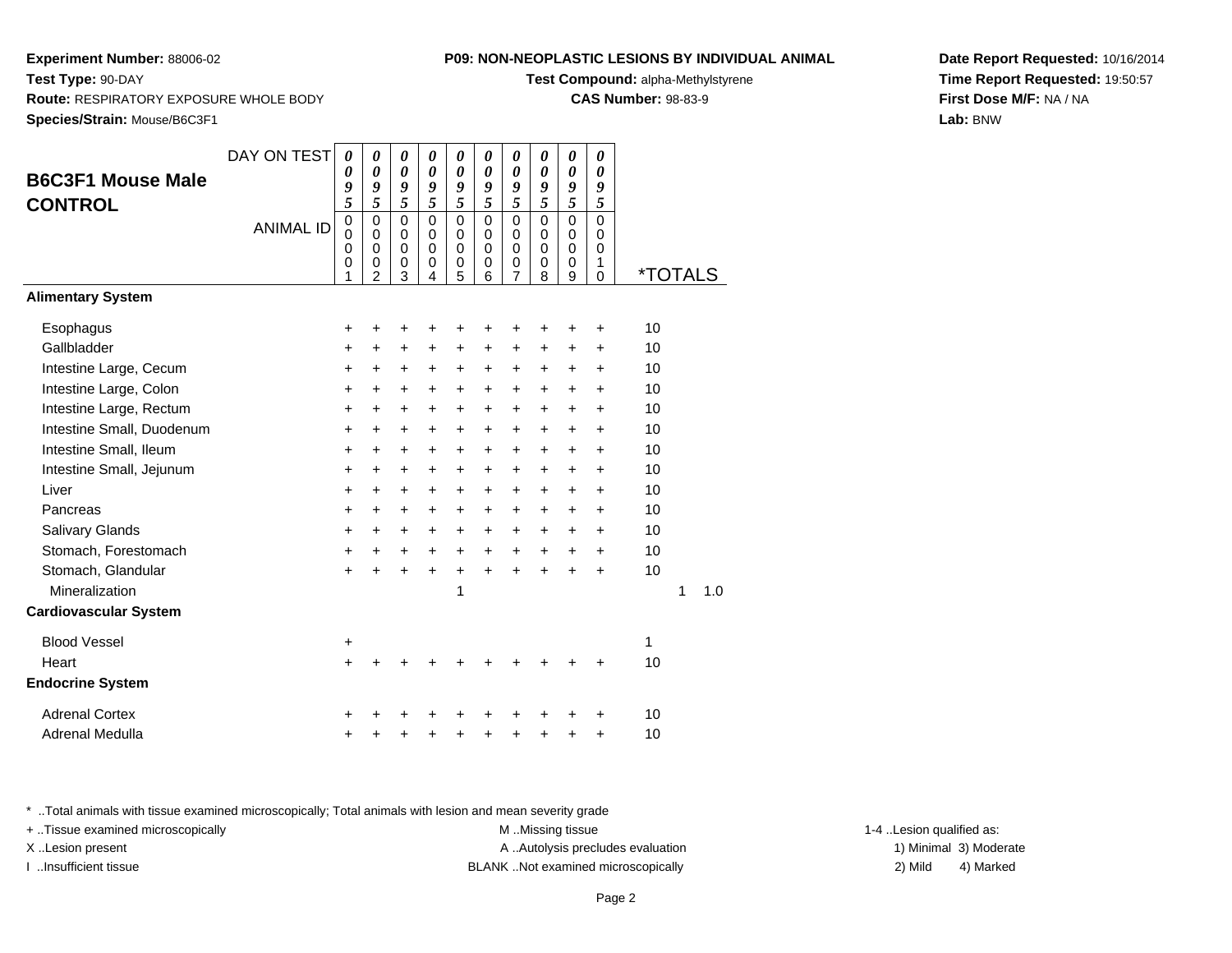### **P09: NON-NEOPLASTIC LESIONS BY INDIVIDUAL ANIMAL**

**Test Compound:** alpha-Methylstyrene

**CAS Number:** 98-83-9

**Date Report Requested:** 10/16/2014**Time Report Requested:** 19:50:57**First Dose M/F:** NA / NA**Lab:** BNW

**Test Type:** 90-DAY **Route:** RESPIRATORY EXPOSURE WHOLE BODY**Species/Strain:** Mouse/B6C3F1

| <b>B6C3F1 Mouse Male</b>    | DAY ON TEST      | $\boldsymbol{\theta}$<br>0<br>9             | 0<br>$\boldsymbol{\theta}$<br>9                          | 0<br>0<br>9                                 | 0<br>0<br>9                                    | 0<br>$\boldsymbol{\theta}$<br>9   | 0<br>0<br>9                                    | 0<br>$\boldsymbol{\theta}$<br>9                    | 0<br>0<br>9                                              | 0<br>0<br>9                                        | 0<br>$\theta$<br>9                          |                       |
|-----------------------------|------------------|---------------------------------------------|----------------------------------------------------------|---------------------------------------------|------------------------------------------------|-----------------------------------|------------------------------------------------|----------------------------------------------------|----------------------------------------------------------|----------------------------------------------------|---------------------------------------------|-----------------------|
| <b>CONTROL</b>              | <b>ANIMAL ID</b> | 5<br>$\mathbf 0$<br>$\Omega$<br>0<br>0<br>1 | 5<br>$\mathbf 0$<br>$\Omega$<br>0<br>0<br>$\overline{c}$ | 5<br>$\mathbf 0$<br>$\Omega$<br>0<br>0<br>3 | 5<br>$\mathbf 0$<br>0<br>$\mathbf 0$<br>0<br>4 | 5<br>0<br>$\Omega$<br>0<br>0<br>5 | 5<br>$\mathbf 0$<br>$\mathbf 0$<br>0<br>0<br>6 | 5<br>$\Omega$<br>$\Omega$<br>$\mathbf 0$<br>0<br>7 | 5<br>$\mathbf 0$<br>$\mathbf 0$<br>$\mathbf 0$<br>0<br>8 | 5<br>$\Omega$<br>$\Omega$<br>$\mathbf 0$<br>0<br>9 | 5<br>$\mathbf 0$<br>$\Omega$<br>0<br>1<br>0 | <i><b>*TOTALS</b></i> |
| Islets, Pancreatic          |                  | $\ddot{}$                                   | $\ddot{}$                                                | $\ddot{}$                                   | $\ddot{}$                                      | $\ddot{}$                         | $\ddot{}$                                      | $\ddot{}$                                          | $\ddot{}$                                                | $\ddot{}$                                          | $\ddot{}$                                   | 10                    |
| Parathyroid Gland           |                  | M                                           | $\ddot{}$                                                | М                                           | $\ddot{}$                                      | $\ddot{}$                         | $\ddot{}$                                      | $\ddot{}$                                          | T                                                        | $\ddot{}$                                          | M                                           | 6                     |
| <b>Pituitary Gland</b>      |                  | +                                           | +                                                        | +                                           | +                                              | $\ddot{}$                         | $\ddot{}$                                      | $\ddot{}$                                          | +                                                        | $\ddot{}$                                          | +                                           | 10                    |
| <b>Thyroid Gland</b>        |                  | $\ddot{}$                                   | $\ddot{}$                                                | $\ddot{}$                                   | $\ddot{}$                                      | $\ddot{}$                         | $\ddot{}$                                      | $\ddot{}$                                          | $\ddot{}$                                                | ÷                                                  | $\ddot{}$                                   | 10                    |
| <b>General Body System</b>  |                  |                                             |                                                          |                                             |                                                |                                   |                                                |                                                    |                                                          |                                                    |                                             |                       |
| <b>NONE</b>                 |                  |                                             |                                                          |                                             |                                                |                                   |                                                |                                                    |                                                          |                                                    |                                             |                       |
| <b>Genital System</b>       |                  |                                             |                                                          |                                             |                                                |                                   |                                                |                                                    |                                                          |                                                    |                                             |                       |
| Epididymis                  |                  | +                                           | +                                                        | +                                           | +                                              | +                                 | +                                              | +                                                  | +                                                        | +                                                  | +                                           | 10                    |
| <b>Preputial Gland</b>      |                  | +                                           | +                                                        | +                                           | +                                              | $\ddot{}$                         | $\ddot{}$                                      | $\ddot{}$                                          | +                                                        | $\pm$                                              | +                                           | 10                    |
| Prostate                    |                  | +                                           | +                                                        | +                                           | +                                              | +                                 | +                                              | +                                                  | +                                                        | $\ddot{}$                                          | $\ddot{}$                                   | 10                    |
| <b>Seminal Vesicle</b>      |                  | +                                           | $\ddot{}$                                                | +                                           | +                                              | +                                 | $\ddot{}$                                      | $\ddot{}$                                          | $\ddot{}$                                                | +                                                  | +                                           | 10                    |
| <b>Testes</b>               |                  | +                                           | $\ddot{}$                                                | $\ddot{}$                                   | $\ddot{}$                                      | $\ddot{}$                         | $\ddot{}$                                      | $\ddot{}$                                          | $\ddot{}$                                                | $\ddot{}$                                          | $\ddot{}$                                   | 10                    |
| <b>Hematopoietic System</b> |                  |                                             |                                                          |                                             |                                                |                                   |                                                |                                                    |                                                          |                                                    |                                             |                       |
| <b>Bone Marrow</b>          |                  | +                                           | +                                                        | ٠                                           | +                                              | +                                 | +                                              | ٠                                                  | +                                                        | +                                                  | +                                           | 10                    |
| Lymph Node, Bronchial       |                  | +                                           | М                                                        | $\ddot{}$                                   | M                                              | $\ddot{}$                         | $\ddot{}$                                      | +                                                  | $\ddot{}$                                                | $\ddot{}$                                          | $\ddot{}$                                   | 8                     |
| Lymph Node, Mandibular      |                  | М                                           | $\ddot{}$                                                | +                                           | +                                              | +                                 | +                                              | +                                                  | $\ddot{}$                                                | м                                                  | М                                           | 7                     |
| Lymph Node, Mediastinal     |                  | $\ddot{}$                                   | M                                                        | $\ddot{}$                                   | $\ddot{}$                                      | $\ddot{}$                         | M                                              | $\ddot{}$                                          | M                                                        | м                                                  | M                                           | 5                     |
| Lymph Node, Mesenteric      |                  | +                                           | $\ddot{}$                                                | +                                           | $\ddot{}$                                      | $\ddot{}$                         | +                                              | $\ddot{}$                                          | $\ddot{}$                                                | $\ddot{}$                                          | $\ddot{}$                                   | 10                    |
| Spleen                      |                  | +                                           | $\ddot{}$                                                | +                                           | +                                              | $\ddot{}$                         | +                                              | $\ddot{}$                                          | $\ddot{}$                                                | +                                                  | $\ddot{}$                                   | 10                    |
| Thymus                      |                  | +                                           | +                                                        | +                                           | $\ddot{}$                                      | +                                 | +                                              | +                                                  | $\ddot{}$                                                | +                                                  | +                                           | 10                    |
| <b>Integumentary System</b> |                  |                                             |                                                          |                                             |                                                |                                   |                                                |                                                    |                                                          |                                                    |                                             |                       |

\* ..Total animals with tissue examined microscopically; Total animals with lesion and mean severity grade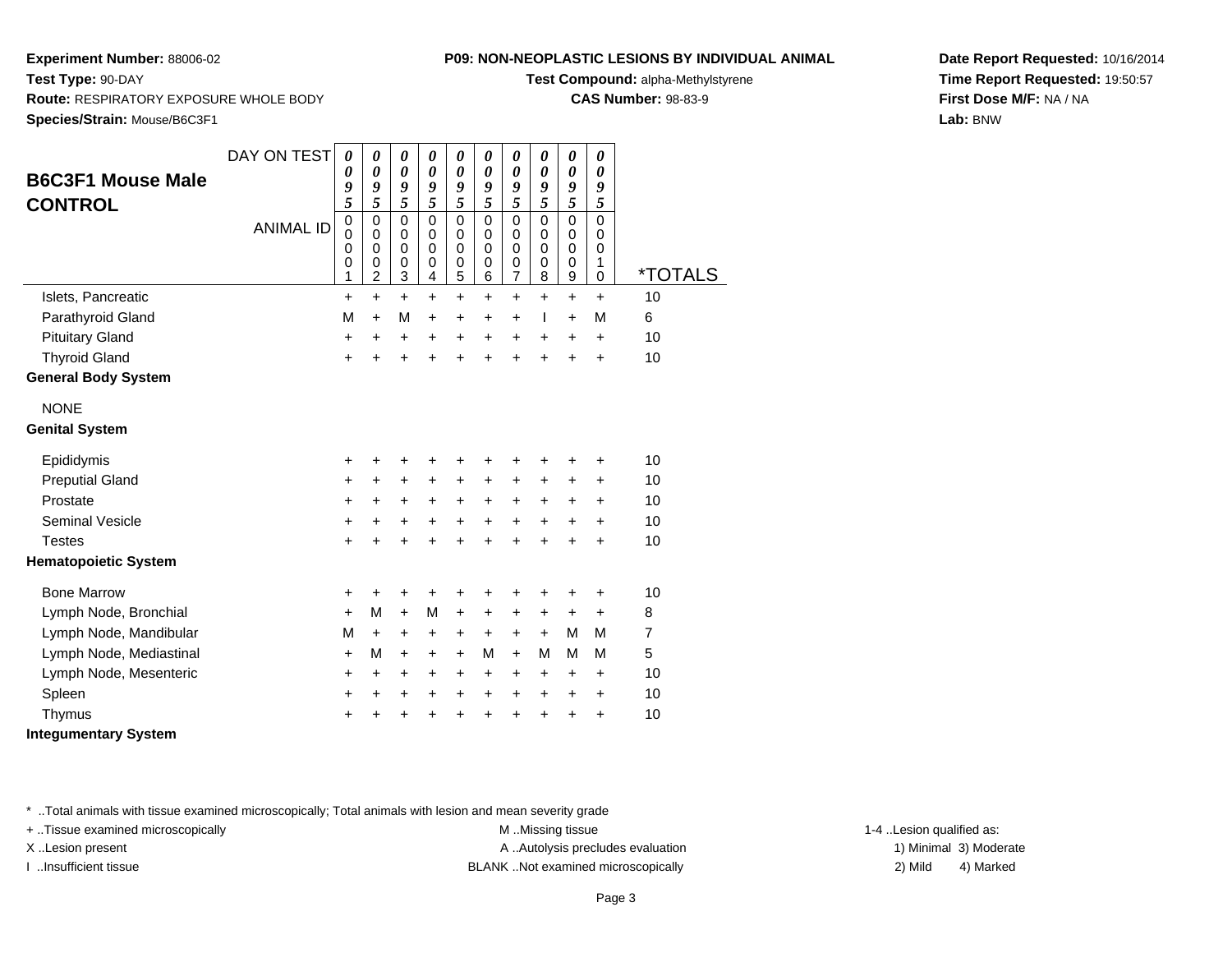**Species/Strain:** Mouse/B6C3F1

**Route:** RESPIRATORY EXPOSURE WHOLE BODY

**Test Type:** 90-DAY

#### **P09: NON-NEOPLASTIC LESIONS BY INDIVIDUAL ANIMAL**

**Test Compound:** alpha-Methylstyrene

**CAS Number:** 98-83-9

**Date Report Requested:** 10/16/2014**Time Report Requested:** 19:50:57**First Dose M/F:** NA / NA**Lab:** BNW

| <b>B6C3F1 Mouse Male</b>                  | DAY ON TEST      | $\boldsymbol{\theta}$<br>0<br>9 | 0<br>$\boldsymbol{\theta}$<br>9                                  | 0<br>$\boldsymbol{\theta}$<br>9                 | 0<br>$\boldsymbol{\theta}$<br>9                     | 0<br>0<br>9                                               | 0<br>0<br>9                                         | 0<br>0<br>9                                                  | 0<br>$\boldsymbol{\theta}$<br>9                               | 0<br>$\boldsymbol{\theta}$<br>9                     | 0<br>0<br>9                                         |                       |   |     |
|-------------------------------------------|------------------|---------------------------------|------------------------------------------------------------------|-------------------------------------------------|-----------------------------------------------------|-----------------------------------------------------------|-----------------------------------------------------|--------------------------------------------------------------|---------------------------------------------------------------|-----------------------------------------------------|-----------------------------------------------------|-----------------------|---|-----|
| <b>CONTROL</b>                            |                  | 5                               | $\overline{5}$                                                   | $\overline{5}$                                  | $\overline{5}$                                      | $\overline{\mathbf{5}}$                                   | $\overline{5}$                                      | $\overline{5}$                                               | 5                                                             | 5                                                   | 5                                                   |                       |   |     |
|                                           | <b>ANIMAL ID</b> | 0<br>$\mathbf 0$<br>0<br>0<br>1 | $\mathbf 0$<br>$\mathbf 0$<br>$\mathbf 0$<br>0<br>$\overline{2}$ | $\pmb{0}$<br>$\pmb{0}$<br>$\mathbf 0$<br>0<br>3 | $\mathbf 0$<br>$\mathbf 0$<br>$\mathbf 0$<br>0<br>4 | $\mathbf 0$<br>$\pmb{0}$<br>$\mathbf 0$<br>$\pmb{0}$<br>5 | $\mathbf 0$<br>$\mathbf 0$<br>$\mathbf 0$<br>0<br>6 | $\pmb{0}$<br>$\pmb{0}$<br>$\mathbf 0$<br>0<br>$\overline{7}$ | $\mathbf 0$<br>$\mathbf 0$<br>$\mathbf 0$<br>$\mathbf 0$<br>8 | $\mathbf 0$<br>$\mathbf 0$<br>$\mathbf 0$<br>0<br>9 | $\mathbf 0$<br>$\mathbf 0$<br>0<br>1<br>$\mathbf 0$ | <i><b>*TOTALS</b></i> |   |     |
| <b>Integumentary System</b>               |                  |                                 |                                                                  |                                                 |                                                     |                                                           |                                                     |                                                              |                                                               |                                                     |                                                     |                       |   |     |
| <b>Mammary Gland</b><br>Skin              |                  | M<br>$\ddot{}$                  | М                                                                | M<br>+                                          | м                                                   | M                                                         | M                                                   | M<br>+                                                       | M<br>٠                                                        | M<br>+                                              | M<br>+                                              | $\mathbf 0$<br>10     |   |     |
| <b>Musculoskeletal System</b>             |                  |                                 |                                                                  |                                                 |                                                     |                                                           |                                                     |                                                              |                                                               |                                                     |                                                     |                       |   |     |
| Bone<br>Nervous System                    |                  | +                               |                                                                  |                                                 |                                                     |                                                           |                                                     |                                                              |                                                               | +                                                   | $\ddot{}$                                           | 10                    |   |     |
| <b>Brain</b><br><b>Respiratory System</b> |                  | +                               |                                                                  |                                                 |                                                     |                                                           |                                                     |                                                              |                                                               | +                                                   | +                                                   | 10                    |   |     |
| Larynx                                    |                  | +                               |                                                                  |                                                 |                                                     |                                                           |                                                     |                                                              |                                                               | +                                                   | +                                                   | 10                    |   |     |
| Lung                                      |                  | +                               | +                                                                | +                                               | +                                                   | +                                                         | +                                                   | +                                                            | +                                                             | +                                                   | +                                                   | 10                    |   |     |
| <b>Nose</b>                               |                  | $\ddot{}$                       | +                                                                | $\ddot{}$                                       | $\ddot{}$                                           | $\ddot{}$                                                 | $\ddot{}$                                           | $\ddot{}$                                                    | $\ddot{}$                                                     | $\ddot{}$                                           | $\ddot{}$                                           | 10                    |   |     |
| Trachea                                   |                  | $\ddot{}$                       | +                                                                | +                                               |                                                     | +                                                         | +                                                   | +                                                            | +                                                             | +                                                   | +                                                   | 10                    |   |     |
| <b>Special Senses System</b>              |                  |                                 |                                                                  |                                                 |                                                     |                                                           |                                                     |                                                              |                                                               |                                                     |                                                     |                       |   |     |
| Eye                                       |                  | +                               |                                                                  |                                                 |                                                     |                                                           |                                                     |                                                              | +                                                             | +                                                   | +                                                   | 10                    |   |     |
| <b>Harderian Gland</b>                    |                  | +                               |                                                                  |                                                 |                                                     |                                                           |                                                     | +                                                            | +                                                             | +                                                   | +                                                   | 10                    |   |     |
| <b>Urinary System</b>                     |                  |                                 |                                                                  |                                                 |                                                     |                                                           |                                                     |                                                              |                                                               |                                                     |                                                     |                       |   |     |
| Kidney                                    |                  | +                               | +                                                                | +                                               |                                                     |                                                           |                                                     | +                                                            | +                                                             | +                                                   | +                                                   | 10                    |   |     |
| Renal Tubule, Regeneration                |                  | 1                               |                                                                  |                                                 |                                                     |                                                           |                                                     |                                                              |                                                               |                                                     |                                                     |                       | 1 | 1.0 |
| <b>Urinary Bladder</b>                    |                  | +                               | +                                                                |                                                 |                                                     |                                                           |                                                     |                                                              |                                                               | +                                                   | +                                                   | 10                    |   |     |

\* ..Total animals with tissue examined microscopically; Total animals with lesion and mean severity grade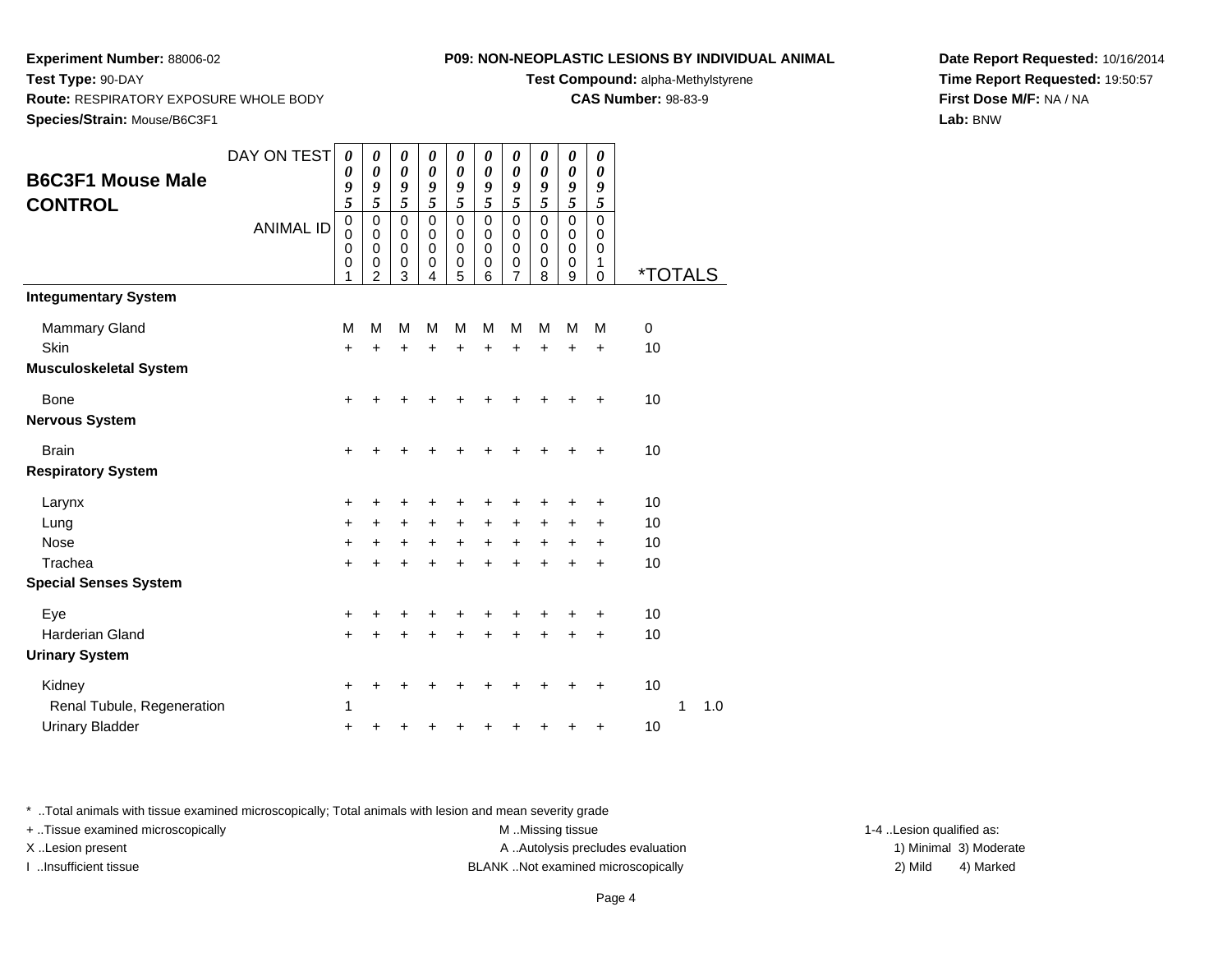**Test Type:** 90-DAY

### **P09: NON-NEOPLASTIC LESIONS BY INDIVIDUAL ANIMAL**

**Test Compound:** alpha-Methylstyrene

**CAS Number:** 98-83-9

**Route:** RESPIRATORY EXPOSURE WHOLE BODY

**Date Report Requested:** 10/16/2014**Time Report Requested:** 19:50:57**First Dose M/F:** NA / NA**Lab:** BNW

| <b>B6C3F1 Mouse Male</b>                     | DAY ON TEST      | $\pmb{\theta}$<br>0<br>9<br>5                                    | $\pmb{\theta}$<br>$\boldsymbol{\theta}$<br>$\pmb{9}$<br>5 | $\pmb{\theta}$<br>$\boldsymbol{\theta}$<br>$\boldsymbol{g}$<br>$\sqrt{5}$ | 0<br>$\pmb{\theta}$<br>9<br>5                                               | $\pmb{\theta}$<br>$\boldsymbol{\theta}$<br>9<br>$\sqrt{5}$     | $\pmb{\theta}$<br>$\boldsymbol{\theta}$<br>9<br>$\sqrt{5}$   | $\pmb{\theta}$<br>$\boldsymbol{\theta}$<br>$\boldsymbol{g}$                  | $\pmb{\theta}$<br>$\boldsymbol{\theta}$<br>$\boldsymbol{g}$<br>$\sqrt{5}$ | $\pmb{\theta}$<br>$\boldsymbol{\theta}$<br>$\pmb{9}$<br>$\sqrt{5}$        | $\pmb{\theta}$<br>$\boldsymbol{\theta}$<br>$\boldsymbol{g}$<br>$\overline{5}$ |                       |
|----------------------------------------------|------------------|------------------------------------------------------------------|-----------------------------------------------------------|---------------------------------------------------------------------------|-----------------------------------------------------------------------------|----------------------------------------------------------------|--------------------------------------------------------------|------------------------------------------------------------------------------|---------------------------------------------------------------------------|---------------------------------------------------------------------------|-------------------------------------------------------------------------------|-----------------------|
| <b>75 PPM</b>                                | <b>ANIMAL ID</b> | $\mathbf 0$<br>$\pmb{0}$<br>$\boldsymbol{2}$<br>$\mathbf 0$<br>1 | $\pmb{0}$<br>$\pmb{0}$<br>$^2_{\rm 0}$<br>$\overline{c}$  | $\mathsf 0$<br>$\mathbf 0$<br>$\boldsymbol{2}$<br>$\pmb{0}$<br>3          | $\mathsf 0$<br>$\pmb{0}$<br>$\overline{2}$<br>$\mathbf 0$<br>$\overline{4}$ | $\mathsf 0$<br>$\mathbf 0$<br>$\overline{2}$<br>$\pmb{0}$<br>5 | $\pmb{0}$<br>$\pmb{0}$<br>$\boldsymbol{2}$<br>$\pmb{0}$<br>6 | $\mathfrak{s}$<br>$\pmb{0}$<br>$\mathbf 0$<br>$^2_{\rm 0}$<br>$\overline{7}$ | $\mathbf 0$<br>$\pmb{0}$<br>$^2_{\rm 0}$<br>8                             | $\mathsf 0$<br>$\pmb{0}$<br>$\sqrt{2}$<br>$\mathsf 0$<br>$\boldsymbol{9}$ | $\mathsf 0$<br>$\pmb{0}$<br>$\sqrt{2}$<br>$\mathbf{1}$<br>$\mathbf 0$         | <i><b>*TOTALS</b></i> |
| <b>Alimentary System</b>                     |                  |                                                                  |                                                           |                                                                           |                                                                             |                                                                |                                                              |                                                                              |                                                                           |                                                                           |                                                                               |                       |
| Liver<br><b>Cardiovascular System</b>        |                  | +                                                                |                                                           |                                                                           |                                                                             |                                                                |                                                              | +                                                                            | ÷                                                                         | $\ddot{}$                                                                 | +                                                                             | 10                    |
| <b>NONE</b><br><b>Endocrine System</b>       |                  |                                                                  |                                                           |                                                                           |                                                                             |                                                                |                                                              |                                                                              |                                                                           |                                                                           |                                                                               |                       |
| <b>NONE</b><br><b>General Body System</b>    |                  |                                                                  |                                                           |                                                                           |                                                                             |                                                                |                                                              |                                                                              |                                                                           |                                                                           |                                                                               |                       |
| <b>NONE</b><br><b>Genital System</b>         |                  |                                                                  |                                                           |                                                                           |                                                                             |                                                                |                                                              |                                                                              |                                                                           |                                                                           |                                                                               |                       |
| <b>NONE</b><br><b>Hematopoietic System</b>   |                  |                                                                  |                                                           |                                                                           |                                                                             |                                                                |                                                              |                                                                              |                                                                           |                                                                           |                                                                               |                       |
| <b>NONE</b><br><b>Integumentary System</b>   |                  |                                                                  |                                                           |                                                                           |                                                                             |                                                                |                                                              |                                                                              |                                                                           |                                                                           |                                                                               |                       |
| <b>NONE</b><br><b>Musculoskeletal System</b> |                  |                                                                  |                                                           |                                                                           |                                                                             |                                                                |                                                              |                                                                              |                                                                           |                                                                           |                                                                               |                       |
| <b>NONE</b><br><b>Nervous System</b>         |                  |                                                                  |                                                           |                                                                           |                                                                             |                                                                |                                                              |                                                                              |                                                                           |                                                                           |                                                                               |                       |
| <b>NONE</b>                                  |                  |                                                                  |                                                           |                                                                           |                                                                             |                                                                |                                                              |                                                                              |                                                                           |                                                                           |                                                                               |                       |

\* ..Total animals with tissue examined microscopically; Total animals with lesion and mean severity grade

+ ..Tissue examined microscopically M ...Missing tissue 1-4 ... M ...Missing tissue

X..Lesion present **A ..Autolysis precludes evaluation** A ..Autolysis precludes evaluation 1) Minimal 3) Moderate I ..Insufficient tissue BLANK ..Not examined microscopically 2) Mild 4) Marked

1-4 ..Lesion qualified as: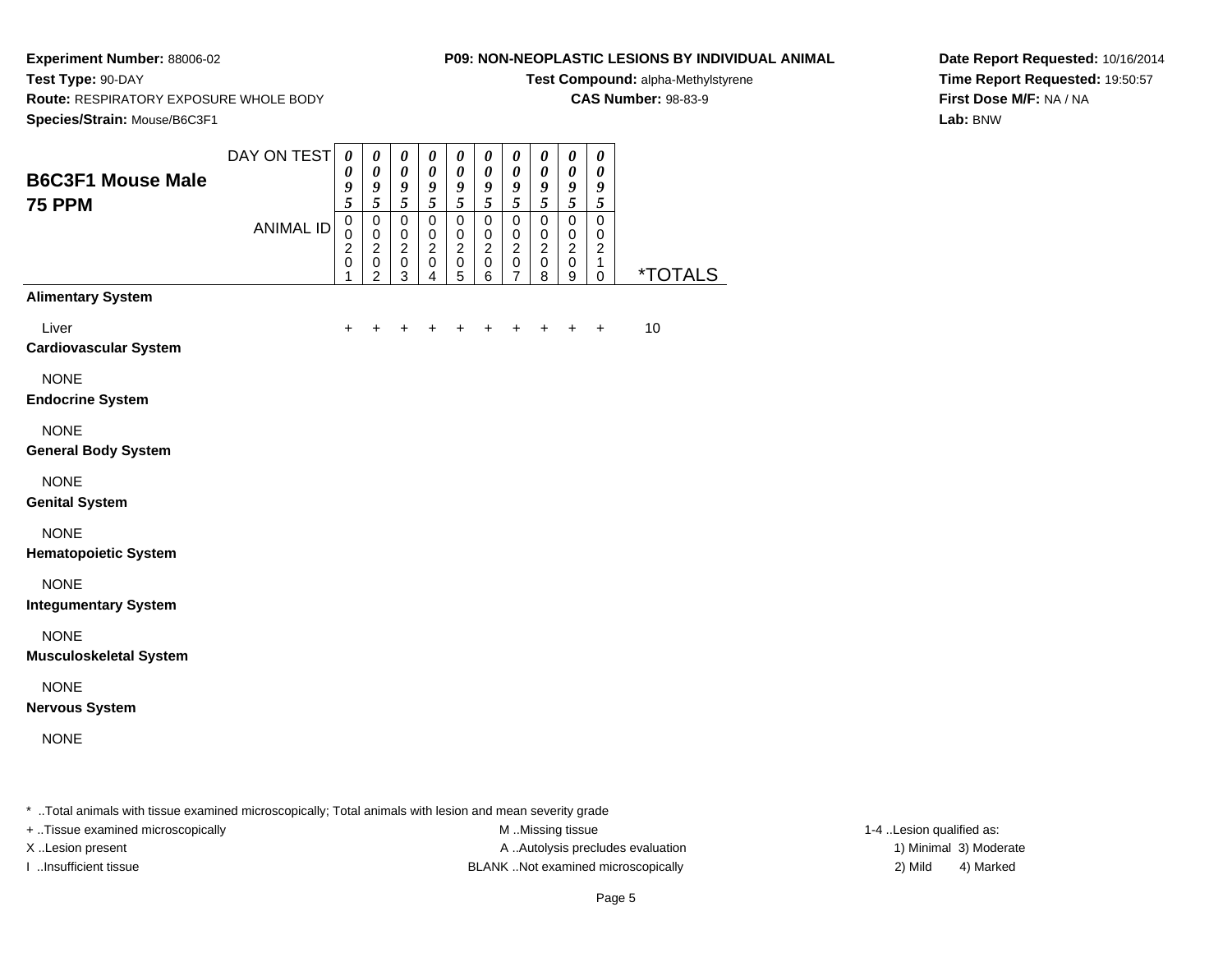**Test Type:** 90-DAY

#### **P09: NON-NEOPLASTIC LESIONS BY INDIVIDUAL ANIMAL**

**Test Compound:** alpha-Methylstyrene

**CAS Number:** 98-83-9

**Date Report Requested:** 10/16/2014**Time Report Requested:** 19:50:57**First Dose M/F:** NA / NA**Lab:** BNW

 **Route:** RESPIRATORY EXPOSURE WHOLE BODY**Species/Strain:** Mouse/B6C3F1

|                                       | DAY ON TEST      | 0                   | 0        | 0        | 0      | 0           | 0      | 0             | 0      | 0                   | 0      |    |                       |     |
|---------------------------------------|------------------|---------------------|----------|----------|--------|-------------|--------|---------------|--------|---------------------|--------|----|-----------------------|-----|
| <b>B6C3F1 Mouse Male</b>              |                  | 0                   | 0        | 0        | 0      | 0           | 0      | 0             | 0      | 0                   |        |    |                       |     |
|                                       |                  | 9                   | 9        | 9        | 9      | 9           | 9      | 9             | 9      | 9                   | 9      |    |                       |     |
| <b>75 PPM</b>                         |                  | 5                   | 5        | 5        | 5      | 5           | 5      | 5             | 5      | 5                   | 5      |    |                       |     |
|                                       | <b>ANIMAL ID</b> | 0                   | 0        | $\Omega$ | 0      | $\Omega$    | 0      | 0             | 0      | 0                   | 0      |    |                       |     |
|                                       |                  | 0<br>$\overline{c}$ | 0<br>2   | 0<br>2   | 0<br>2 | 0<br>2      | 0<br>2 | 0             | 0<br>2 | 0<br>$\overline{c}$ | 0<br>2 |    |                       |     |
|                                       |                  | 0                   | $\Omega$ | 0        | 0      | $\mathbf 0$ | 0      | $\frac{2}{0}$ | 0      | 0                   |        |    |                       |     |
|                                       |                  |                     | 2        | 3        | 4      | 5           | 6      | 7             | 8      | 9                   | 0      |    | <i><b>*TOTALS</b></i> |     |
| <b>Respiratory System</b>             |                  |                     |          |          |        |             |        |               |        |                     |        |    |                       |     |
| Lung                                  |                  | $\pm$               |          |          |        |             |        |               | +      |                     |        | 2  |                       |     |
| Hemorrhage                            |                  |                     |          |          |        |             |        |               |        |                     |        |    | 2                     | 1.0 |
| Nose                                  |                  |                     |          |          |        |             |        |               |        |                     | ٠      | 10 |                       |     |
| Glands, Atrophy                       |                  | 1                   |          |          |        | 1           |        | 1             | 1      | 1                   | 1      |    | 7                     | 1.0 |
| Glands, Hyperplasia                   |                  | 2                   | 1        |          |        |             |        | 1             |        |                     |        |    | 9                     | 1.1 |
| Olfactory Epi, Atrophy                |                  | 1                   | 1        | 1        | 1      | 1           | 1      | $\mathcal{P}$ | 1      |                     |        |    | 10                    | 1.1 |
| Olfactory Epi, Metaplasia             |                  |                     |          |          |        |             |        | 2             |        |                     |        |    | 5                     | 1.2 |
| Respirat Epith, Degeneration, Hyaline |                  |                     |          |          |        |             |        |               |        |                     |        |    | 1                     | 1.0 |
| <b>Connicl Connon Cuntom</b>          |                  |                     |          |          |        |             |        |               |        |                     |        |    |                       |     |

#### **Special Senses System**

NONE

#### **Urinary System**

NONE

\* ..Total animals with tissue examined microscopically; Total animals with lesion and mean severity grade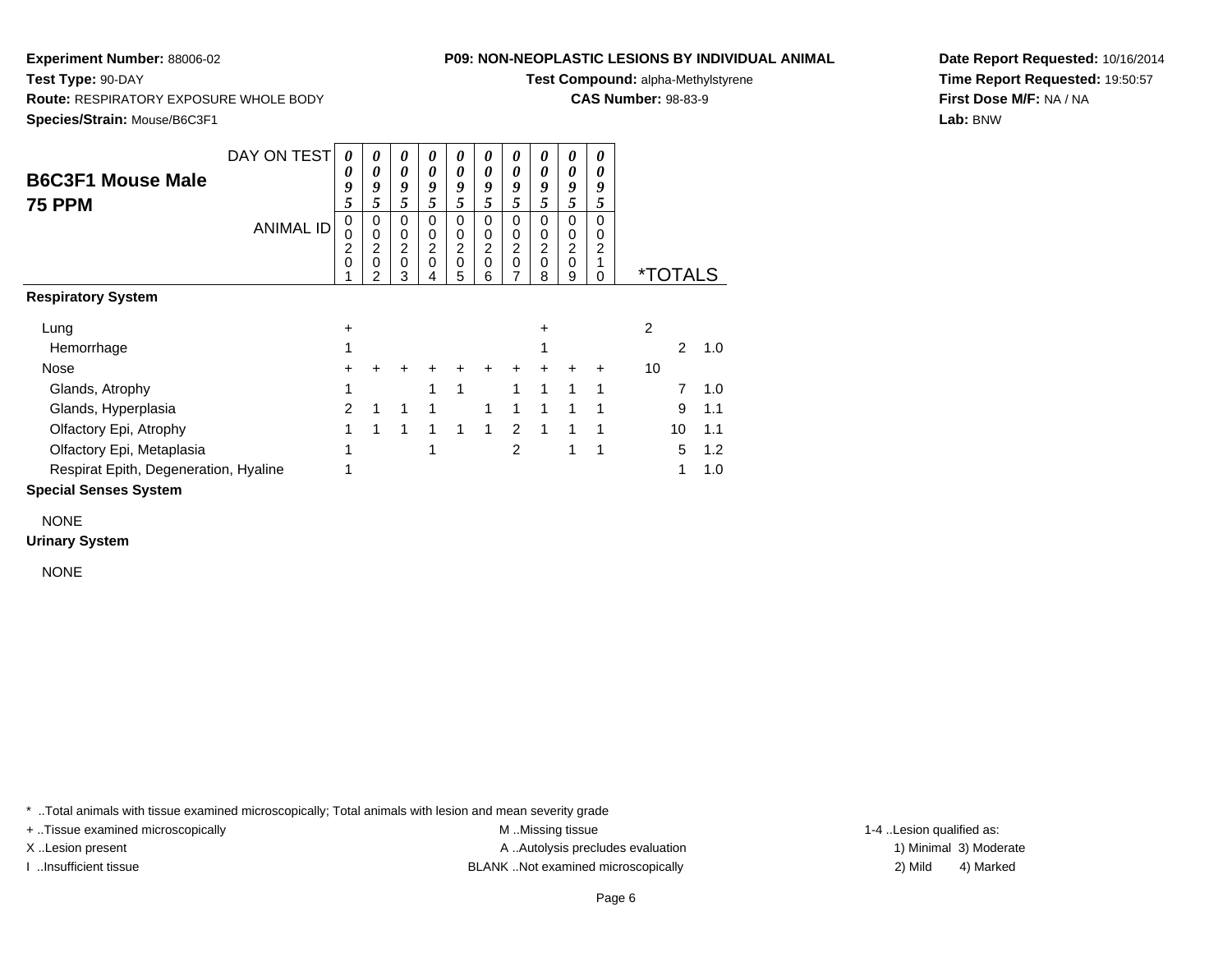**Test Type:** 90-DAY

### **P09: NON-NEOPLASTIC LESIONS BY INDIVIDUAL ANIMAL**

**Test Compound:** alpha-Methylstyrene

**CAS Number:** 98-83-9

**Date Report Requested:** 10/16/2014**Time Report Requested:** 19:50:57**First Dose M/F:** NA / NA**Lab:** BNW

**Route:** RESPIRATORY EXPOSURE WHOLE BODY

| Species/Strain: Mouse/B6C3F1                 |                  |                                                   |                                                                  |                                                                 |                                                                                  |                                                                |                                                                    |                                                                                  |                                                                         |                                                                       |                                                               |                       |
|----------------------------------------------|------------------|---------------------------------------------------|------------------------------------------------------------------|-----------------------------------------------------------------|----------------------------------------------------------------------------------|----------------------------------------------------------------|--------------------------------------------------------------------|----------------------------------------------------------------------------------|-------------------------------------------------------------------------|-----------------------------------------------------------------------|---------------------------------------------------------------|-----------------------|
| <b>B6C3F1 Mouse Male</b><br><b>150 PPM</b>   | DAY ON TEST      | $\pmb{\theta}$<br>$\boldsymbol{\theta}$<br>9<br>5 | $\pmb{\theta}$<br>$\boldsymbol{\theta}$<br>9<br>5                | $\pmb{\theta}$<br>$\boldsymbol{\theta}$<br>9<br>$\tilde{s}$     | $\boldsymbol{\theta}$<br>$\pmb{\theta}$<br>9<br>$\overline{5}$                   | $\pmb{\theta}$<br>$\boldsymbol{\theta}$<br>9<br>5              | $\boldsymbol{\theta}$<br>$\boldsymbol{\theta}$<br>9<br>$\tilde{s}$ | $\pmb{\theta}$<br>$\boldsymbol{\theta}$<br>9<br>$\overline{5}$                   | $\pmb{\theta}$<br>$\boldsymbol{\theta}$<br>9<br>5                       | $\pmb{\theta}$<br>$\boldsymbol{\theta}$<br>9<br>5                     | $\pmb{\theta}$<br>$\pmb{\theta}$<br>9<br>5                    |                       |
|                                              | <b>ANIMAL ID</b> | $\pmb{0}$<br>$\mathbf 0$<br>4<br>$\mathbf 0$<br>1 | $\pmb{0}$<br>0<br>$\overline{\mathbf{4}}$<br>0<br>$\overline{2}$ | $\mathbf 0$<br>$\mathbf 0$<br>$\overline{\mathbf{4}}$<br>0<br>3 | $\mathbf 0$<br>$\pmb{0}$<br>$\overline{\mathbf{4}}$<br>$\,0\,$<br>$\overline{4}$ | $\mathbf 0$<br>$\mathbf 0$<br>$\overline{4}$<br>$\pmb{0}$<br>5 | $\mathbf 0$<br>$\pmb{0}$<br>$\overline{4}$<br>$\mathbf 0$<br>6     | $\pmb{0}$<br>$\pmb{0}$<br>$\overline{\mathbf{4}}$<br>$\pmb{0}$<br>$\overline{7}$ | $\mathbf 0$<br>$\mathbf 0$<br>$\overline{\mathbf{4}}$<br>$\pmb{0}$<br>8 | $\pmb{0}$<br>$\mathbf 0$<br>$\overline{\mathbf{4}}$<br>$\pmb{0}$<br>9 | $\mathbf 0$<br>$\pmb{0}$<br>$\overline{\mathbf{4}}$<br>1<br>0 | <i><b>*TOTALS</b></i> |
| <b>Alimentary System</b>                     |                  |                                                   |                                                                  |                                                                 |                                                                                  |                                                                |                                                                    |                                                                                  |                                                                         |                                                                       |                                                               |                       |
| Liver<br><b>Cardiovascular System</b>        |                  | +                                                 |                                                                  |                                                                 |                                                                                  |                                                                |                                                                    |                                                                                  |                                                                         | +                                                                     | $\ddot{}$                                                     | 10                    |
| <b>NONE</b><br><b>Endocrine System</b>       |                  |                                                   |                                                                  |                                                                 |                                                                                  |                                                                |                                                                    |                                                                                  |                                                                         |                                                                       |                                                               |                       |
| <b>NONE</b><br><b>General Body System</b>    |                  |                                                   |                                                                  |                                                                 |                                                                                  |                                                                |                                                                    |                                                                                  |                                                                         |                                                                       |                                                               |                       |
| <b>NONE</b><br><b>Genital System</b>         |                  |                                                   |                                                                  |                                                                 |                                                                                  |                                                                |                                                                    |                                                                                  |                                                                         |                                                                       |                                                               |                       |
| <b>NONE</b><br><b>Hematopoietic System</b>   |                  |                                                   |                                                                  |                                                                 |                                                                                  |                                                                |                                                                    |                                                                                  |                                                                         |                                                                       |                                                               |                       |
| <b>NONE</b><br><b>Integumentary System</b>   |                  |                                                   |                                                                  |                                                                 |                                                                                  |                                                                |                                                                    |                                                                                  |                                                                         |                                                                       |                                                               |                       |
| <b>NONE</b><br><b>Musculoskeletal System</b> |                  |                                                   |                                                                  |                                                                 |                                                                                  |                                                                |                                                                    |                                                                                  |                                                                         |                                                                       |                                                               |                       |
| <b>NONE</b><br><b>Nervous System</b>         |                  |                                                   |                                                                  |                                                                 |                                                                                  |                                                                |                                                                    |                                                                                  |                                                                         |                                                                       |                                                               |                       |
| <b>NONE</b>                                  |                  |                                                   |                                                                  |                                                                 |                                                                                  |                                                                |                                                                    |                                                                                  |                                                                         |                                                                       |                                                               |                       |
|                                              |                  |                                                   |                                                                  |                                                                 | $\cdots$                                                                         |                                                                |                                                                    |                                                                                  |                                                                         |                                                                       |                                                               |                       |

\* ..Total animals with tissue examined microscopically; Total animals with lesion and mean severity grade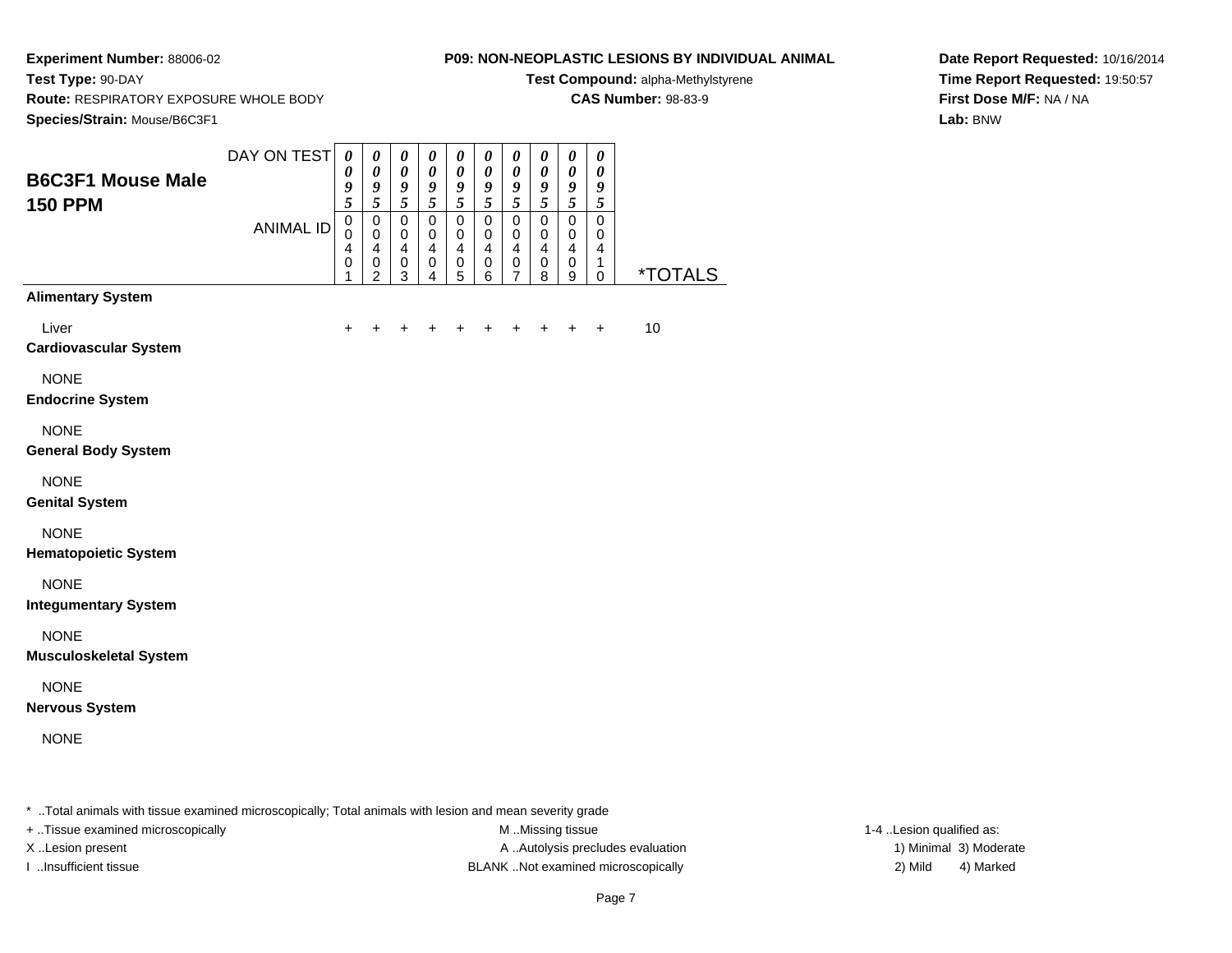**Test Type:** 90-DAY

#### **P09: NON-NEOPLASTIC LESIONS BY INDIVIDUAL ANIMAL**

**Test Compound:** alpha-Methylstyrene

**CAS Number:** 98-83-9

**Date Report Requested:** 10/16/2014**Time Report Requested:** 19:50:57**First Dose M/F:** NA / NA**Lab:** BNW

 **Route:** RESPIRATORY EXPOSURE WHOLE BODY**Species/Strain:** Mouse/B6C3F1

| <b>B6C3F1 Mouse Male</b><br><b>150 PPM</b> | DAY ON TEST<br><b>ANIMAL ID</b> | $\theta$<br>0<br>9<br>5<br>0<br>0<br>4<br>0 | 0<br>0<br>9<br>5<br>0<br>$\mathbf 0$<br>4<br>0<br>2 | $\boldsymbol{\theta}$<br>0<br>9<br>5<br>0<br>$\mathbf 0$<br>4<br>$\mathbf 0$<br>3 | 0<br>$\theta$<br>9<br>5<br>0<br>0<br>4<br>0<br>4 | 0<br>$\boldsymbol{\theta}$<br>9<br>5<br>0<br>0<br>$\overline{4}$<br>0<br>5 | 0<br>0<br>9<br>5<br>0<br>0<br>4<br>0<br>6 | 0<br>0<br>9<br>5<br>0<br>0<br>4<br>0<br>7 | 0<br>0<br>9<br>5<br>$\Omega$<br>0<br>4<br>0<br>8 | 0<br>0<br>9<br>5<br>0<br>0<br>4<br>0<br>9 | 0<br>0<br>9<br>5<br>$\Omega$<br>0<br>4<br>0 | <i><b>*TOTALS</b></i> |     |
|--------------------------------------------|---------------------------------|---------------------------------------------|-----------------------------------------------------|-----------------------------------------------------------------------------------|--------------------------------------------------|----------------------------------------------------------------------------|-------------------------------------------|-------------------------------------------|--------------------------------------------------|-------------------------------------------|---------------------------------------------|-----------------------|-----|
| <b>Respiratory System</b>                  |                                 |                                             |                                                     |                                                                                   |                                                  |                                                                            |                                           |                                           |                                                  |                                           |                                             |                       |     |
| Nose                                       |                                 | $\ddot{}$                                   | $\ddot{}$                                           | $\ddot{}$                                                                         | +                                                | ٠                                                                          |                                           | +                                         |                                                  |                                           |                                             | 10                    |     |
| Glands, Atrophy                            |                                 | 1                                           | $\mathcal{P}$                                       | $\mathcal{P}$                                                                     | $\mathbf{1}$                                     | $\mathbf{1}$                                                               | $\mathbf{1}$                              | $\mathbf{1}$                              | $\mathcal{P}$                                    | $\mathbf{1}$                              | 1                                           | 10                    | 1.3 |
| Glands, Hyperplasia                        |                                 | 1                                           | $\overline{2}$                                      | 2                                                                                 | $\overline{2}$                                   | 1                                                                          | $\overline{2}$                            | 2                                         | $\mathcal{P}$                                    | 1                                         | 1                                           | 10                    | 1.6 |
| Olfactory Epi, Atrophy                     |                                 | 1                                           | $\mathcal{P}$                                       | 1                                                                                 | 1                                                | 1                                                                          | $\overline{2}$                            | $\mathcal{P}$                             | $\mathcal{P}$                                    | 1                                         | 1                                           | 10                    | 1.4 |
| Olfactory Epi, Metaplasia                  |                                 | 1                                           | $\mathcal{P}$                                       | 1                                                                                 | 1                                                | 1                                                                          | $\mathcal{P}$                             | $\overline{2}$                            | 2                                                | $\mathbf{1}$                              | -1                                          | 10                    | 1.4 |
| Respirat Epith, Degeneration, Hyaline      |                                 |                                             | 1                                                   | 1                                                                                 |                                                  |                                                                            |                                           |                                           |                                                  |                                           |                                             | $\mathcal{P}$         | 1.0 |
| <b>Special Senses System</b>               |                                 |                                             |                                                     |                                                                                   |                                                  |                                                                            |                                           |                                           |                                                  |                                           |                                             |                       |     |

NONE

**Urinary System**

NONE

\* ..Total animals with tissue examined microscopically; Total animals with lesion and mean severity grade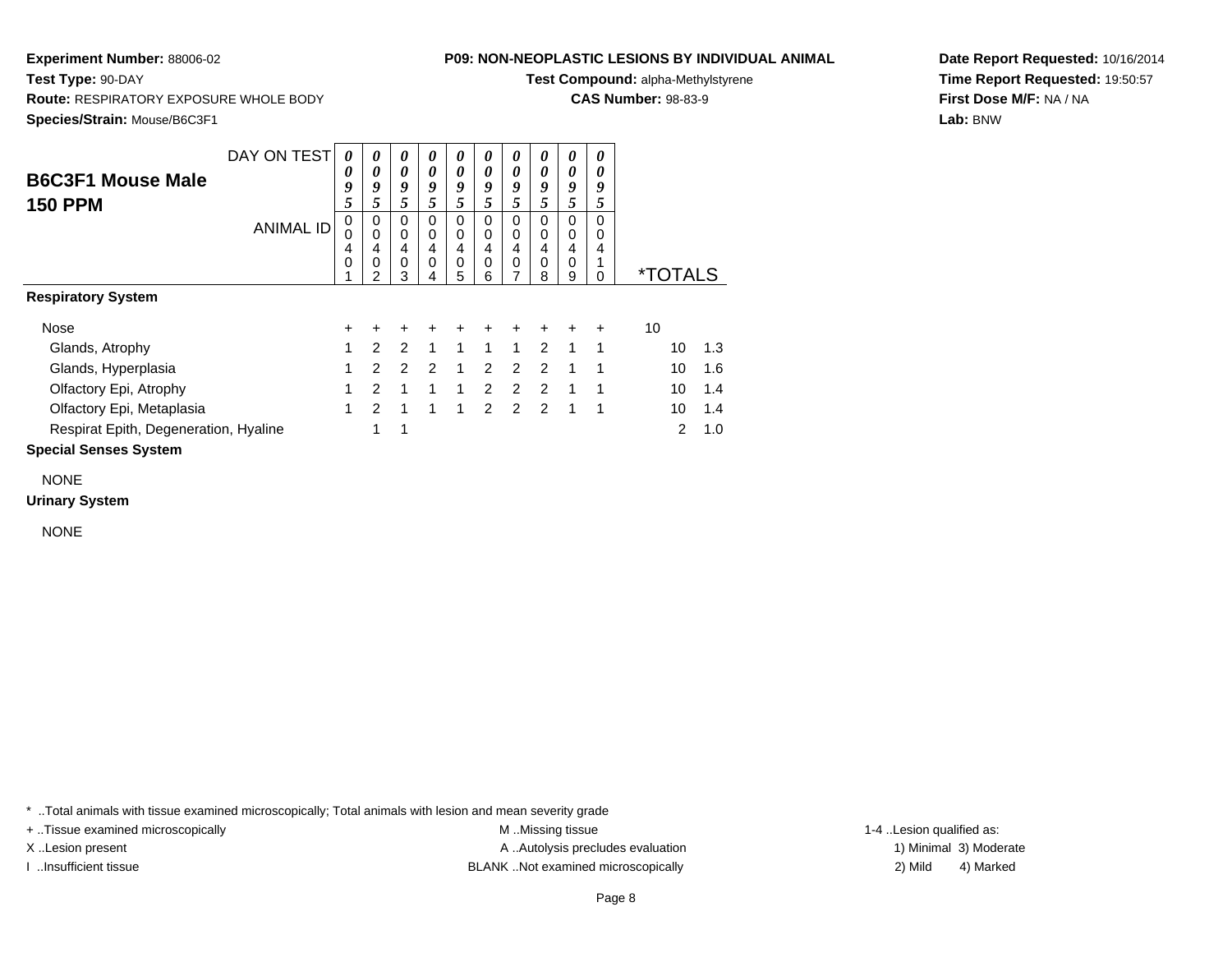**Test Type:** 90-DAY

### **P09: NON-NEOPLASTIC LESIONS BY INDIVIDUAL ANIMAL**

**Test Compound:** alpha-Methylstyrene

**CAS Number:** 98-83-9

**Date Report Requested:** 10/16/2014**Time Report Requested:** 19:50:57**First Dose M/F:** NA / NA**Lab:** BNW

**Route:** RESPIRATORY EXPOSURE WHOLE BODY

| Species/Strain: Mouse/B6C3F1                 |                                 |                                                                                      |                                                                     |                                                                            |                                                                        |                                                                        |                                                              |                                                                        |                                                                        |                                                                        |                                                                  |                       |
|----------------------------------------------|---------------------------------|--------------------------------------------------------------------------------------|---------------------------------------------------------------------|----------------------------------------------------------------------------|------------------------------------------------------------------------|------------------------------------------------------------------------|--------------------------------------------------------------|------------------------------------------------------------------------|------------------------------------------------------------------------|------------------------------------------------------------------------|------------------------------------------------------------------|-----------------------|
| <b>B6C3F1 Mouse Male</b><br><b>300 PPM</b>   | DAY ON TEST<br><b>ANIMAL ID</b> | $\boldsymbol{\theta}$<br>$\boldsymbol{\theta}$<br>9<br>$\overline{5}$<br>$\mathbf 0$ | $\pmb{\theta}$<br>$\boldsymbol{\theta}$<br>9<br>$\overline{5}$<br>0 | $\pmb{\theta}$<br>$\boldsymbol{\theta}$<br>9<br>$\tilde{s}$<br>$\mathbf 0$ | $\pmb{\theta}$<br>$\pmb{\theta}$<br>9<br>$\overline{5}$<br>$\mathbf 0$ | $\pmb{\theta}$<br>$\pmb{\theta}$<br>9<br>$\overline{5}$<br>$\mathbf 0$ | $\pmb{\theta}$<br>$\pmb{\theta}$<br>9<br>$\overline{5}$<br>0 | $\pmb{\theta}$<br>$\pmb{\theta}$<br>9<br>$\overline{5}$<br>$\mathbf 0$ | $\pmb{\theta}$<br>$\pmb{\theta}$<br>9<br>$\overline{5}$<br>$\mathbf 0$ | $\pmb{\theta}$<br>$\pmb{\theta}$<br>9<br>$\overline{5}$<br>$\mathbf 0$ | $\pmb{\theta}$<br>$\boldsymbol{\theta}$<br>9<br>5<br>$\mathbf 0$ |                       |
|                                              |                                 | $\mathbf 0$<br>$\,6$<br>0<br>1                                                       | $\mathbf 0$<br>$\,6\,$<br>0<br>$\overline{2}$                       | $\pmb{0}$<br>6<br>0<br>$\overline{3}$                                      | $\mathbf 0$<br>$\,6$<br>0<br>$\overline{4}$                            | $\mathbf 0$<br>$\,6$<br>0<br>$\overline{5}$                            | $\mathbf 0$<br>$\,6$<br>0<br>$\,6$                           | $\mathbf 0$<br>$\,6\,$<br>0<br>$\overline{7}$                          | $\mathbf 0$<br>$\,6\,$<br>0<br>8                                       | $\mathbf 0$<br>$\,6\,$<br>0<br>9                                       | 0<br>$\,6\,$<br>1<br>0                                           | <i><b>*TOTALS</b></i> |
| <b>Alimentary System</b>                     |                                 |                                                                                      |                                                                     |                                                                            |                                                                        |                                                                        |                                                              |                                                                        |                                                                        |                                                                        |                                                                  |                       |
| Liver<br><b>Cardiovascular System</b>        |                                 | $\ddot{}$                                                                            | $\ddot{}$                                                           | $\ddot{}$                                                                  | +                                                                      | +                                                                      | +                                                            | $\ddot{}$                                                              | $\ddot{}$                                                              | $\ddot{}$                                                              | $\ddot{}$                                                        | 10                    |
| <b>NONE</b><br><b>Endocrine System</b>       |                                 |                                                                                      |                                                                     |                                                                            |                                                                        |                                                                        |                                                              |                                                                        |                                                                        |                                                                        |                                                                  |                       |
| <b>NONE</b><br><b>General Body System</b>    |                                 |                                                                                      |                                                                     |                                                                            |                                                                        |                                                                        |                                                              |                                                                        |                                                                        |                                                                        |                                                                  |                       |
| <b>NONE</b><br><b>Genital System</b>         |                                 |                                                                                      |                                                                     |                                                                            |                                                                        |                                                                        |                                                              |                                                                        |                                                                        |                                                                        |                                                                  |                       |
| <b>NONE</b><br><b>Hematopoietic System</b>   |                                 |                                                                                      |                                                                     |                                                                            |                                                                        |                                                                        |                                                              |                                                                        |                                                                        |                                                                        |                                                                  |                       |
| <b>NONE</b><br><b>Integumentary System</b>   |                                 |                                                                                      |                                                                     |                                                                            |                                                                        |                                                                        |                                                              |                                                                        |                                                                        |                                                                        |                                                                  |                       |
| <b>NONE</b><br><b>Musculoskeletal System</b> |                                 |                                                                                      |                                                                     |                                                                            |                                                                        |                                                                        |                                                              |                                                                        |                                                                        |                                                                        |                                                                  |                       |
| <b>NONE</b><br><b>Nervous System</b>         |                                 |                                                                                      |                                                                     |                                                                            |                                                                        |                                                                        |                                                              |                                                                        |                                                                        |                                                                        |                                                                  |                       |
| <b>NONE</b>                                  |                                 |                                                                                      |                                                                     |                                                                            |                                                                        |                                                                        |                                                              |                                                                        |                                                                        |                                                                        |                                                                  |                       |
|                                              |                                 |                                                                                      |                                                                     |                                                                            |                                                                        |                                                                        |                                                              |                                                                        |                                                                        |                                                                        |                                                                  |                       |

+ ..Tissue examined microscopically M ...Missing tissue 1-4 ... M ...Missing tissue

X..Lesion present **A ..Autolysis precludes evaluation** A ..Autolysis precludes evaluation 1) Minimal 3) Moderate I ..Insufficient tissue BLANK ..Not examined microscopically 2) Mild 4) Marked

1-4 ..Lesion qualified as: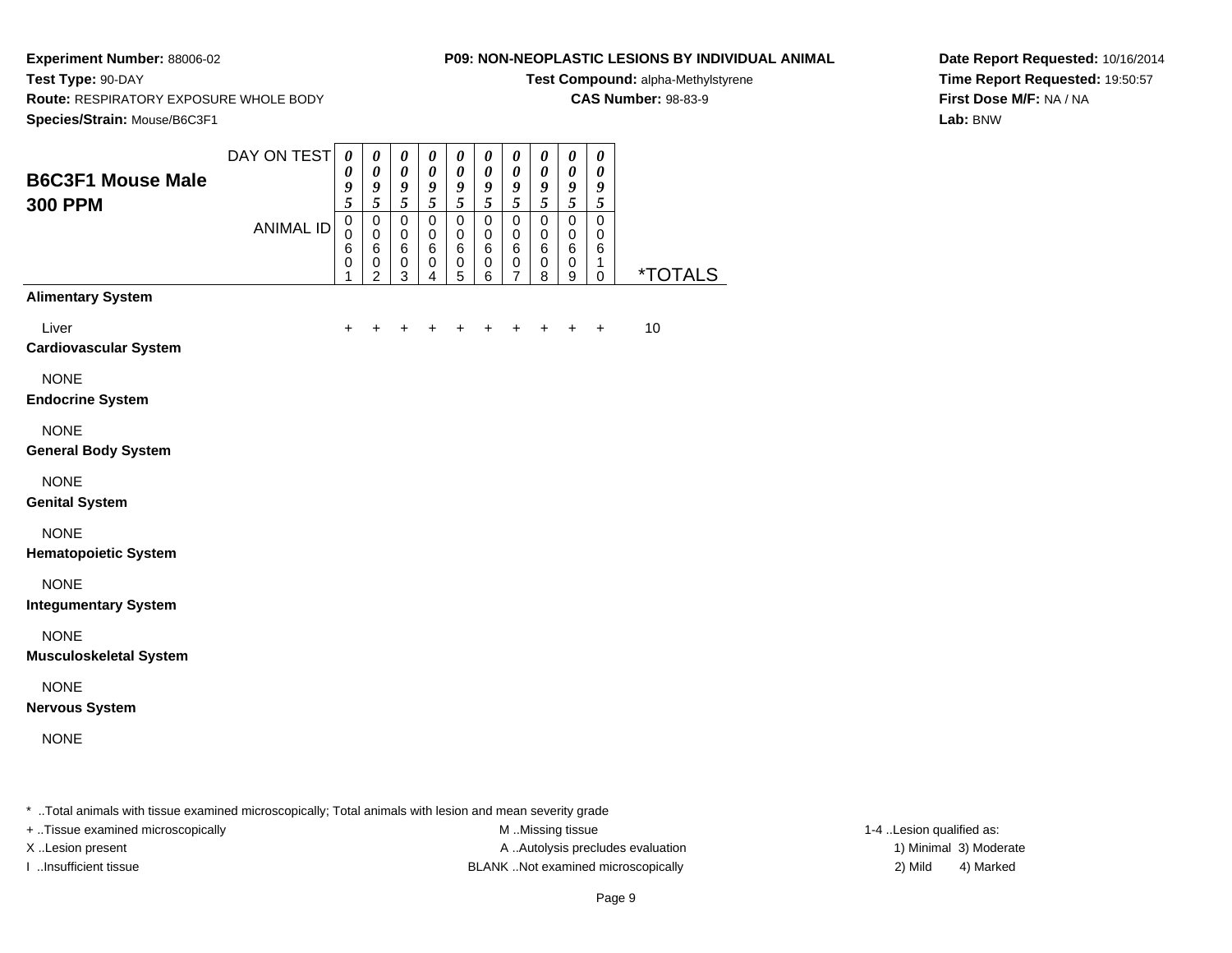**Route:** RESPIRATORY EXPOSURE WHOLE BODY

**Test Type:** 90-DAY

#### **P09: NON-NEOPLASTIC LESIONS BY INDIVIDUAL ANIMAL**

**Test Compound:** alpha-Methylstyrene

**CAS Number:** 98-83-9

0 \*TOTALS

**Date Report Requested:** 10/16/2014**Time Report Requested:** 19:50:58**First Dose M/F:** NA / NA**Lab:** BNW

**Species/Strain:** Mouse/B6C3F1DAY ON TEST **B6C3F1 Mouse Male300 PPM**ANIMAL ID*0 0 9 5* 0 0 6 0 1*0 0 9 5*0<br>0<br>6<br>0<br>2 *0 0 9 5* 0 0 6 0 3*0 0 9 5* 0 0 6 0 4*0 0 9 5* 0 0 6 0 5*0 0 9 5* 0 0 6 0 6*0 0 9 5* 0 0 6 0 7*0 0 9 5* 0 0 6 0 8*0 0 9 5* 0 0 6 0 9**Respiratory System**Nose $e$  + <sup>+</sup> <sup>+</sup> <sup>+</sup> <sup>+</sup> <sup>+</sup> <sup>+</sup> <sup>+</sup> <sup>+</sup> + 10 Glands, Atrophy $\mathsf{y}$  2 <sup>2</sup> <sup>1</sup> <sup>2</sup> <sup>2</sup> <sup>2</sup> <sup>2</sup> <sup>2</sup> <sup>2</sup> <sup>2</sup> <sup>10</sup> 1.9 Glands, Hyperplasia

y 2

a 2 3 2 3 2 2 2 3 2 2 2 10 2.3

a 2 2 2 2 2 2 2 2 2 2 2 10 2.0

<sup>2</sup> <sup>2</sup> <sup>2</sup> <sup>2</sup> <sup>2</sup> <sup>2</sup> <sup>2</sup> <sup>2</sup> <sup>2</sup> <sup>10</sup> 2.0

e 1 1.0

Respirat Epith, Degeneration, Hyaline

Olfactory Epi, Atrophy

Olfactory Epi, Metaplasia

**Special Senses System**

Eyee + 1

**Urinary System**

NONE

\* ..Total animals with tissue examined microscopically; Total animals with lesion and mean severity grade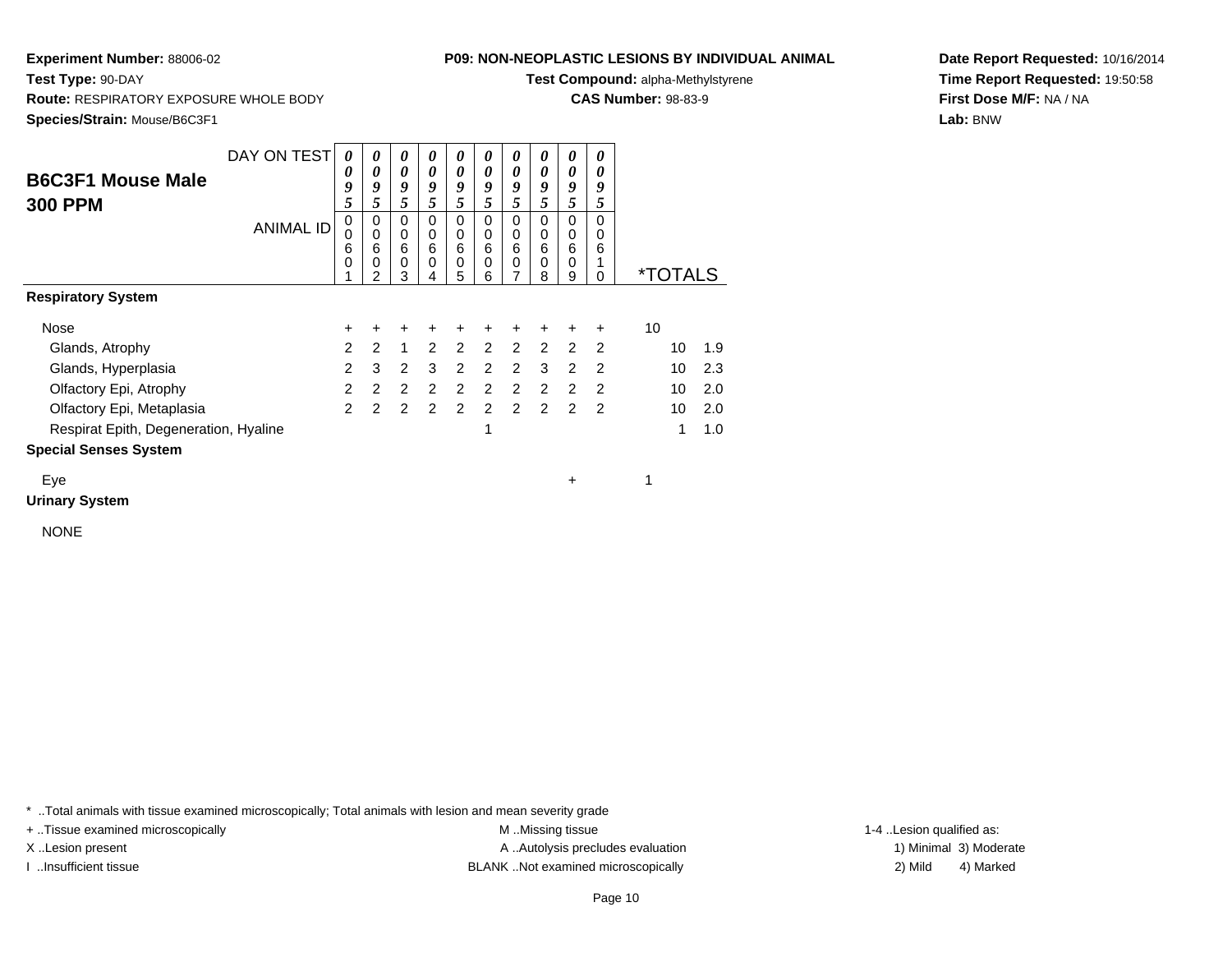**Test Type:** 90-DAY

#### **P09: NON-NEOPLASTIC LESIONS BY INDIVIDUAL ANIMAL**

**Test Compound:** alpha-Methylstyrene

**CAS Number:** 98-83-9

**Date Report Requested:** 10/16/2014**Time Report Requested:** 19:50:58**First Dose M/F:** NA / NA**Lab:** BNW

 **Route:** RESPIRATORY EXPOSURE WHOLE BODY**Species/Strain:** Mouse/B6C3F1

| <b>B6C3F1 Mouse Male</b><br><b>600 PPM</b>                                                     | DAY ON TEST<br><b>ANIMAL ID</b> | $\pmb{\theta}$<br>$\pmb{\theta}$<br>9<br>$\overline{\mathbf{5}}$<br>$\mathbf 0$<br>$\pmb{0}$<br>8<br>$\pmb{0}$<br>1 | $\boldsymbol{\theta}$<br>$\pmb{\theta}$<br>$\boldsymbol{g}$<br>$\overline{5}$<br>$\pmb{0}$<br>$\mathbf 0$<br>8<br>$\mathbf 0$<br>$\overline{2}$ | $\boldsymbol{\theta}$<br>$\pmb{\theta}$<br>$\boldsymbol{g}$<br>5<br>$\pmb{0}$<br>$\mathbf 0$<br>8<br>$\,0\,$<br>3 | $\boldsymbol{\theta}$<br>$\pmb{\theta}$<br>$\boldsymbol{g}$<br>5<br>$\mathbf 0$<br>$\mathbf 0$<br>8<br>0<br>$\overline{4}$ | 0<br>$\boldsymbol{\theta}$<br>9<br>5<br>$\pmb{0}$<br>0<br>$\bf 8$<br>0<br>$\overline{5}$ | 0<br>$\pmb{\theta}$<br>9<br>$\overline{5}$<br>0<br>$\mathbf 0$<br>8<br>0<br>6 | $\boldsymbol{\theta}$<br>$\pmb{\theta}$<br>$\boldsymbol{g}$<br>5<br>$\pmb{0}$<br>$\mathbf 0$<br>$\bf 8$<br>$\pmb{0}$<br>$\overline{7}$ | 0<br>$\pmb{\theta}$<br>9<br>5<br>$\pmb{0}$<br>$\mathbf 0$<br>8<br>0<br>8 | $\boldsymbol{\theta}$<br>$\pmb{\theta}$<br>$\boldsymbol{g}$<br>$\mathfrak{s}$<br>$\pmb{0}$<br>$\mathbf 0$<br>$\bf 8$<br>$\pmb{0}$<br>9 | $\boldsymbol{\theta}$<br>$\boldsymbol{\theta}$<br>9<br>5<br>$\mathbf 0$<br>0<br>8<br>1<br>$\mathsf 0$ | <i><b>*TOTALS</b></i> |
|------------------------------------------------------------------------------------------------|---------------------------------|---------------------------------------------------------------------------------------------------------------------|-------------------------------------------------------------------------------------------------------------------------------------------------|-------------------------------------------------------------------------------------------------------------------|----------------------------------------------------------------------------------------------------------------------------|------------------------------------------------------------------------------------------|-------------------------------------------------------------------------------|----------------------------------------------------------------------------------------------------------------------------------------|--------------------------------------------------------------------------|----------------------------------------------------------------------------------------------------------------------------------------|-------------------------------------------------------------------------------------------------------|-----------------------|
| <b>Alimentary System</b>                                                                       |                                 |                                                                                                                     |                                                                                                                                                 |                                                                                                                   |                                                                                                                            |                                                                                          |                                                                               |                                                                                                                                        |                                                                          |                                                                                                                                        |                                                                                                       |                       |
| Liver<br><b>Basophilic Focus</b><br>Centrilobular, Hypertrophy<br><b>Cardiovascular System</b> |                                 | $\ddot{}$                                                                                                           | $\ddot{}$<br>X<br>$\mathbf{1}$                                                                                                                  | $\ddot{}$<br>1                                                                                                    | $\ddot{}$                                                                                                                  | $\ddot{}$                                                                                | +                                                                             | $\mathbf{1}$                                                                                                                           | $+$<br>1                                                                 | $+$                                                                                                                                    | $+$                                                                                                   | 10<br>1<br>4<br>1.0   |
| <b>NONE</b><br><b>Endocrine System</b>                                                         |                                 |                                                                                                                     |                                                                                                                                                 |                                                                                                                   |                                                                                                                            |                                                                                          |                                                                               |                                                                                                                                        |                                                                          |                                                                                                                                        |                                                                                                       |                       |
| <b>NONE</b><br><b>General Body System</b>                                                      |                                 |                                                                                                                     |                                                                                                                                                 |                                                                                                                   |                                                                                                                            |                                                                                          |                                                                               |                                                                                                                                        |                                                                          |                                                                                                                                        |                                                                                                       |                       |
| <b>NONE</b><br><b>Genital System</b>                                                           |                                 |                                                                                                                     |                                                                                                                                                 |                                                                                                                   |                                                                                                                            |                                                                                          |                                                                               |                                                                                                                                        |                                                                          |                                                                                                                                        |                                                                                                       |                       |
| <b>NONE</b><br><b>Hematopoietic System</b>                                                     |                                 |                                                                                                                     |                                                                                                                                                 |                                                                                                                   |                                                                                                                            |                                                                                          |                                                                               |                                                                                                                                        |                                                                          |                                                                                                                                        |                                                                                                       |                       |
| <b>NONE</b><br><b>Integumentary System</b>                                                     |                                 |                                                                                                                     |                                                                                                                                                 |                                                                                                                   |                                                                                                                            |                                                                                          |                                                                               |                                                                                                                                        |                                                                          |                                                                                                                                        |                                                                                                       |                       |
| <b>NONE</b><br><b>Musculoskeletal System</b>                                                   |                                 |                                                                                                                     |                                                                                                                                                 |                                                                                                                   |                                                                                                                            |                                                                                          |                                                                               |                                                                                                                                        |                                                                          |                                                                                                                                        |                                                                                                       |                       |
| <b>NONE</b>                                                                                    |                                 |                                                                                                                     |                                                                                                                                                 |                                                                                                                   |                                                                                                                            |                                                                                          |                                                                               |                                                                                                                                        |                                                                          |                                                                                                                                        |                                                                                                       |                       |
|                                                                                                |                                 |                                                                                                                     |                                                                                                                                                 |                                                                                                                   |                                                                                                                            |                                                                                          |                                                                               |                                                                                                                                        |                                                                          |                                                                                                                                        |                                                                                                       |                       |

\* ..Total animals with tissue examined microscopically; Total animals with lesion and mean severity grade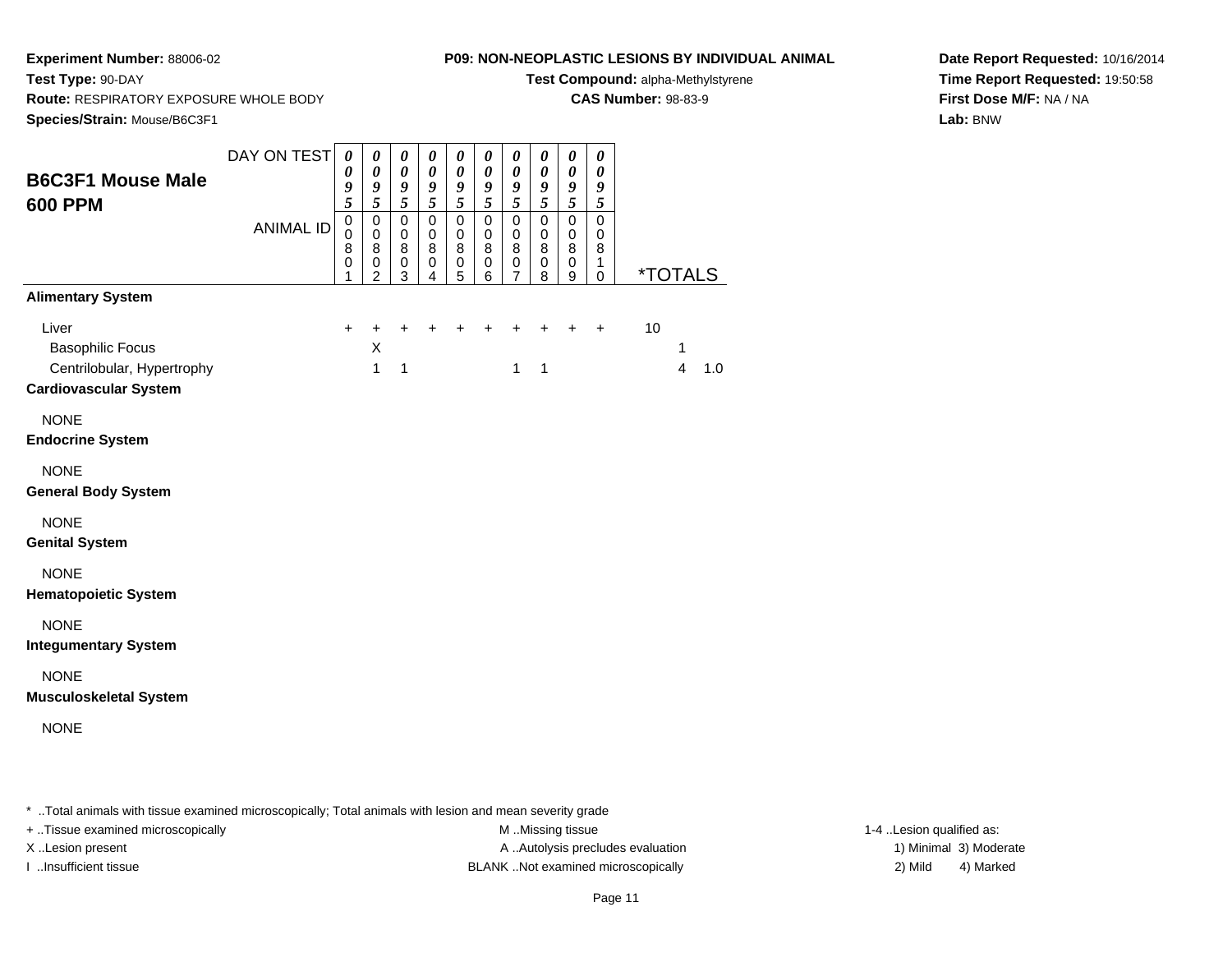**Test Type:** 90-DAY

## **P09: NON-NEOPLASTIC LESIONS BY INDIVIDUAL ANIMAL**

**Test Compound:** alpha-Methylstyrene

**CAS Number:** 98-83-9

**Species/Strain:** Mouse/B6C3F1

**Route:** RESPIRATORY EXPOSURE WHOLE BODY

**Date Report Requested:** 10/16/2014**Time Report Requested:** 19:50:58**First Dose M/F:** NA / NA**Lab:** BNW

|                                            | DAY ON TEST      | 0                | 0                          | 0                | 0                | 0                                    | 0                                 | 0                          | 0                                 | 0                          | 0                       |                       |     |
|--------------------------------------------|------------------|------------------|----------------------------|------------------|------------------|--------------------------------------|-----------------------------------|----------------------------|-----------------------------------|----------------------------|-------------------------|-----------------------|-----|
| <b>B6C3F1 Mouse Male</b><br><b>600 PPM</b> |                  | 0<br>9<br>5      | 0<br>9<br>5                | 0<br>9<br>5      | 0<br>9<br>5      | 0<br>9<br>5                          | 0<br>9<br>5                       | 0<br>9<br>5                | 0<br>9<br>5                       | 0<br>9<br>5                | 0<br>9<br>5             |                       |     |
|                                            | <b>ANIMAL ID</b> | 0<br>0<br>8<br>0 | 0<br>$\mathbf 0$<br>8<br>0 | 0<br>0<br>8<br>0 | 0<br>0<br>8<br>0 | $\mathbf 0$<br>$\mathbf 0$<br>8<br>0 | $\Omega$<br>$\mathbf 0$<br>8<br>0 | 0<br>$\mathbf 0$<br>8<br>0 | $\Omega$<br>0<br>8<br>$\mathbf 0$ | 0<br>$\mathbf 0$<br>8<br>0 | $\Omega$<br>0<br>8<br>1 |                       |     |
| <b>Nervous System</b>                      |                  | 1                | $\mathfrak{p}$             | 3                | 4                | 5                                    | 6                                 | 7                          | 8                                 | 9                          | $\Omega$                | <i><b>*TOTALS</b></i> |     |
|                                            |                  |                  |                            |                  |                  |                                      |                                   |                            |                                   |                            |                         |                       |     |
| <b>NONE</b>                                |                  |                  |                            |                  |                  |                                      |                                   |                            |                                   |                            |                         |                       |     |
| <b>Respiratory System</b>                  |                  |                  |                            |                  |                  |                                      |                                   |                            |                                   |                            |                         |                       |     |
| Nose                                       |                  | $\pm$            | +                          | ٠                | ÷                | ÷                                    | $\ddot{}$                         | $\ddot{}$                  | ÷                                 | ÷                          | $\ddot{}$               | 10                    |     |
| Glands, Atrophy                            |                  | $\overline{2}$   | 1                          | 2                | $\mathcal{P}$    | 2                                    | 2                                 | 2                          | 3                                 | 2                          | $\overline{2}$          | 10                    | 2.0 |
| Glands, Hyperplasia                        |                  | 3                | $\overline{2}$             | 3                | 3                | 3                                    | 3                                 | 3                          | 3                                 | 3                          | 3                       | 10                    | 2.9 |
| Olfactory Epi, Atrophy                     |                  | $\overline{2}$   | $\mathcal{P}$              | 2                | 2                | 2                                    | 2                                 | 2                          | 2                                 | 2                          | $\overline{2}$          | 10                    | 2.0 |
| Olfactory Epi, Metaplasia                  |                  | $\mathcal{P}$    | 2                          | 2                | 2                | $\overline{2}$                       | 2                                 | 2                          | 2                                 | 2                          | $\overline{2}$          | 10                    | 2.0 |
| Respirat Epith, Degeneration, Hyaline      |                  |                  | 1                          | 1                |                  |                                      |                                   |                            |                                   |                            |                         | 2                     | 1.0 |
| <b>Special Senses System</b>               |                  |                  |                            |                  |                  |                                      |                                   |                            |                                   |                            |                         |                       |     |

NONE

**Urinary System**

NONE

\* ..Total animals with tissue examined microscopically; Total animals with lesion and mean severity grade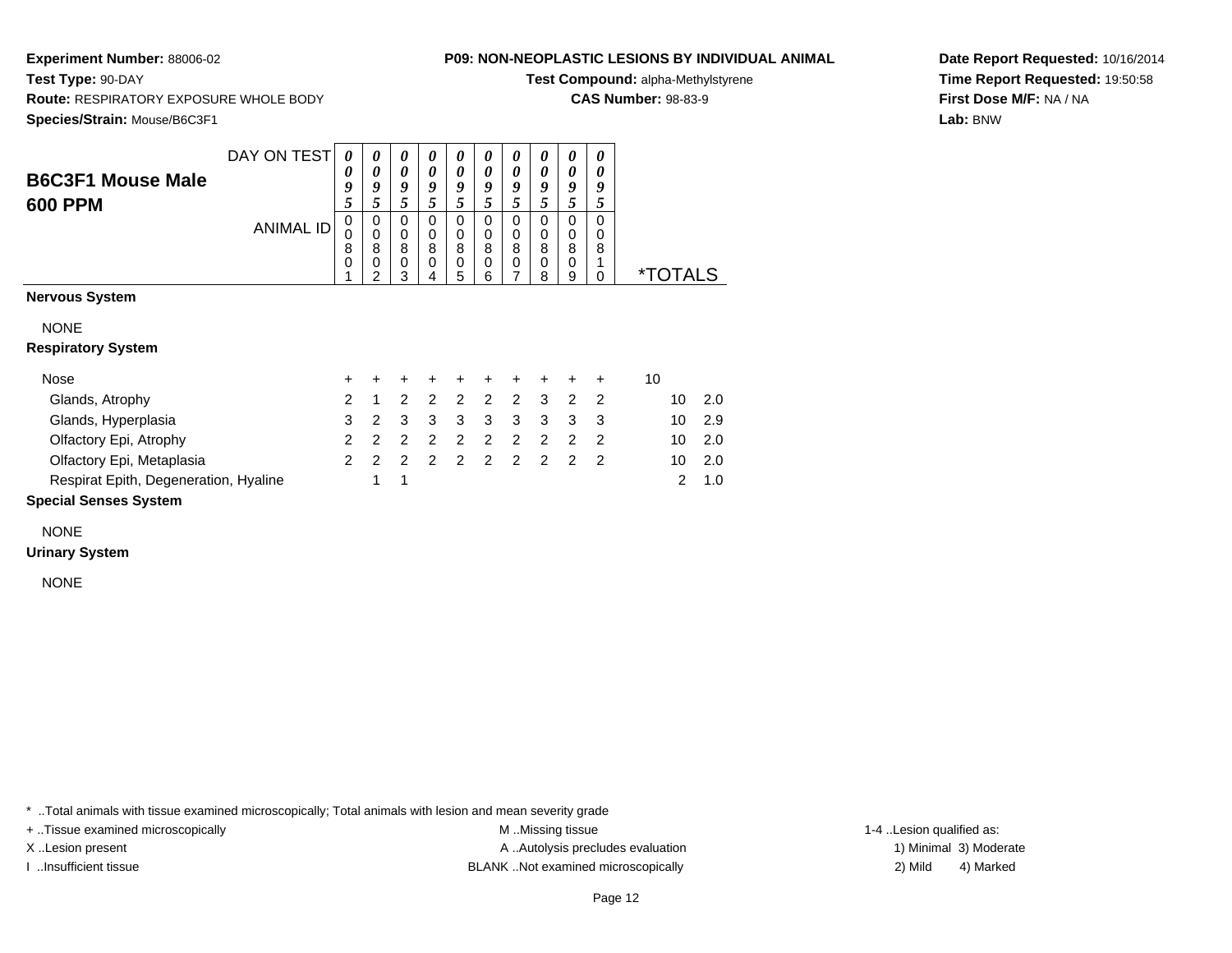**Test Type:** 90-DAY

#### **P09: NON-NEOPLASTIC LESIONS BY INDIVIDUAL ANIMAL**

**Test Compound:** alpha-Methylstyrene

**CAS Number:** 98-83-9

**Date Report Requested:** 10/16/2014**Time Report Requested:** 19:50:58**First Dose M/F:** NA / NA**Lab:** BNW

**Route:** RESPIRATORY EXPOSURE WHOLE BODY

**Species/Strain:** Mouse/B6C3F1

|                              | DAY ON TEST      | $\boldsymbol{\theta}$ | $\boldsymbol{\theta}$      | $\boldsymbol{\theta}$      | $\boldsymbol{\theta}$       | 0                | 0                          | $\boldsymbol{\theta}$ | 0              | 0                | 0              |    |                       |     |
|------------------------------|------------------|-----------------------|----------------------------|----------------------------|-----------------------------|------------------|----------------------------|-----------------------|----------------|------------------|----------------|----|-----------------------|-----|
| <b>B6C3F1 Mouse Male</b>     |                  | 0<br>9                | $\boldsymbol{\theta}$<br>9 | $\boldsymbol{\theta}$<br>9 | 0<br>9                      | 0<br>9           | $\boldsymbol{\theta}$<br>9 | $\theta$<br>9         | 0<br>9         | 0<br>9           | 0<br>9         |    |                       |     |
| <b>1000 PPM</b>              |                  | 5                     | 5                          | 5                          | 5                           | 5                | 5                          | 5                     | 5              | 5                | 5              |    |                       |     |
|                              | <b>ANIMAL ID</b> | 0                     | $\mathbf 0$                | $\mathbf 0$                | $\mathbf 0$                 | $\mathbf 0$      | $\mathbf 0$                | $\mathbf 0$           | $\mathbf 0$    | 0                | $\Omega$       |    |                       |     |
|                              |                  | 1<br>0                | 1<br>$\mathbf 0$           | 1<br>$\mathbf 0$           | $\mathbf{1}$<br>$\mathbf 0$ | 1<br>$\mathbf 0$ | 1<br>$\Omega$              | 1<br>$\mathbf 0$      | 1<br>0         | 1<br>$\mathbf 0$ | 1<br>0         |    |                       |     |
|                              |                  | 0                     | 0                          | 0                          | 0                           | 0                | $\Omega$                   | 0                     | 0              | 0                | 1              |    |                       |     |
|                              |                  | 1                     | 2                          | 3                          | $\overline{4}$              | 5                | 6                          | $\overline{7}$        | 8              | 9                | $\Omega$       |    | <i><b>*TOTALS</b></i> |     |
| <b>Alimentary System</b>     |                  |                       |                            |                            |                             |                  |                            |                       |                |                  |                |    |                       |     |
| Esophagus                    |                  | +                     | +                          | +                          | +                           | +                | ٠                          | ٠                     | ٠              | ٠                | ٠              | 10 |                       |     |
| Gallbladder                  |                  | +                     | +                          | $\ddot{}$                  | +                           | $\ddot{}$        | +                          | $\ddot{}$             | +              | +                | $\ddot{}$      | 10 |                       |     |
| Intestine Large, Cecum       |                  | +                     | +                          | +                          | +                           | +                | +                          | +                     | +              | +                | +              | 10 |                       |     |
| Intestine Large, Colon       |                  | $\ddot{}$             | +                          | $\ddot{}$                  | $\ddot{}$                   | +                | +                          | $\ddot{}$             | +              | +                | $\ddot{}$      | 10 |                       |     |
| Intestine Large, Rectum      |                  | $\ddot{}$             | $\ddot{}$                  | $\ddot{}$                  | $\ddot{}$                   | $\ddot{}$        | $\ddot{}$                  | $\ddot{}$             | $\ddot{}$      | $\ddot{}$        | $\ddot{}$      | 10 |                       |     |
| Intestine Small, Duodenum    |                  | +                     | +                          | $\ddot{}$                  | $\ddot{}$                   | +                | +                          | +                     | +              | +                | +              | 10 |                       |     |
| Intestine Small, Ileum       |                  | $\ddot{}$             | $\ddot{}$                  | $\ddot{}$                  | $\ddot{}$                   | $\ddot{}$        | $\ddot{}$                  | $\ddot{}$             | $\ddot{}$      | $\ddot{}$        | $\ddot{}$      | 10 |                       |     |
| Intestine Small, Jejunum     |                  | +                     | +                          | +                          | $\ddot{}$                   | $\ddot{}$        | +                          | $\ddot{}$             | $\ddot{}$      | +                | $\ddot{}$      | 10 |                       |     |
| Liver                        |                  | +                     | $\ddot{}$                  | $\ddot{}$                  | $\ddot{}$                   | $\ddot{}$        | $\ddot{}$                  | $\ddot{}$             | $\ddot{}$      | $\ddot{}$        | $\ddot{}$      | 10 |                       |     |
| Centrilobular, Hypertrophy   |                  | $\overline{2}$        | 1                          | $\overline{2}$             | $\overline{2}$              | $\overline{2}$   | $\overline{2}$             | $\overline{2}$        | $\overline{2}$ | $\overline{2}$   | $\overline{2}$ |    | 10                    | 1.9 |
| <b>Necrosis</b>              |                  |                       |                            |                            |                             | 1                |                            |                       |                |                  |                |    | 1                     | 1.0 |
| Pancreas                     |                  | +                     | +                          | +                          | +                           | +                | +                          | +                     | +              | +                | +              | 10 |                       |     |
| Salivary Glands              |                  | $\ddot{}$             | +                          | $\ddot{}$                  | $\ddot{}$                   | +                | $\ddot{}$                  | $\ddot{}$             | $\ddot{}$      | +                | $\ddot{}$      | 10 |                       |     |
| Stomach, Forestomach         |                  | +                     |                            |                            | +                           | $\ddot{}$        | $\ddot{}$                  | $\ddot{}$             | $\ddot{}$      | +                | $\ddot{}$      | 10 |                       |     |
| Hyperplasia, Squamous        |                  |                       |                            |                            |                             | 1                |                            |                       |                |                  |                |    | 1                     | 1.0 |
| Stomach, Glandular           |                  | ٠                     |                            |                            |                             |                  |                            |                       |                |                  |                | 10 |                       |     |
| <b>Cardiovascular System</b> |                  |                       |                            |                            |                             |                  |                            |                       |                |                  |                |    |                       |     |
| Heart                        |                  | +                     |                            |                            |                             |                  |                            |                       |                |                  |                | 10 |                       |     |
| <b>Endocrine System</b>      |                  |                       |                            |                            |                             |                  |                            |                       |                |                  |                |    |                       |     |
| <b>Adrenal Cortex</b>        |                  | ٠                     |                            |                            |                             |                  |                            |                       |                |                  | ٠              | 10 |                       |     |

\* ..Total animals with tissue examined microscopically; Total animals with lesion and mean severity grade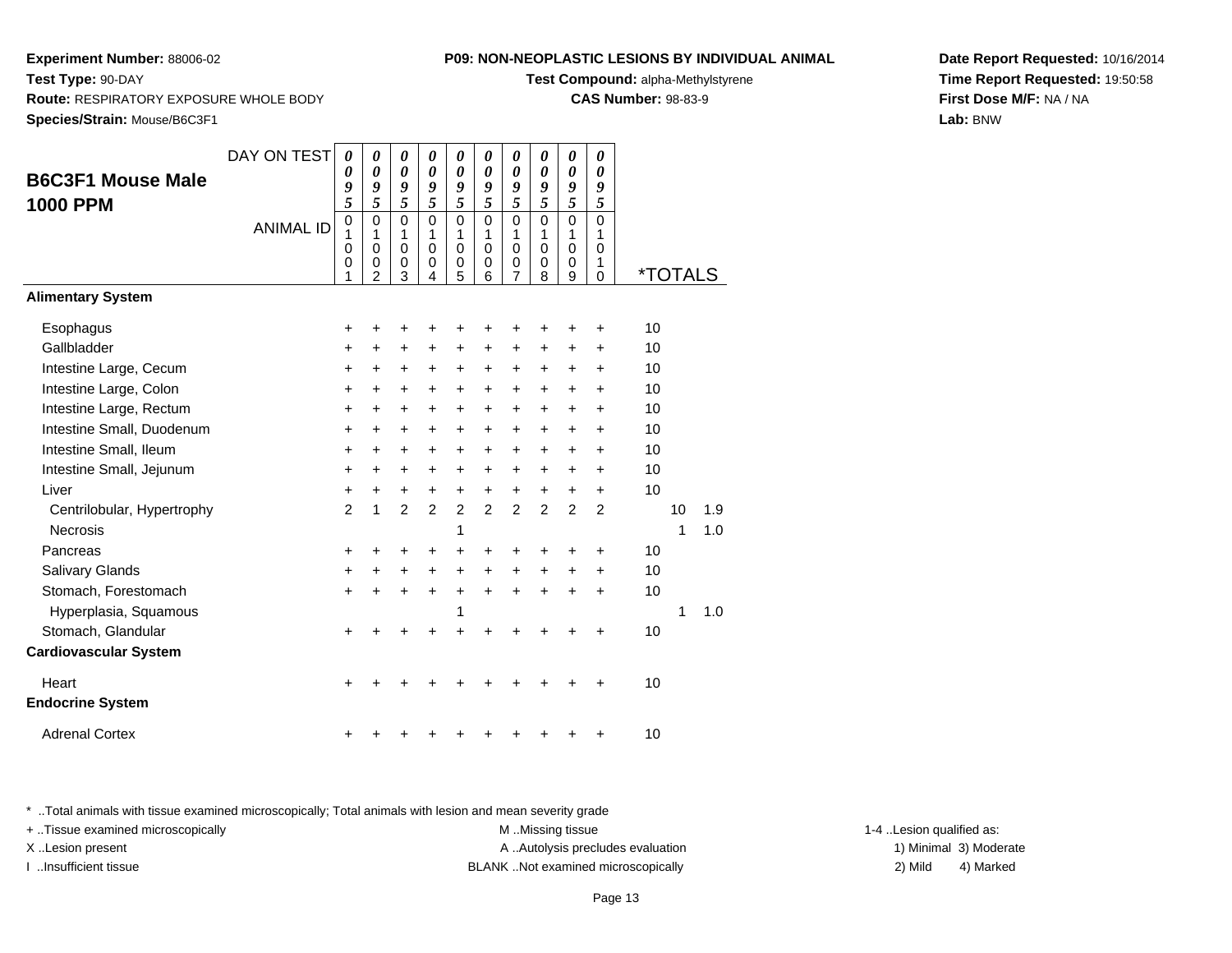**Species/Strain:** Mouse/B6C3F1

**Route:** RESPIRATORY EXPOSURE WHOLE BODY

**Test Type:** 90-DAY

### **P09: NON-NEOPLASTIC LESIONS BY INDIVIDUAL ANIMAL**

**Test Compound:** alpha-Methylstyrene

**CAS Number:** 98-83-9

**Date Report Requested:** 10/16/2014**Time Report Requested:** 19:50:58**First Dose M/F:** NA / NA**Lab:** BNW

| <b>B6C3F1 Mouse Male</b><br>1000 PPM | DAY ON TEST<br><b>ANIMAL ID</b> | 0<br>0<br>9<br>5<br>$\pmb{0}$<br>1<br>0<br>0<br>1 | 0<br>0<br>9<br>5<br>$\mathbf 0$<br>1<br>0<br>$\boldsymbol{0}$<br>$\overline{c}$ | 0<br>0<br>9<br>5<br>$\mathbf 0$<br>1<br>0<br>$\boldsymbol{0}$<br>3 | 0<br>0<br>9<br>5<br>$\mathsf 0$<br>1<br>0<br>$\boldsymbol{0}$<br>4 | 0<br>0<br>9<br>5<br>$\mathsf 0$<br>1<br>0<br>$\boldsymbol{0}$<br>5 | 0<br>0<br>9<br>5<br>$\mathsf 0$<br>1<br>0<br>0<br>6 | 0<br>$\boldsymbol{\theta}$<br>9<br>5<br>$\mathsf 0$<br>1<br>0<br>$\boldsymbol{0}$<br>$\overline{7}$ | 0<br>0<br>9<br>5<br>0<br>1<br>0<br>0<br>8 | 0<br>$\pmb{\theta}$<br>9<br>5<br>$\mathsf 0$<br>1<br>0<br>$\boldsymbol{0}$<br>$\boldsymbol{9}$ | 0<br>0<br>9<br>5<br>$\mathbf 0$<br>1<br>0<br>1<br>0 | <i><b>*TOTALS</b></i> |
|--------------------------------------|---------------------------------|---------------------------------------------------|---------------------------------------------------------------------------------|--------------------------------------------------------------------|--------------------------------------------------------------------|--------------------------------------------------------------------|-----------------------------------------------------|-----------------------------------------------------------------------------------------------------|-------------------------------------------|------------------------------------------------------------------------------------------------|-----------------------------------------------------|-----------------------|
| Adrenal Medulla                      |                                 | +                                                 | +                                                                               | +                                                                  | +                                                                  | +                                                                  | +                                                   | +                                                                                                   | +                                         | +                                                                                              | +                                                   | 10                    |
| Islets, Pancreatic                   |                                 | +                                                 | $\ddot{}$                                                                       | +                                                                  | $\ddot{}$                                                          | +                                                                  | $\ddot{}$                                           | +                                                                                                   | $\ddot{}$                                 | +                                                                                              | $\ddot{}$                                           | 10                    |
| Parathyroid Gland                    |                                 | M                                                 | $\ddot{}$                                                                       | +                                                                  | +                                                                  | +                                                                  | M                                                   | М                                                                                                   | +                                         | +                                                                                              | +                                                   | $\overline{7}$        |
| <b>Pituitary Gland</b>               |                                 | +                                                 | +                                                                               | +                                                                  | +                                                                  | +                                                                  | +                                                   | +                                                                                                   | +                                         | +                                                                                              | +                                                   | 10                    |
| <b>Thyroid Gland</b>                 |                                 | +                                                 | +                                                                               | $\ddot{}$                                                          | +                                                                  | $\ddot{}$                                                          | $\ddot{}$                                           | $\ddot{}$                                                                                           | $\ddot{}$                                 | +                                                                                              | $\ddot{}$                                           | 10                    |
| <b>General Body System</b>           |                                 |                                                   |                                                                                 |                                                                    |                                                                    |                                                                    |                                                     |                                                                                                     |                                           |                                                                                                |                                                     |                       |
| <b>NONE</b>                          |                                 |                                                   |                                                                                 |                                                                    |                                                                    |                                                                    |                                                     |                                                                                                     |                                           |                                                                                                |                                                     |                       |
| <b>Genital System</b>                |                                 |                                                   |                                                                                 |                                                                    |                                                                    |                                                                    |                                                     |                                                                                                     |                                           |                                                                                                |                                                     |                       |
| Epididymis                           |                                 | +                                                 |                                                                                 | +                                                                  |                                                                    | +                                                                  |                                                     | +                                                                                                   |                                           | +                                                                                              | +                                                   | 10                    |
| <b>Preputial Gland</b>               |                                 | +                                                 | +                                                                               | +                                                                  | +                                                                  | +                                                                  | +                                                   | +                                                                                                   | +                                         | +                                                                                              | +                                                   | 10                    |
| Prostate                             |                                 | +                                                 | +                                                                               | +                                                                  | +                                                                  | +                                                                  | +                                                   | +                                                                                                   | +                                         | +                                                                                              | $\ddot{}$                                           | 10                    |
| Seminal Vesicle                      |                                 | +                                                 | +                                                                               | +                                                                  | +                                                                  | +                                                                  | +                                                   | +                                                                                                   | +                                         | +                                                                                              | +                                                   | 10                    |
| <b>Testes</b>                        |                                 | $\ddot{}$                                         |                                                                                 | ÷                                                                  |                                                                    | Ŧ.                                                                 |                                                     | ÷                                                                                                   |                                           | $\ddot{}$                                                                                      | $\ddot{}$                                           | 10                    |
| <b>Hematopoietic System</b>          |                                 |                                                   |                                                                                 |                                                                    |                                                                    |                                                                    |                                                     |                                                                                                     |                                           |                                                                                                |                                                     |                       |
| <b>Bone Marrow</b>                   |                                 | +                                                 | +                                                                               | +                                                                  | +                                                                  | +                                                                  | +                                                   | +                                                                                                   | +                                         | +                                                                                              | +                                                   | 10                    |
| Lymph Node, Bronchial                |                                 | T                                                 | M                                                                               | $\ddot{}$                                                          | $\ddot{}$                                                          | $\ddot{}$                                                          | $\ddot{}$                                           | $\ddot{}$                                                                                           | $\ddot{}$                                 | $\ddot{}$                                                                                      | M                                                   | $\overline{7}$        |
| Lymph Node, Mandibular               |                                 | +                                                 | +                                                                               | M                                                                  | M                                                                  | $+$                                                                | M                                                   | $+$                                                                                                 | M                                         | $+$                                                                                            | M                                                   | 5                     |
| Lymph Node, Mediastinal              |                                 | M                                                 | M                                                                               | +                                                                  | $\ddot{}$                                                          | M                                                                  | м                                                   | M                                                                                                   | М                                         | M                                                                                              | M                                                   | $\overline{c}$        |
| Lymph Node, Mesenteric               |                                 | +                                                 | +                                                                               | $\ddot{}$                                                          | +                                                                  | $\ddot{}$                                                          | +                                                   | $\ddot{}$                                                                                           | +                                         | M                                                                                              | +                                                   | 9                     |
| Spleen                               |                                 | +                                                 |                                                                                 | +                                                                  | +                                                                  | +                                                                  | +                                                   | +                                                                                                   | +                                         | +                                                                                              | +                                                   | 10                    |
| Thymus                               |                                 | +                                                 | +                                                                               | +                                                                  | +                                                                  | +                                                                  | +                                                   | +                                                                                                   | +                                         | +                                                                                              | $\ddot{}$                                           | 10                    |
|                                      |                                 |                                                   |                                                                                 |                                                                    |                                                                    |                                                                    |                                                     |                                                                                                     |                                           |                                                                                                |                                                     |                       |

\* ..Total animals with tissue examined microscopically; Total animals with lesion and mean severity grade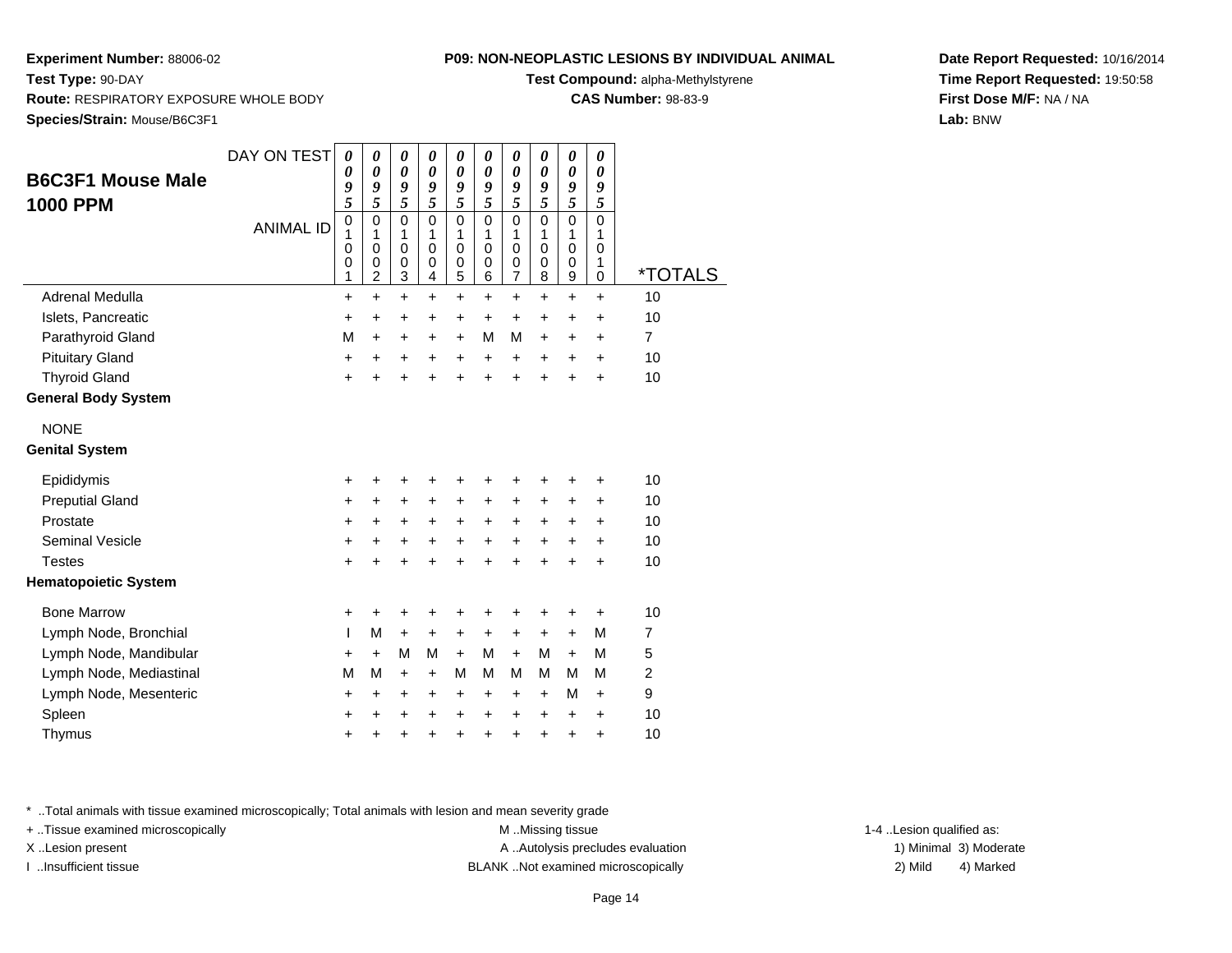**Route:** RESPIRATORY EXPOSURE WHOLE BODY

**Test Type:** 90-DAY

#### **P09: NON-NEOPLASTIC LESIONS BY INDIVIDUAL ANIMAL**

**Test Compound:** alpha-Methylstyrene

**CAS Number:** 98-83-9

**Date Report Requested:** 10/16/2014**Time Report Requested:** 19:50:58**First Dose M/F:** NA / NA**Lab:** BNW

| Species/Strain: Mouse/B6C3F1                                     |                  |                                                               |                                                              |                                                               |                                                                 |                                                               |                                                               |                                                      |                                                      |                                                      |                                                    |                   |                       |                   |
|------------------------------------------------------------------|------------------|---------------------------------------------------------------|--------------------------------------------------------------|---------------------------------------------------------------|-----------------------------------------------------------------|---------------------------------------------------------------|---------------------------------------------------------------|------------------------------------------------------|------------------------------------------------------|------------------------------------------------------|----------------------------------------------------|-------------------|-----------------------|-------------------|
| <b>B6C3F1 Mouse Male</b><br><b>1000 PPM</b>                      | DAY ON TEST      | $\boldsymbol{\theta}$<br>$\boldsymbol{\theta}$<br>9<br>5      | 0<br>$\boldsymbol{\theta}$<br>9<br>5                         | 0<br>$\boldsymbol{\theta}$<br>9<br>5                          | 0<br>$\boldsymbol{\theta}$<br>9<br>5                            | 0<br>$\boldsymbol{\theta}$<br>9<br>5                          | 0<br>$\boldsymbol{\theta}$<br>9<br>5                          | 0<br>$\boldsymbol{\theta}$<br>9<br>$\sqrt{5}$        | 0<br>$\boldsymbol{\theta}$<br>9<br>5                 | $\pmb{\theta}$<br>$\boldsymbol{\theta}$<br>9<br>5    | 0<br>$\boldsymbol{\theta}$<br>9<br>5               |                   |                       |                   |
|                                                                  | <b>ANIMAL ID</b> | $\mathbf 0$<br>1<br>0<br>$\boldsymbol{0}$<br>1                | $\mathbf 0$<br>1<br>$\pmb{0}$<br>$\pmb{0}$<br>$\overline{2}$ | $\mathbf 0$<br>1<br>$\pmb{0}$<br>$\boldsymbol{0}$<br>3        | $\mathbf 0$<br>1<br>$\mathbf 0$<br>$\pmb{0}$<br>4               | $\mathbf 0$<br>1<br>$\pmb{0}$<br>$\pmb{0}$<br>5               | $\mathbf 0$<br>1<br>$\mathbf 0$<br>0<br>6                     | $\mathbf 0$<br>1<br>$\mathbf 0$<br>$\pmb{0}$<br>7    | $\mathbf 0$<br>1<br>$\mathbf 0$<br>$\pmb{0}$<br>8    | $\mathbf 0$<br>$\mathbf{1}$<br>$\mathbf 0$<br>0<br>9 | $\mathbf 0$<br>1<br>0<br>1<br>$\Omega$             |                   | <i><b>*TOTALS</b></i> |                   |
| <b>Integumentary System</b>                                      |                  |                                                               |                                                              |                                                               |                                                                 |                                                               |                                                               |                                                      |                                                      |                                                      |                                                    |                   |                       |                   |
| Mammary Gland<br><b>Skin</b>                                     |                  | M<br>$\ddot{}$                                                | M<br>$\ddot{}$                                               | M<br>$\ddot{}$                                                | M<br>$\ddot{}$                                                  | M<br>$\ddot{}$                                                | M<br>$\ddot{}$                                                | M<br>$\ddot{}$                                       | M<br>$\ddot{}$                                       | M<br>$\ddot{}$                                       | M<br>$\ddot{}$                                     | $\mathbf 0$<br>10 |                       |                   |
| <b>Musculoskeletal System</b>                                    |                  |                                                               |                                                              |                                                               |                                                                 |                                                               |                                                               |                                                      |                                                      |                                                      |                                                    |                   |                       |                   |
| Bone<br><b>Nervous System</b>                                    |                  | $\ddot{}$                                                     |                                                              |                                                               |                                                                 |                                                               |                                                               |                                                      |                                                      |                                                      | +                                                  | 10                |                       |                   |
| <b>Brain</b><br><b>Respiratory System</b>                        |                  | $\ddot{}$                                                     |                                                              |                                                               |                                                                 |                                                               |                                                               |                                                      |                                                      |                                                      | +                                                  | 10                |                       |                   |
| Larynx                                                           |                  | +                                                             | +                                                            | +                                                             |                                                                 |                                                               |                                                               |                                                      |                                                      |                                                      | ٠                                                  | 10                |                       |                   |
| Lung<br>Hemorrhage                                               |                  | $\ddot{}$<br>1                                                | $\ddot{}$                                                    | $\ddot{}$                                                     | $\ddot{}$                                                       | $\ddot{}$<br>1                                                | $\ddot{}$                                                     | $\ddot{}$                                            | $\ddot{}$                                            | $\ddot{}$                                            | $\ddot{}$                                          | 10                | 2                     | 1.0               |
| <b>Nose</b>                                                      |                  | +                                                             | +                                                            | +                                                             | +                                                               | $\ddot{}$                                                     | $\ddot{}$                                                     | +                                                    | +                                                    | +                                                    | +                                                  | 10                |                       |                   |
| Glands, Atrophy<br>Glands, Hyperplasia<br>Olfactory Epi, Atrophy |                  | $\overline{c}$<br>$\ensuremath{\mathsf{3}}$<br>$\overline{c}$ | $\overline{c}$<br>$\mathfrak{S}$<br>$\overline{2}$           | $\overline{c}$<br>$\ensuremath{\mathsf{3}}$<br>$\overline{2}$ | $\boldsymbol{2}$<br>$\ensuremath{\mathsf{3}}$<br>$\overline{c}$ | $\overline{c}$<br>$\ensuremath{\mathsf{3}}$<br>$\overline{2}$ | $\overline{c}$<br>$\ensuremath{\mathsf{3}}$<br>$\overline{2}$ | $\overline{c}$<br>$\boldsymbol{2}$<br>$\overline{2}$ | $\overline{2}$<br>$\boldsymbol{2}$<br>$\overline{2}$ | $\overline{c}$<br>$\ensuremath{\mathsf{3}}$<br>3     | $\overline{c}$<br>$\overline{c}$<br>$\overline{2}$ |                   | 10<br>10<br>10        | 2.0<br>2.7<br>2.1 |
| Olfactory Epi, Metaplasia                                        |                  | $\overline{2}$                                                | $\overline{2}$                                               | $\overline{c}$                                                | $\overline{2}$                                                  | $\overline{2}$                                                | $\overline{2}$                                                | $\overline{2}$                                       | $\overline{2}$                                       | $\overline{2}$                                       | $\overline{2}$                                     |                   | 10                    | 2.0               |
| Trachea<br><b>Special Senses System</b>                          |                  | $\ddot{}$                                                     | $\ddot{}$                                                    | $\ddot{}$                                                     | $\ddot{}$                                                       | $\ddot{}$                                                     | $\ddot{}$                                                     | $\ddot{}$                                            | $\ddot{}$                                            | $\ddot{}$                                            | $\ddot{}$                                          | 10                |                       |                   |
| Eye<br><b>Harderian Gland</b>                                    |                  | +<br>+                                                        |                                                              |                                                               |                                                                 |                                                               |                                                               |                                                      |                                                      | +                                                    | +<br>$\ddot{}$                                     | 10<br>10          |                       |                   |

\* ..Total animals with tissue examined microscopically; Total animals with lesion and mean severity grade

+ ..Tissue examined microscopically examined microscopically examined as:  $M$  ..Missing tissue 1-4 ..Lesion qualified as:

X..Lesion present **A ..Autolysis precludes evaluation** A ..Autolysis precludes evaluation 1) Minimal 3) Moderate I ..Insufficient tissue BLANK ..Not examined microscopically 2) Mild 4) Marked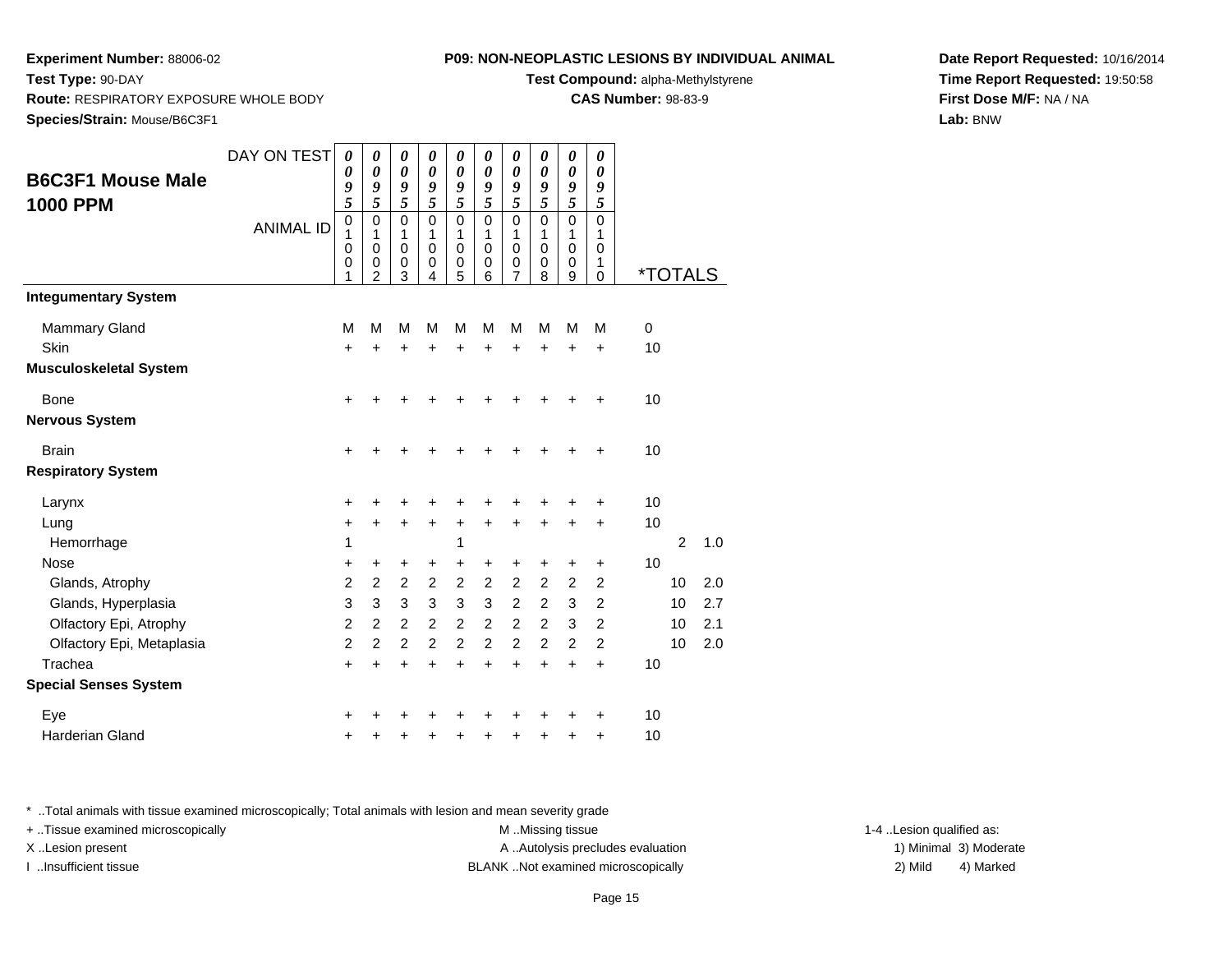**Experiment Number:** 88006-02**Test Type:** 90-DAY

**Route:** RESPIRATORY EXPOSURE WHOLE BODY

# **P09: NON-NEOPLASTIC LESIONS BY INDIVIDUAL ANIMAL**

**Test Compound:** alpha-Methylstyrene

**CAS Number:** 98-83-9

**Date Report Requested:** 10/16/2014**Time Report Requested:** 19:50:58**First Dose M/F:** NA / NA**Lab:** BNW

**Species/Strain:** Mouse/B6C3F1DAY ON TEST**B6C3F1 Mouse Male1000 PPM**ANIMAL ID*0 0 9 5* 0 1 0 0 1*0 0 9 5* 0 1 0 0 2*0 0 9 5* 0 1 0 0 3*0 0 9 5* 0 1 0 0 4*0 0 9 5* 0 1 0 0 5*0 0 9 5* 0 1 0 0 6*0 0 9 5* 0 1 0 0 7*0 0 9 5* 0 1 0 0 8*0 0 9 5* 0 1 0 0 9*0 0 9 5* 0 1 0 1 $\overline{0}$ 0 \*TOTALS**Urinary System**Kidney <sup>+</sup> <sup>+</sup> <sup>+</sup> <sup>+</sup> <sup>+</sup> <sup>+</sup> <sup>+</sup> <sup>+</sup> <sup>+</sup> + 10 Urinary Bladder $\mathsf{r}$  + <sup>+</sup> <sup>+</sup> <sup>+</sup> <sup>+</sup> <sup>+</sup> <sup>+</sup> <sup>+</sup> <sup>+</sup> + 10

\*\*\*END OF MALE DATA\*\*\*

\* ..Total animals with tissue examined microscopically; Total animals with lesion and mean severity grade

+ ..Tissue examined microscopically examined microscopically examined as: M ..Missing tissue 1-4 ..Lesion qualified as:

X..Lesion present **A ..**Autolysis precludes evaluation A ..Autolysis precludes evaluation 1) Minimal 3) Moderate I ..Insufficient tissue BLANK ..Not examined microscopically 2) Mild 4) Marked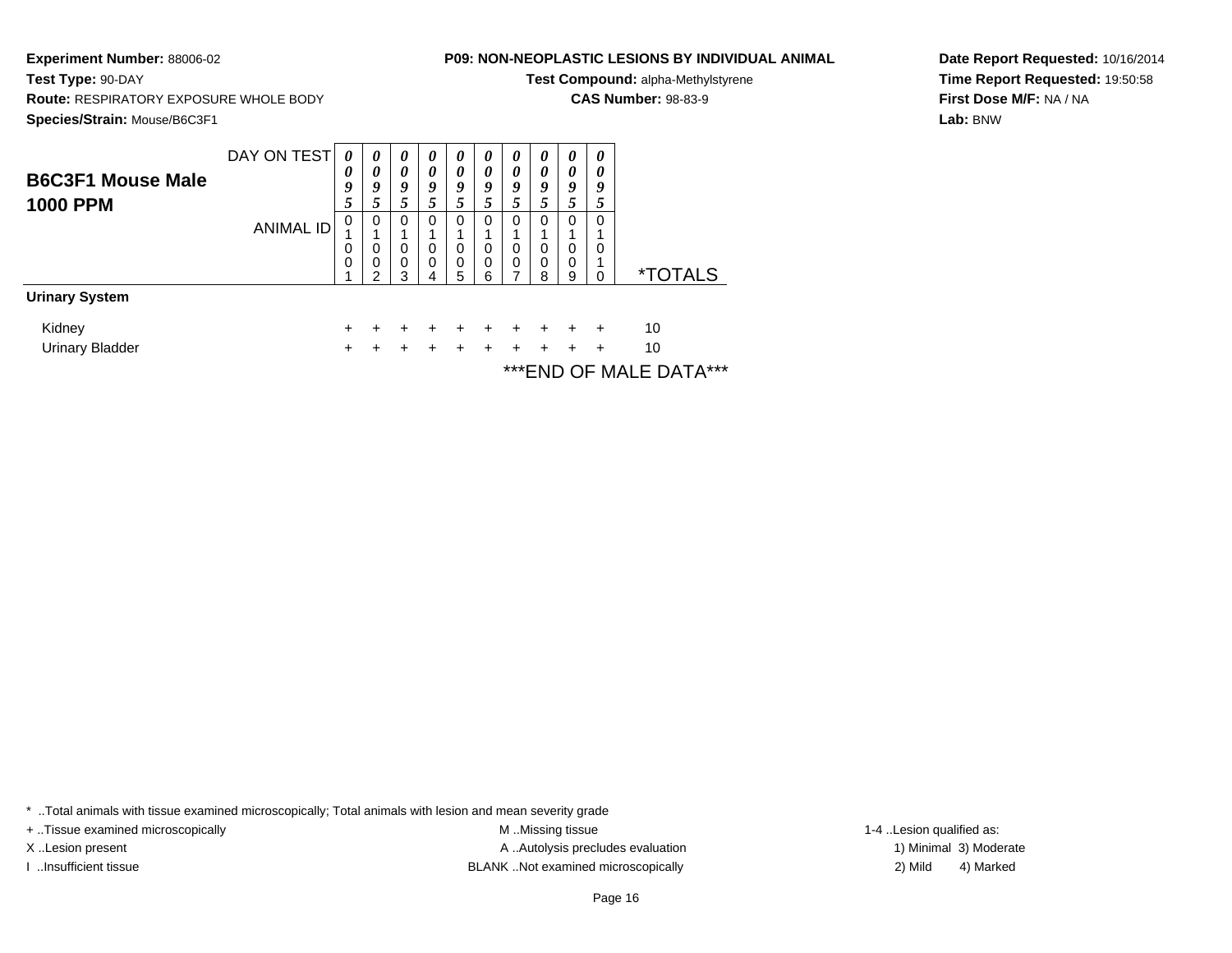**Route:** RESPIRATORY EXPOSURE WHOLE BODY

**Test Type:** 90-DAY

#### **P09: NON-NEOPLASTIC LESIONS BY INDIVIDUAL ANIMAL**

**Test Compound:** alpha-Methylstyrene

**CAS Number:** 98-83-9

**Date Report Requested:** 10/16/2014**Time Report Requested:** 19:50:58**First Dose M/F:** NA / NA**Lab:** BNW

**Species/Strain:** Mouse/B6C3F1DAY ON TEST**B6C3F1 Mouse FemaleCONTROL**ANIMAL ID*0 0 9 6* 0 0 1 0 1*0 0 9 6* 0 0 1 0 2*0 0 9 6* 0 0 1 0 3*0 0 9 6* 0 0 1 0 4*0 0 9 6* 0 0 1 0 5*0 0 9 6* 0 0 1 0 6*0 0 9 6* 0 0 1 0 7*0 0 9 6* 0 0 1 0 8*0 0 9 6* 0 0 1 0 9*0 0 9 6* 0 0 1 1 $\overline{0}$ 0 \*TOTALS**Alimentary SystemEsophagus**  $\mathsf{S}$  + <sup>+</sup> <sup>+</sup> <sup>+</sup> <sup>+</sup> <sup>+</sup> <sup>+</sup> <sup>+</sup> <sup>+</sup> + 10 Gallbladderr + <sup>M</sup> <sup>+</sup> <sup>+</sup> <sup>+</sup> <sup>M</sup> <sup>+</sup> <sup>+</sup> <sup>+</sup> + 8 Intestine Large, Cecum <sup>+</sup> <sup>+</sup> <sup>+</sup> <sup>+</sup> <sup>+</sup> <sup>+</sup> <sup>+</sup> <sup>+</sup> <sup>+</sup> + 10 Intestine Large, Colon $\mathsf{n}$  + <sup>+</sup> <sup>+</sup> <sup>+</sup> <sup>+</sup> <sup>+</sup> <sup>+</sup> <sup>+</sup> <sup>+</sup> + 10 Intestine Large, Rectum <sup>+</sup> <sup>+</sup> <sup>+</sup> <sup>+</sup> <sup>+</sup> <sup>+</sup> <sup>+</sup> <sup>+</sup> <sup>+</sup> + 10 Intestine Small, Duodenum <sup>+</sup> <sup>+</sup> <sup>+</sup> <sup>+</sup> <sup>+</sup> <sup>+</sup> <sup>+</sup> <sup>+</sup> <sup>+</sup> + 10 Intestine Small, Ileum <sup>+</sup> <sup>+</sup> <sup>+</sup> <sup>+</sup> <sup>+</sup> <sup>+</sup> <sup>+</sup> <sup>+</sup> <sup>+</sup> + 10 Intestine Small, Jejunum <sup>+</sup> <sup>+</sup> <sup>+</sup> <sup>+</sup> <sup>+</sup> <sup>+</sup> <sup>+</sup> <sup>+</sup> <sup>+</sup> + 10 Liver $\mathsf{r}$  + <sup>+</sup> <sup>+</sup> <sup>+</sup> <sup>+</sup> <sup>+</sup> <sup>+</sup> <sup>+</sup> <sup>+</sup> + 10 Pancreas <sup>+</sup> <sup>+</sup> <sup>+</sup> <sup>+</sup> <sup>+</sup> <sup>+</sup> <sup>+</sup> <sup>+</sup> <sup>+</sup> + 10 Salivary Glands $\sim$   $\sim$   $\sim$   $\sim$   $\sim$   $\sim$  <sup>+</sup> <sup>+</sup> <sup>+</sup> <sup>+</sup> <sup>+</sup> <sup>+</sup> <sup>+</sup> <sup>+</sup> + 10 Stomach, Forestomach $h \rightarrow$  <sup>+</sup> <sup>+</sup> <sup>+</sup> <sup>+</sup> <sup>+</sup> <sup>+</sup> <sup>+</sup> <sup>+</sup> + 10 Stomach, Glandular $\mathsf{r}$  + <sup>+</sup> <sup>+</sup> <sup>+</sup> <sup>+</sup> <sup>+</sup> <sup>+</sup> <sup>+</sup> <sup>+</sup> + 10 Infiltration Cellular, Polymorphnuclr $\mathbf r$  1 <sup>1</sup> 1.0 **Cardiovascular SystemHeart**  $\frac{1}{2}$  <sup>+</sup> <sup>+</sup> <sup>+</sup> <sup>+</sup> <sup>+</sup> <sup>+</sup> <sup>+</sup> <sup>+</sup> + 10 **Endocrine System**Adrenal Cortex $\mathsf{x}$  + <sup>+</sup> <sup>+</sup> <sup>+</sup> <sup>+</sup> <sup>+</sup> <sup>+</sup> <sup>+</sup> <sup>+</sup> + 10 Adrenal Medullaa  $+$  <sup>+</sup> <sup>+</sup> <sup>+</sup> <sup>+</sup> <sup>+</sup> <sup>+</sup> <sup>+</sup> <sup>+</sup> + 10 Islets, Pancreatic $\sim$   $\sim$   $\sim$   $\sim$   $\sim$ <sup>+</sup> <sup>+</sup> <sup>+</sup> <sup>+</sup> <sup>+</sup> <sup>+</sup> <sup>+</sup> <sup>+</sup> + 10

\* ..Total animals with tissue examined microscopically; Total animals with lesion and mean severity grade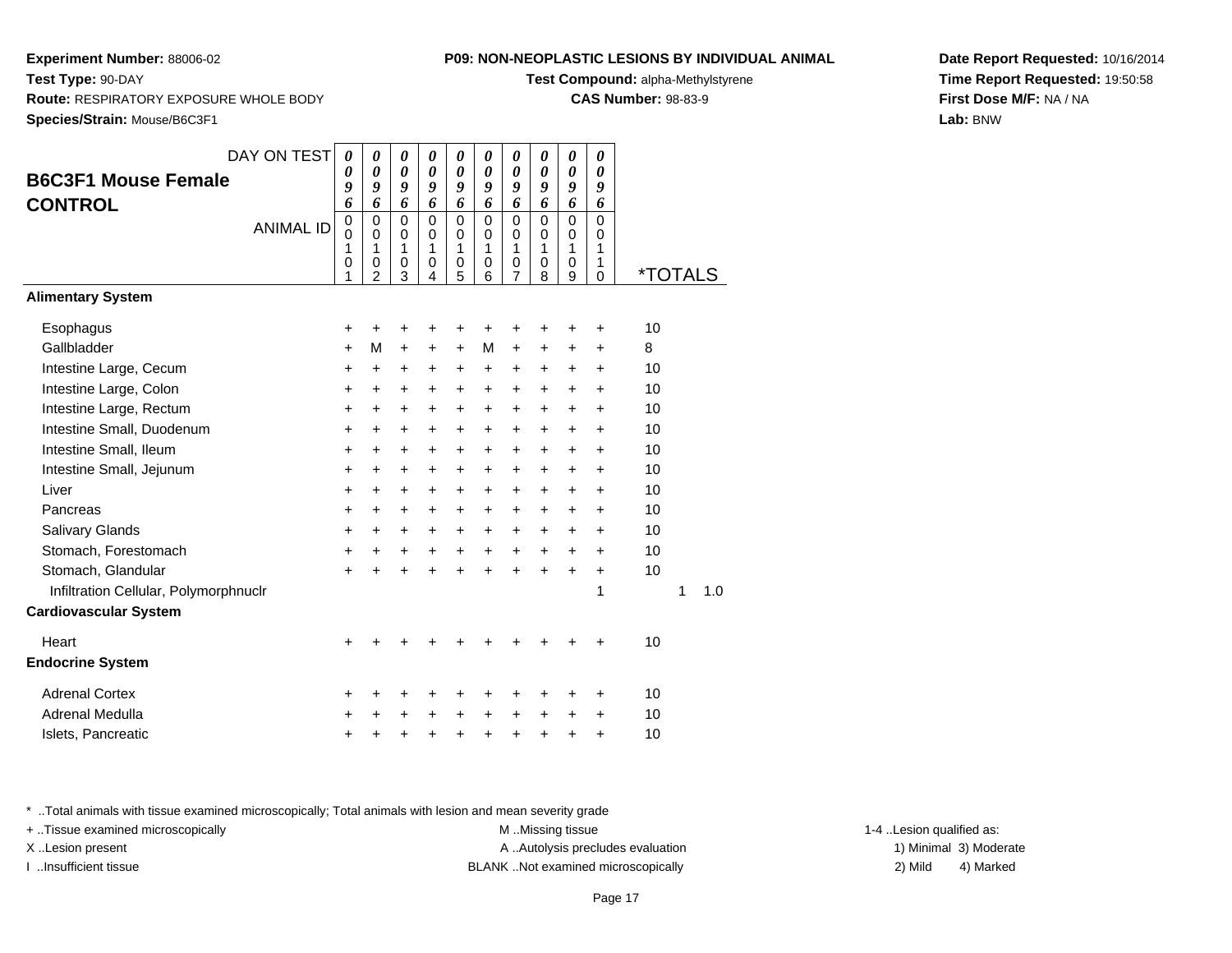#### **P09: NON-NEOPLASTIC LESIONS BY INDIVIDUAL ANIMAL**

**Test Compound:** alpha-Methylstyrene

**CAS Number:** 98-83-9

**Date Report Requested:** 10/16/2014**Time Report Requested:** 19:50:58**First Dose M/F:** NA / NA**Lab:** BNW

**Test Type:** 90-DAY **Route:** RESPIRATORY EXPOSURE WHOLE BODY**Species/Strain:** Mouse/B6C3F1

| <b>B6C3F1 Mouse Female</b><br><b>CONTROL</b> | DAY ON TEST<br><b>ANIMAL ID</b> | $\boldsymbol{\theta}$<br>0<br>9<br>6<br>$\mathbf 0$<br>$\mathbf 0$<br>1<br>0<br>1 | $\boldsymbol{\theta}$<br>$\boldsymbol{\theta}$<br>9<br>6<br>$\mathbf 0$<br>$\mathbf 0$<br>1<br>$\mathbf 0$<br>$\overline{c}$ | 0<br>$\boldsymbol{\theta}$<br>9<br>6<br>$\mathbf 0$<br>0<br>1<br>$\mathbf 0$<br>3 | 0<br>$\boldsymbol{\theta}$<br>9<br>6<br>$\mathbf 0$<br>$\mathbf 0$<br>1<br>$\mathbf 0$<br>4 | 0<br>$\boldsymbol{\theta}$<br>9<br>6<br>$\mathbf 0$<br>0<br>1<br>0<br>5 | 0<br>$\boldsymbol{\theta}$<br>9<br>6<br>$\mathbf 0$<br>$\mathbf 0$<br>1<br>$\mathbf 0$<br>6 | 0<br>0<br>9<br>6<br>$\mathbf 0$<br>0<br>1<br>0<br>$\overline{7}$ | 0<br>0<br>9<br>6<br>$\mathbf 0$<br>$\mathbf 0$<br>1<br>$\mathbf 0$<br>8 | 0<br>$\boldsymbol{\theta}$<br>9<br>6<br>$\mathbf 0$<br>$\mathbf 0$<br>1<br>0<br>9 | 0<br>$\boldsymbol{\theta}$<br>9<br>6<br>$\mathbf 0$<br>$\Omega$<br>1<br>1<br>$\mathbf 0$ | <i><b>*TOTALS</b></i> |   |     |
|----------------------------------------------|---------------------------------|-----------------------------------------------------------------------------------|------------------------------------------------------------------------------------------------------------------------------|-----------------------------------------------------------------------------------|---------------------------------------------------------------------------------------------|-------------------------------------------------------------------------|---------------------------------------------------------------------------------------------|------------------------------------------------------------------|-------------------------------------------------------------------------|-----------------------------------------------------------------------------------|------------------------------------------------------------------------------------------|-----------------------|---|-----|
| Parathyroid Gland                            |                                 | +                                                                                 | $\ddot{}$                                                                                                                    | $\ddot{}$                                                                         | $\ddot{}$                                                                                   | $\ddot{}$                                                               | $\ddot{}$                                                                                   | +                                                                | +                                                                       | +                                                                                 | +                                                                                        | 10                    |   |     |
| <b>Pituitary Gland</b>                       |                                 | $\ddot{}$                                                                         | $\ddot{}$                                                                                                                    | +                                                                                 | $\ddot{}$                                                                                   | $\ddot{}$                                                               | $\ddot{}$                                                                                   | $\ddot{}$                                                        | $\ddot{}$                                                               | +                                                                                 | $\ddot{}$                                                                                | 10                    |   |     |
| <b>Thyroid Gland</b>                         |                                 | $\ddot{}$                                                                         | $\ddot{}$                                                                                                                    | $\ddot{}$                                                                         | $\ddot{}$                                                                                   | $\ddot{}$                                                               | $\ddot{}$                                                                                   | $\ddot{}$                                                        | $\ddot{}$                                                               | $\ddot{}$                                                                         | $\ddot{}$                                                                                | 10                    |   |     |
| <b>General Body System</b>                   |                                 |                                                                                   |                                                                                                                              |                                                                                   |                                                                                             |                                                                         |                                                                                             |                                                                  |                                                                         |                                                                                   |                                                                                          |                       |   |     |
| <b>NONE</b>                                  |                                 |                                                                                   |                                                                                                                              |                                                                                   |                                                                                             |                                                                         |                                                                                             |                                                                  |                                                                         |                                                                                   |                                                                                          |                       |   |     |
| <b>Genital System</b>                        |                                 |                                                                                   |                                                                                                                              |                                                                                   |                                                                                             |                                                                         |                                                                                             |                                                                  |                                                                         |                                                                                   |                                                                                          |                       |   |     |
| <b>Clitoral Gland</b>                        |                                 | +                                                                                 |                                                                                                                              |                                                                                   |                                                                                             |                                                                         |                                                                                             | M                                                                |                                                                         | +                                                                                 | +                                                                                        | 9                     |   |     |
| Ovary                                        |                                 | +                                                                                 | +                                                                                                                            | $\ddot{}$                                                                         |                                                                                             | $\ddot{}$                                                               | $\ddot{}$                                                                                   | +                                                                | +                                                                       | +                                                                                 | +                                                                                        | 10                    |   |     |
| <b>Uterus</b>                                |                                 | $\ddot{}$                                                                         | $\ddot{}$                                                                                                                    | $\ddot{}$                                                                         |                                                                                             | $\ddot{}$                                                               | $\ddot{}$                                                                                   | $\ddot{}$                                                        | $\ddot{}$                                                               | $\ddot{}$                                                                         | $\ddot{}$                                                                                | 10                    |   |     |
| <b>Hematopoietic System</b>                  |                                 |                                                                                   |                                                                                                                              |                                                                                   |                                                                                             |                                                                         |                                                                                             |                                                                  |                                                                         |                                                                                   |                                                                                          |                       |   |     |
| <b>Bone Marrow</b>                           |                                 | +                                                                                 | +                                                                                                                            | +                                                                                 | +                                                                                           | +                                                                       | +                                                                                           | +                                                                | +                                                                       | +                                                                                 | +                                                                                        | 10                    |   |     |
| Lymph Node, Bronchial                        |                                 | +                                                                                 | $\ddot{}$                                                                                                                    | M                                                                                 | $+$                                                                                         | M                                                                       | м                                                                                           | $\ddot{}$                                                        | +                                                                       | +                                                                                 | $\ddot{}$                                                                                | $\overline{7}$        |   |     |
| Lymph Node, Mandibular                       |                                 | +                                                                                 | $\ddot{}$                                                                                                                    | $\ddot{}$                                                                         | $+$                                                                                         | M                                                                       | $+$                                                                                         | $+$                                                              | $\ddot{}$                                                               | $\ddot{}$                                                                         | +                                                                                        | 9                     |   |     |
| Lymph Node, Mediastinal                      |                                 | +                                                                                 | $\ddot{}$                                                                                                                    | M                                                                                 | $\ddot{}$                                                                                   | М                                                                       | M                                                                                           | M                                                                | M                                                                       | +                                                                                 | +                                                                                        | 5                     |   |     |
| Lymph Node, Mesenteric                       |                                 | +                                                                                 | $\ddot{}$                                                                                                                    | $\ddot{}$                                                                         | $\ddot{}$                                                                                   | +                                                                       | $\ddot{}$                                                                                   | $\pm$                                                            | $\ddot{}$                                                               | +                                                                                 | $\ddot{}$                                                                                | 10                    |   |     |
| Spleen                                       |                                 | $\ddot{}$                                                                         | $\ddot{}$                                                                                                                    | $\ddot{}$                                                                         | $\ddot{}$                                                                                   | $\ddot{}$                                                               | $\ddot{}$                                                                                   | $\ddot{}$                                                        | $\ddot{}$                                                               | +                                                                                 | $\ddot{}$                                                                                | 10                    |   |     |
| Thymus                                       |                                 | $\ddot{}$                                                                         | $\ddot{}$                                                                                                                    | $\ddot{}$                                                                         | $\ddot{}$                                                                                   | $\ddot{}$                                                               | $\ddot{}$                                                                                   | $\ddot{}$                                                        | $\ddot{}$                                                               | $\ddot{}$                                                                         | $\ddot{}$                                                                                | 10                    |   |     |
| <b>Integumentary System</b>                  |                                 |                                                                                   |                                                                                                                              |                                                                                   |                                                                                             |                                                                         |                                                                                             |                                                                  |                                                                         |                                                                                   |                                                                                          |                       |   |     |
| <b>Mammary Gland</b>                         |                                 | +                                                                                 | +                                                                                                                            | +                                                                                 |                                                                                             | +                                                                       | +                                                                                           | +                                                                | +                                                                       | +                                                                                 | +                                                                                        | 10                    |   |     |
| Skin                                         |                                 | $\ddot{}$                                                                         | +                                                                                                                            | $\ddot{}$                                                                         |                                                                                             |                                                                         |                                                                                             | +                                                                |                                                                         | +                                                                                 | $\ddot{}$                                                                                | 10                    |   |     |
| Infiltration Cellular, Mixed Cell            |                                 |                                                                                   | 1                                                                                                                            |                                                                                   |                                                                                             |                                                                         |                                                                                             |                                                                  |                                                                         |                                                                                   |                                                                                          |                       | 1 | 1.0 |

\* ..Total animals with tissue examined microscopically; Total animals with lesion and mean severity grade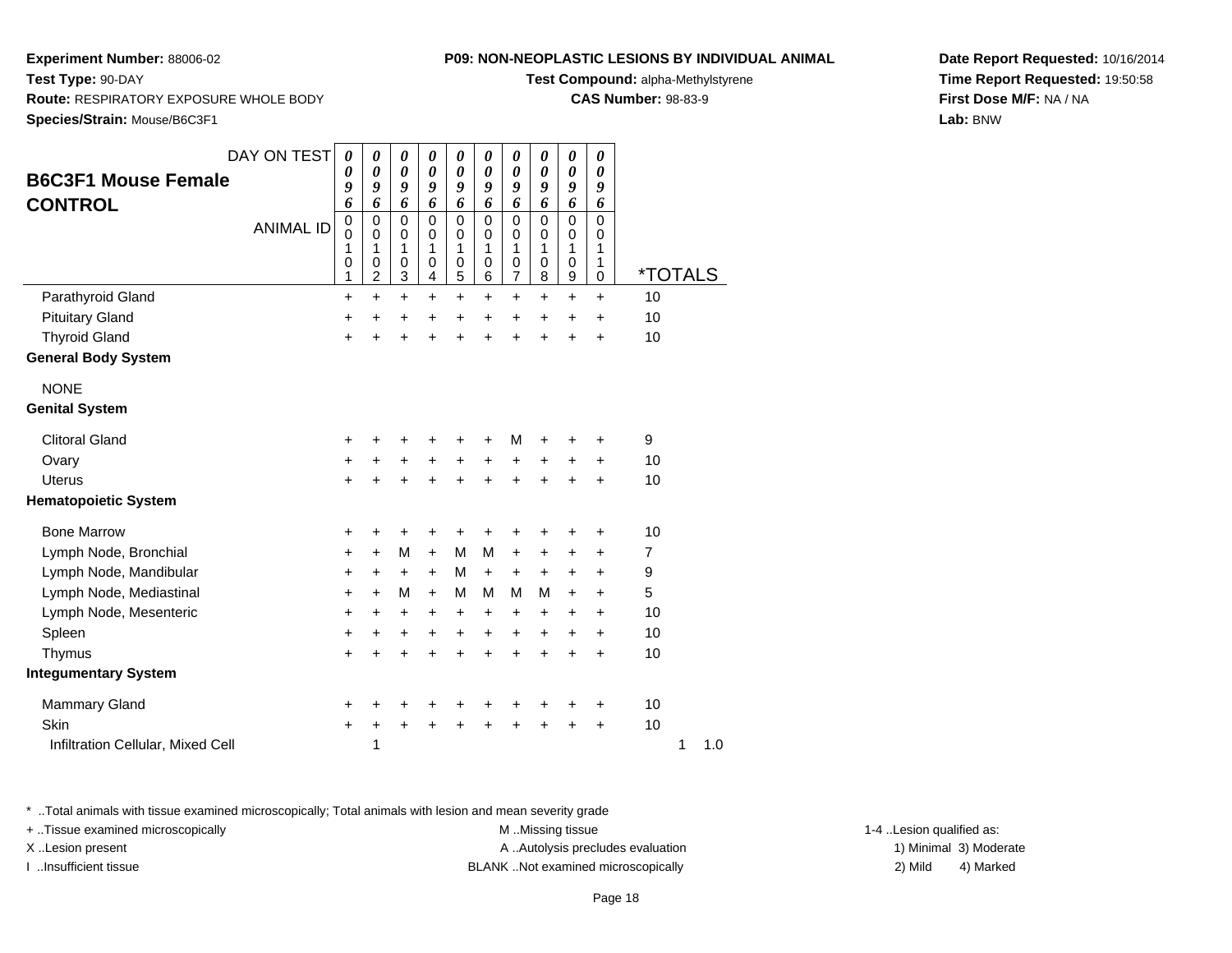**Species/Strain:** Mouse/B6C3F1

**Route:** RESPIRATORY EXPOSURE WHOLE BODY

**Test Type:** 90-DAY

### **P09: NON-NEOPLASTIC LESIONS BY INDIVIDUAL ANIMAL**

**Test Compound:** alpha-Methylstyrene

**CAS Number:** 98-83-9

**Date Report Requested:** 10/16/2014**Time Report Requested:** 19:50:58**First Dose M/F:** NA / NA**Lab:** BNW

| <b>B6C3F1 Mouse Female</b><br><b>CONTROL</b>                       | DAY ON TEST<br><b>ANIMAL ID</b> | 0<br>0<br>9<br>6<br>0<br>0<br>1<br>0<br>1 | 0<br>$\boldsymbol{\theta}$<br>9<br>6<br>0<br>0<br>$\mathbf{1}$<br>0<br>2<br>1 | 0<br>$\boldsymbol{\theta}$<br>9<br>6<br>$\mathbf 0$<br>0<br>1<br>$\mathbf 0$<br>3 | 0<br>$\boldsymbol{\theta}$<br>9<br>6<br>0<br>0<br>1<br>$\mathbf 0$<br>4 | 0<br>$\boldsymbol{\theta}$<br>9<br>6<br>0<br>0<br>1<br>0<br>5 | 0<br>$\pmb{\theta}$<br>$\boldsymbol{g}$<br>6<br>$\pmb{0}$<br>0<br>1<br>$\pmb{0}$<br>6 | 0<br>$\boldsymbol{\theta}$<br>9<br>6<br>0<br>0<br>1<br>0<br>7 | 0<br>$\boldsymbol{\theta}$<br>9<br>6<br>$\mathbf 0$<br>0<br>$\mathbf 1$<br>$\pmb{0}$<br>8 | 0<br>$\boldsymbol{\theta}$<br>9<br>6<br>0<br>0<br>1<br>0<br>9 | 0<br>0<br>9<br>6<br>0<br>0<br>1<br>1<br>$\mathbf 0$ | <i><b>*TOTALS</b></i> | 1 |     |  |
|--------------------------------------------------------------------|---------------------------------|-------------------------------------------|-------------------------------------------------------------------------------|-----------------------------------------------------------------------------------|-------------------------------------------------------------------------|---------------------------------------------------------------|---------------------------------------------------------------------------------------|---------------------------------------------------------------|-------------------------------------------------------------------------------------------|---------------------------------------------------------------|-----------------------------------------------------|-----------------------|---|-----|--|
| Infiltration Cellular, Mixed Cell<br><b>Musculoskeletal System</b> |                                 |                                           |                                                                               |                                                                                   |                                                                         |                                                               |                                                                                       |                                                               |                                                                                           |                                                               |                                                     |                       |   | 1.0 |  |
| Bone<br><b>Nervous System</b>                                      |                                 | +                                         |                                                                               |                                                                                   |                                                                         |                                                               |                                                                                       |                                                               |                                                                                           |                                                               |                                                     | 10                    |   |     |  |
| <b>Brain</b><br><b>Respiratory System</b>                          |                                 | $\ddot{}$                                 |                                                                               |                                                                                   |                                                                         |                                                               |                                                                                       |                                                               |                                                                                           |                                                               | +                                                   | 10                    |   |     |  |
| Larynx                                                             |                                 | +                                         | +                                                                             | +                                                                                 | +                                                                       | +                                                             | +                                                                                     | +                                                             | +                                                                                         | +                                                             | +                                                   | 10                    |   |     |  |
| Lung                                                               |                                 | $\ddot{}$                                 | $\ddot{}$                                                                     | $\ddot{}$                                                                         | $\ddot{}$                                                               | $\ddot{}$                                                     | +                                                                                     | $\ddot{}$                                                     | $\ddot{}$                                                                                 | $\ddot{}$                                                     | $\ddot{}$                                           | 10                    |   |     |  |
| <b>Nose</b>                                                        |                                 | $\ddot{}$                                 | +                                                                             | +                                                                                 | $\ddot{}$                                                               | $+$                                                           | $\ddot{}$                                                                             | $\ddot{}$                                                     | $\ddot{}$                                                                                 | +                                                             | +                                                   | 10                    |   |     |  |
| Trachea                                                            |                                 | +                                         | +                                                                             | +                                                                                 | +                                                                       | +                                                             | +                                                                                     |                                                               | +                                                                                         | +                                                             | $\ddot{}$                                           | 10                    |   |     |  |
| <b>Special Senses System</b>                                       |                                 |                                           |                                                                               |                                                                                   |                                                                         |                                                               |                                                                                       |                                                               |                                                                                           |                                                               |                                                     |                       |   |     |  |
| Eye                                                                |                                 | +                                         | +                                                                             |                                                                                   | +                                                                       |                                                               | +                                                                                     |                                                               | +                                                                                         |                                                               | +                                                   | 10                    |   |     |  |
| <b>Harderian Gland</b>                                             |                                 | $\ddot{}$                                 | +                                                                             | $\ddot{}$                                                                         | $\ddot{}$                                                               | $\ddot{}$                                                     | $\ddot{}$                                                                             | ÷                                                             | $\ddot{}$                                                                                 | $\ddot{}$                                                     | $\ddot{}$                                           | 10                    |   |     |  |
| <b>Urinary System</b>                                              |                                 |                                           |                                                                               |                                                                                   |                                                                         |                                                               |                                                                                       |                                                               |                                                                                           |                                                               |                                                     |                       |   |     |  |
| Kidney                                                             |                                 | +                                         | +                                                                             |                                                                                   |                                                                         |                                                               | ┿                                                                                     |                                                               |                                                                                           |                                                               | +                                                   | 10                    |   |     |  |
| Renal Tubule, Casts Protein                                        |                                 |                                           | 1                                                                             |                                                                                   |                                                                         |                                                               |                                                                                       |                                                               |                                                                                           |                                                               |                                                     |                       | 1 | 1.0 |  |
| Renal Tubule, Regeneration                                         |                                 |                                           | 1                                                                             | 1                                                                                 |                                                                         |                                                               | 1                                                                                     |                                                               |                                                                                           |                                                               |                                                     |                       | 3 | 1.0 |  |
| <b>Urinary Bladder</b>                                             |                                 | +                                         | +                                                                             | +                                                                                 | +                                                                       | ٠                                                             | +                                                                                     |                                                               |                                                                                           |                                                               | +                                                   | 10                    |   |     |  |

\* ..Total animals with tissue examined microscopically; Total animals with lesion and mean severity grade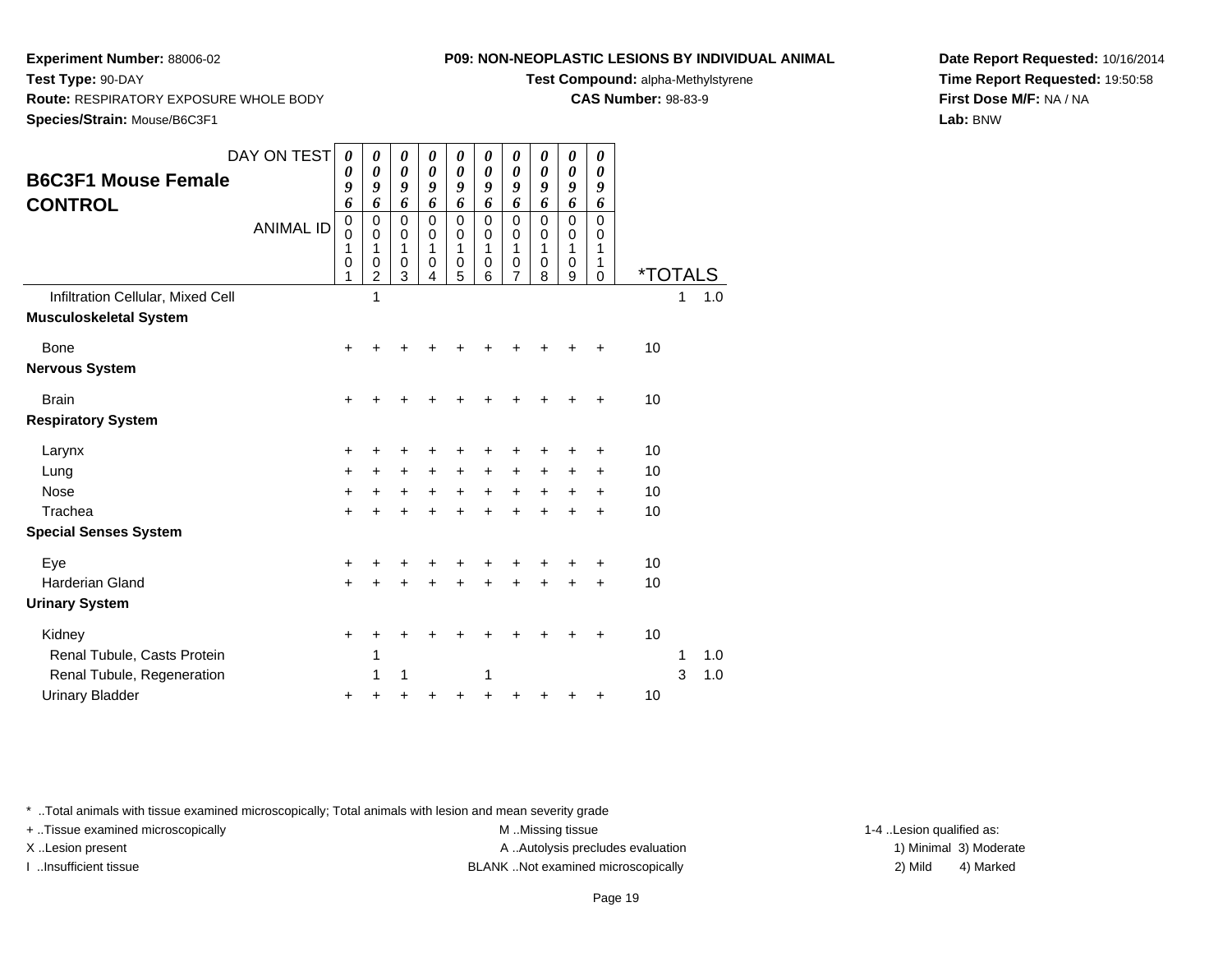**Experiment Number:** 88006-02**Test Type:** 90-DAY

### **P09: NON-NEOPLASTIC LESIONS BY INDIVIDUAL ANIMAL**

**Test Compound:** alpha-Methylstyrene

**CAS Number:** 98-83-9

**Route:** RESPIRATORY EXPOSURE WHOLE BODY

**Date Report Requested:** 10/16/2014**Time Report Requested:** 19:50:58**First Dose M/F:** NA / NA**Lab:** BNW

| DAY ON TEST<br>$\boldsymbol{\theta}$<br>$\pmb{\theta}$<br>$\pmb{\theta}$<br>$\pmb{\theta}$<br>$\pmb{\theta}$<br>$\boldsymbol{\theta}$<br>$\boldsymbol{\theta}$<br>$\boldsymbol{\theta}$<br>$\boldsymbol{\theta}$<br>$\pmb{\theta}$<br>$\boldsymbol{\theta}$<br>$\boldsymbol{\theta}$<br>$\pmb{\theta}$<br>$\pmb{\theta}$<br>$\pmb{\theta}$<br>$\pmb{\theta}$<br>$\pmb{\theta}$<br>$\pmb{\theta}$<br>$\boldsymbol{\theta}$<br>$\boldsymbol{\theta}$<br><b>B6C3F1 Mouse Female</b><br>9<br>9<br>$\boldsymbol{g}$<br>$\pmb{9}$<br>9<br>$\boldsymbol{9}$<br>$\boldsymbol{g}$<br>9<br>9<br>9<br>6<br>6<br>6<br>6<br>6<br>6<br>6<br>6<br>6<br>6<br><b>75 PPM</b><br>$\mathsf 0$<br>$\mathbf 0$<br>$\pmb{0}$<br>$\mathbf 0$<br>$\pmb{0}$<br>$\mathbf 0$<br>$\pmb{0}$<br>$\pmb{0}$<br>$\mathbf 0$<br>$\mathbf 0$<br><b>ANIMAL ID</b><br>0<br>$\mathbf 0$<br>$\pmb{0}$<br>$\pmb{0}$<br>$\pmb{0}$<br>$\pmb{0}$<br>$\pmb{0}$<br>0<br>0<br>0<br>$\overline{3}$<br>$\overline{3}$<br>$\overline{3}$<br>$\overline{3}$<br>$\overline{3}$<br>$\overline{3}$<br>$\overline{3}$<br>$\overline{3}$<br>$\overline{3}$<br>$\mathbf{3}$<br>0<br>$\pmb{0}$<br>$\,0\,$<br>$\,0\,$<br>$\pmb{0}$<br>$\pmb{0}$<br>$\pmb{0}$<br>$\pmb{0}$<br>$\pmb{0}$<br>$\mathbf{1}$<br><i><b>*TOTALS</b></i><br>$\overline{2}$<br>$\overline{6}$<br>$\overline{4}$<br>$\overline{7}$<br>$\boldsymbol{9}$<br>3<br>5<br>8<br>$\pmb{0}$<br>1<br><b>Alimentary System</b><br>Liver<br>10<br>$\ddot{}$<br>$\pm$<br>+<br>+<br>$\ddot{}$<br>$\pm$<br>$\ddot{}$<br>$\ddot{}$<br><b>Cardiovascular System</b><br><b>NONE</b><br><b>Endocrine System</b><br><b>NONE</b><br><b>General Body System</b><br><b>NONE</b><br><b>Genital System</b><br><b>NONE</b><br><b>Hematopoietic System</b><br><b>NONE</b><br><b>Integumentary System</b><br><b>NONE</b><br><b>Musculoskeletal System</b><br><b>NONE</b><br><b>Nervous System</b><br><b>NONE</b> | Species/Strain: Mouse/B6C3F1 |  |  |  |  |  |  |
|------------------------------------------------------------------------------------------------------------------------------------------------------------------------------------------------------------------------------------------------------------------------------------------------------------------------------------------------------------------------------------------------------------------------------------------------------------------------------------------------------------------------------------------------------------------------------------------------------------------------------------------------------------------------------------------------------------------------------------------------------------------------------------------------------------------------------------------------------------------------------------------------------------------------------------------------------------------------------------------------------------------------------------------------------------------------------------------------------------------------------------------------------------------------------------------------------------------------------------------------------------------------------------------------------------------------------------------------------------------------------------------------------------------------------------------------------------------------------------------------------------------------------------------------------------------------------------------------------------------------------------------------------------------------------------------------------------------------------------------------------------------------------------------------------------------------------------------------------------------------------------------------|------------------------------|--|--|--|--|--|--|
|                                                                                                                                                                                                                                                                                                                                                                                                                                                                                                                                                                                                                                                                                                                                                                                                                                                                                                                                                                                                                                                                                                                                                                                                                                                                                                                                                                                                                                                                                                                                                                                                                                                                                                                                                                                                                                                                                                |                              |  |  |  |  |  |  |
|                                                                                                                                                                                                                                                                                                                                                                                                                                                                                                                                                                                                                                                                                                                                                                                                                                                                                                                                                                                                                                                                                                                                                                                                                                                                                                                                                                                                                                                                                                                                                                                                                                                                                                                                                                                                                                                                                                |                              |  |  |  |  |  |  |
|                                                                                                                                                                                                                                                                                                                                                                                                                                                                                                                                                                                                                                                                                                                                                                                                                                                                                                                                                                                                                                                                                                                                                                                                                                                                                                                                                                                                                                                                                                                                                                                                                                                                                                                                                                                                                                                                                                |                              |  |  |  |  |  |  |
|                                                                                                                                                                                                                                                                                                                                                                                                                                                                                                                                                                                                                                                                                                                                                                                                                                                                                                                                                                                                                                                                                                                                                                                                                                                                                                                                                                                                                                                                                                                                                                                                                                                                                                                                                                                                                                                                                                |                              |  |  |  |  |  |  |
|                                                                                                                                                                                                                                                                                                                                                                                                                                                                                                                                                                                                                                                                                                                                                                                                                                                                                                                                                                                                                                                                                                                                                                                                                                                                                                                                                                                                                                                                                                                                                                                                                                                                                                                                                                                                                                                                                                |                              |  |  |  |  |  |  |
|                                                                                                                                                                                                                                                                                                                                                                                                                                                                                                                                                                                                                                                                                                                                                                                                                                                                                                                                                                                                                                                                                                                                                                                                                                                                                                                                                                                                                                                                                                                                                                                                                                                                                                                                                                                                                                                                                                |                              |  |  |  |  |  |  |
|                                                                                                                                                                                                                                                                                                                                                                                                                                                                                                                                                                                                                                                                                                                                                                                                                                                                                                                                                                                                                                                                                                                                                                                                                                                                                                                                                                                                                                                                                                                                                                                                                                                                                                                                                                                                                                                                                                |                              |  |  |  |  |  |  |
|                                                                                                                                                                                                                                                                                                                                                                                                                                                                                                                                                                                                                                                                                                                                                                                                                                                                                                                                                                                                                                                                                                                                                                                                                                                                                                                                                                                                                                                                                                                                                                                                                                                                                                                                                                                                                                                                                                |                              |  |  |  |  |  |  |
|                                                                                                                                                                                                                                                                                                                                                                                                                                                                                                                                                                                                                                                                                                                                                                                                                                                                                                                                                                                                                                                                                                                                                                                                                                                                                                                                                                                                                                                                                                                                                                                                                                                                                                                                                                                                                                                                                                |                              |  |  |  |  |  |  |
|                                                                                                                                                                                                                                                                                                                                                                                                                                                                                                                                                                                                                                                                                                                                                                                                                                                                                                                                                                                                                                                                                                                                                                                                                                                                                                                                                                                                                                                                                                                                                                                                                                                                                                                                                                                                                                                                                                |                              |  |  |  |  |  |  |
|                                                                                                                                                                                                                                                                                                                                                                                                                                                                                                                                                                                                                                                                                                                                                                                                                                                                                                                                                                                                                                                                                                                                                                                                                                                                                                                                                                                                                                                                                                                                                                                                                                                                                                                                                                                                                                                                                                |                              |  |  |  |  |  |  |

\* ..Total animals with tissue examined microscopically; Total animals with lesion and mean severity grade

+ ..Tissue examined microscopically M ...Missing tissue 1-4 ... M ...Missing tissue

X..Lesion present **A ..Autolysis precludes evaluation** A ..Autolysis precludes evaluation 1) Minimal 3) Moderate I ..Insufficient tissue BLANK ..Not examined microscopically 2) Mild 4) Marked

1-4 ..Lesion qualified as: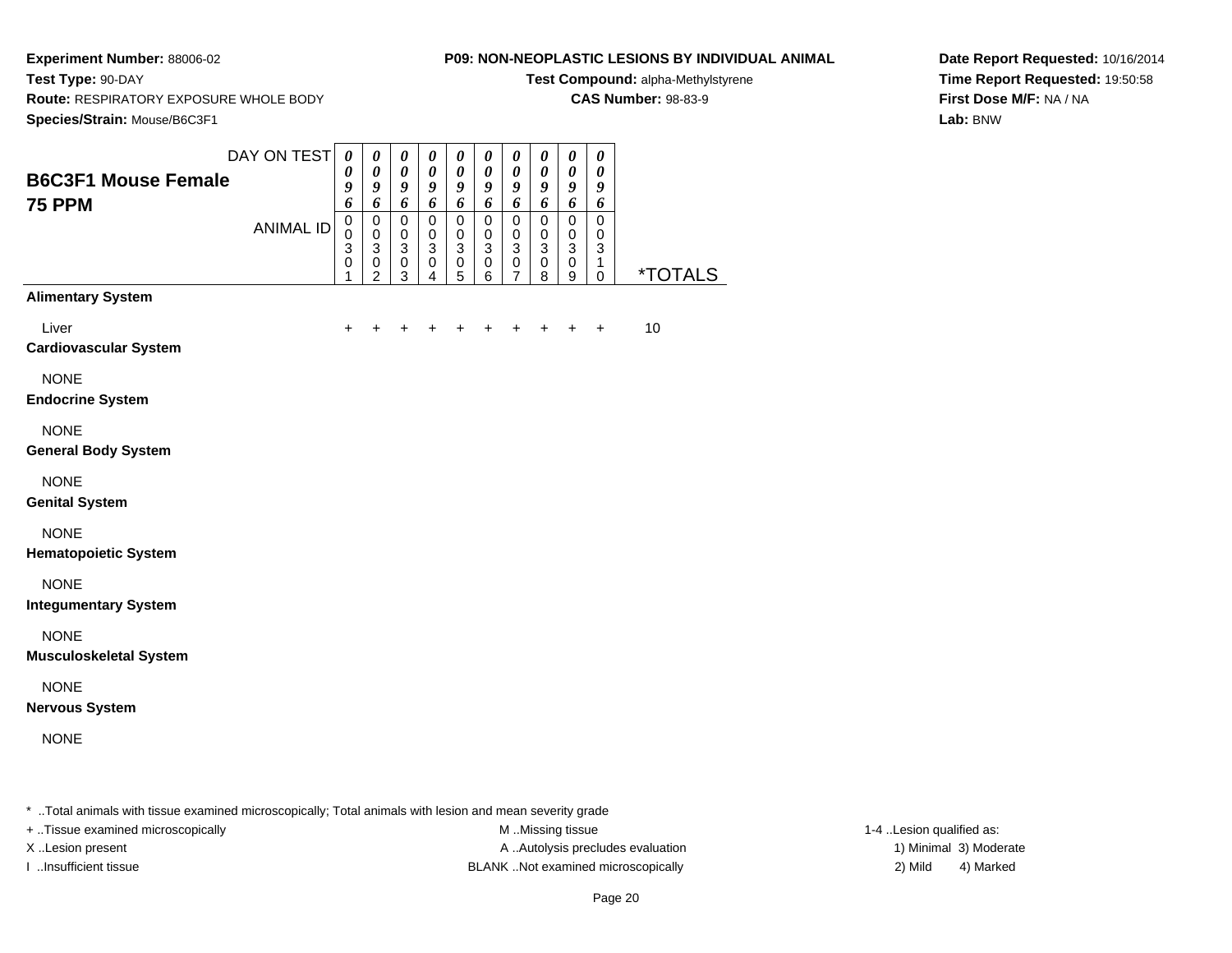### **P09: NON-NEOPLASTIC LESIONS BY INDIVIDUAL ANIMAL**

**Test Compound:** alpha-Methylstyrene

**CAS Number:** 98-83-9

**Date Report Requested:** 10/16/2014**Time Report Requested:** 19:50:58**First Dose M/F:** NA / NA**Lab:** BNW

**Test Type:** 90-DAY **Route:** RESPIRATORY EXPOSURE WHOLE BODY**Species/Strain:** Mouse/B6C3F1

|                                       | DAY ON TEST      | 0      | 0                | 0      | 0                | 0            | 0              | $\boldsymbol{\theta}$ | 0              | 0                          | 0         |                       |     |
|---------------------------------------|------------------|--------|------------------|--------|------------------|--------------|----------------|-----------------------|----------------|----------------------------|-----------|-----------------------|-----|
| <b>B6C3F1 Mouse Female</b>            |                  | 0<br>9 | 0<br>9           | 0<br>9 | 0<br>9           | 0<br>9       | 0<br>9         | 0<br>9                | 0<br>9         | $\boldsymbol{\theta}$<br>9 | 0<br>9    |                       |     |
| <b>75 PPM</b>                         |                  | 6      | 6                | 6      | 6                | 6            | 6              | 6                     | 6              | 6                          | 6         |                       |     |
|                                       | <b>ANIMAL ID</b> | 0<br>0 | 0<br>$\mathbf 0$ | 0<br>0 | 0<br>0           | 0<br>0       | 0<br>0         | 0<br>$\pmb{0}$        | 0<br>$\pmb{0}$ | 0<br>$\mathbf 0$           | 0<br>0    |                       |     |
|                                       |                  | 3      | 3                | 3      | 3                | 3            | 3              | 3                     | 3              | 3                          | 3         |                       |     |
|                                       |                  | 0      | 0<br>2           | 0<br>3 | $\mathbf 0$<br>4 | 0<br>5       | 0<br>6         | $\mathbf 0$<br>7      | 0<br>8         | $\mathbf 0$<br>9           | 0         | <i><b>*TOTALS</b></i> |     |
| <b>Respiratory System</b>             |                  |        |                  |        |                  |              |                |                       |                |                            |           |                       |     |
| Nose                                  |                  | $\div$ | ٠                | $\pm$  | $\pm$            | $\pm$        | $\pm$          | $\ddot{}$             | $\ddot{}$      | $\pm$                      | $\ddot{}$ | 10                    |     |
| Glands, Atrophy                       |                  |        | 1                | 1      | $\mathbf 1$      | $\mathbf{1}$ | $\mathbf{1}$   | 1                     |                | 1                          | 1         | 8                     | 1.0 |
| Glands, Hyperplasia                   |                  |        |                  |        | 1                |              | 1              | 1                     | 1              |                            |           | 5                     | 1.0 |
| Olfactory Epi, Atrophy                |                  | 1      | 1                | 1      | 1                | 1            | 1              | 1                     | 1              | 1                          | 1         | 10                    | 1.0 |
| Olfactory Epi, Metaplasia             |                  |        | 1                |        | 1                |              | 1              | 1                     |                |                            |           | 4                     | 1.0 |
| Respirat Epith, Degeneration, Hyaline |                  |        |                  |        |                  |              | $\overline{2}$ | $\overline{2}$        |                |                            |           | $\mathcal{P}$         | 2.0 |
| <b>Special Senses System</b>          |                  |        |                  |        |                  |              |                |                       |                |                            |           |                       |     |

NONE

**Urinary System**

NONE

\* ..Total animals with tissue examined microscopically; Total animals with lesion and mean severity grade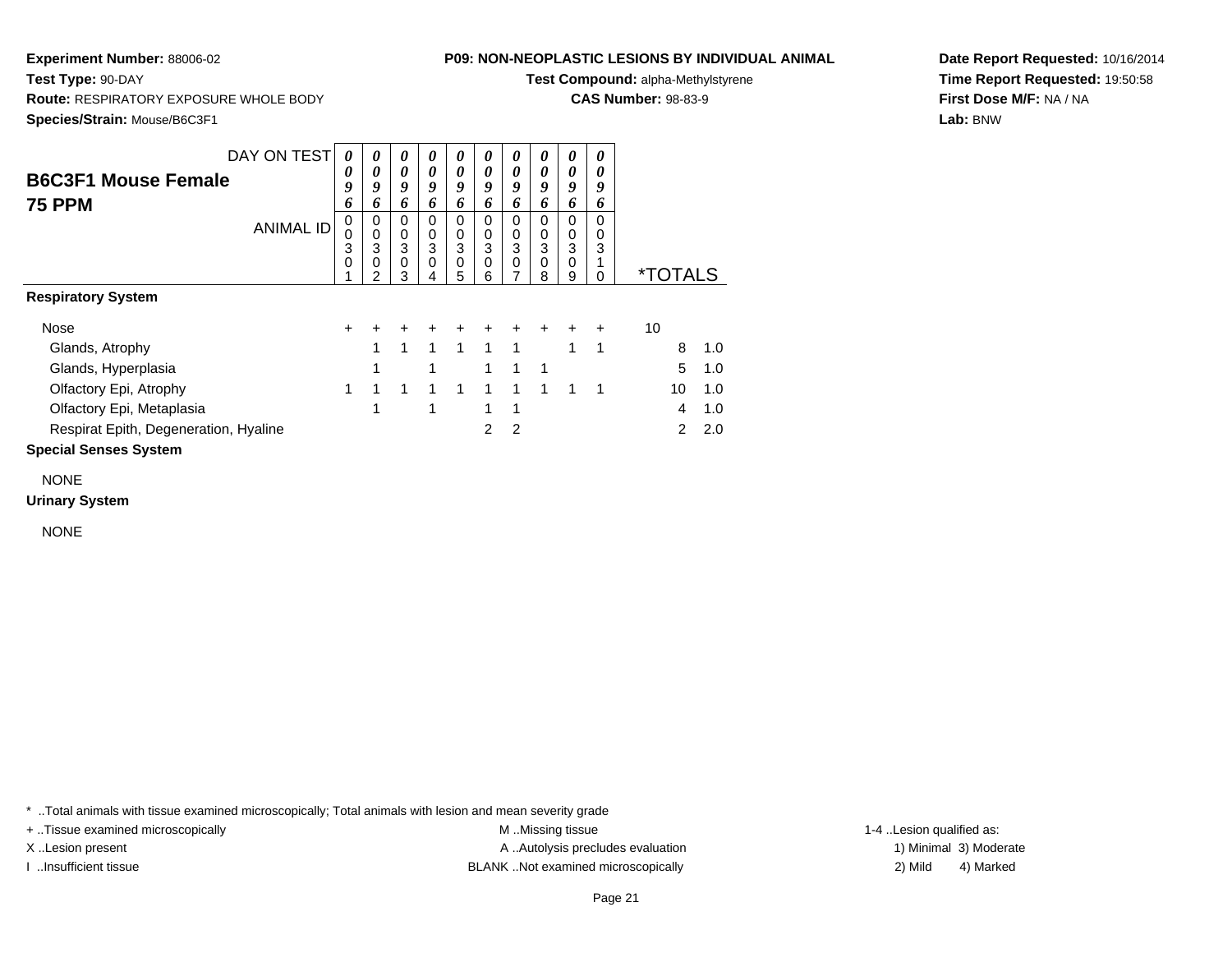**Route:** RESPIRATORY EXPOSURE WHOLE BODY

**Test Type:** 90-DAY

## **P09: NON-NEOPLASTIC LESIONS BY INDIVIDUAL ANIMAL**

**Test Compound:** alpha-Methylstyrene

**CAS Number:** 98-83-9

**Date Report Requested:** 10/16/2014**Time Report Requested:** 19:50:58**First Dose M/F:** NA / NA**Lab:** BNW

| Species/Strain: Mouse/B6C3F1                      |                                 |                                                                         |                                                                                                                                                  |                                                                                                             |                                                                                   |                                                                                                     |                                                                                                |                                                                                      |                                                                                                               |                                                                             |                                           |                       |
|---------------------------------------------------|---------------------------------|-------------------------------------------------------------------------|--------------------------------------------------------------------------------------------------------------------------------------------------|-------------------------------------------------------------------------------------------------------------|-----------------------------------------------------------------------------------|-----------------------------------------------------------------------------------------------------|------------------------------------------------------------------------------------------------|--------------------------------------------------------------------------------------|---------------------------------------------------------------------------------------------------------------|-----------------------------------------------------------------------------|-------------------------------------------|-----------------------|
| <b>B6C3F1 Mouse Female</b><br><b>150 PPM</b>      | DAY ON TEST<br><b>ANIMAL ID</b> | $\boldsymbol{\theta}$<br>0<br>9<br>6<br>$\mathbf 0$<br>0<br>5<br>0<br>1 | $\boldsymbol{\theta}$<br>$\boldsymbol{\theta}$<br>$\boldsymbol{g}$<br>6<br>$\pmb{0}$<br>$\mathbf 0$<br>$\sqrt{5}$<br>$\pmb{0}$<br>$\overline{2}$ | $\boldsymbol{\theta}$<br>$\boldsymbol{\theta}$<br>9<br>6<br>$\mathbf 0$<br>$\pmb{0}$<br>5<br>$\pmb{0}$<br>3 | 0<br>$\boldsymbol{\theta}$<br>9<br>6<br>$\pmb{0}$<br>$\,0\,$<br>5<br>$\,0\,$<br>4 | $\boldsymbol{\theta}$<br>$\boldsymbol{\theta}$<br>9<br>6<br>$\mathbf 0$<br>0<br>5<br>$\pmb{0}$<br>5 | $\pmb{\theta}$<br>$\boldsymbol{\theta}$<br>9<br>6<br>$\pmb{0}$<br>$\,0\,$<br>5<br>$\,0\,$<br>6 | 0<br>$\boldsymbol{\theta}$<br>9<br>6<br>$\mathbf 0$<br>0<br>5<br>0<br>$\overline{7}$ | $\pmb{\theta}$<br>$\boldsymbol{\theta}$<br>9<br>6<br>$\pmb{0}$<br>$\,0\,$<br>$\overline{5}$<br>$\pmb{0}$<br>8 | 0<br>$\boldsymbol{\theta}$<br>9<br>6<br>$\pmb{0}$<br>$\,0\,$<br>5<br>0<br>9 | 0<br>0<br>9<br>6<br>0<br>0<br>5<br>1<br>0 | <i><b>*TOTALS</b></i> |
| <b>Alimentary System</b>                          |                                 |                                                                         |                                                                                                                                                  |                                                                                                             |                                                                                   |                                                                                                     |                                                                                                |                                                                                      |                                                                                                               |                                                                             |                                           |                       |
| Liver<br>Necrosis<br><b>Cardiovascular System</b> |                                 | $\ddot{}$                                                               | +<br>1                                                                                                                                           | $\ddot{}$                                                                                                   | $\ddot{}$                                                                         | +                                                                                                   |                                                                                                | ٠                                                                                    | ٠                                                                                                             | $\ddot{}$                                                                   | $\ddot{}$                                 | 10<br>1<br>1.0        |
| <b>NONE</b><br><b>Endocrine System</b>            |                                 |                                                                         |                                                                                                                                                  |                                                                                                             |                                                                                   |                                                                                                     |                                                                                                |                                                                                      |                                                                                                               |                                                                             |                                           |                       |
| <b>NONE</b><br><b>General Body System</b>         |                                 |                                                                         |                                                                                                                                                  |                                                                                                             |                                                                                   |                                                                                                     |                                                                                                |                                                                                      |                                                                                                               |                                                                             |                                           |                       |
| <b>NONE</b><br><b>Genital System</b>              |                                 |                                                                         |                                                                                                                                                  |                                                                                                             |                                                                                   |                                                                                                     |                                                                                                |                                                                                      |                                                                                                               |                                                                             |                                           |                       |
| <b>NONE</b><br><b>Hematopoietic System</b>        |                                 |                                                                         |                                                                                                                                                  |                                                                                                             |                                                                                   |                                                                                                     |                                                                                                |                                                                                      |                                                                                                               |                                                                             |                                           |                       |
| <b>NONE</b><br><b>Integumentary System</b>        |                                 |                                                                         |                                                                                                                                                  |                                                                                                             |                                                                                   |                                                                                                     |                                                                                                |                                                                                      |                                                                                                               |                                                                             |                                           |                       |
| <b>NONE</b><br><b>Musculoskeletal System</b>      |                                 |                                                                         |                                                                                                                                                  |                                                                                                             |                                                                                   |                                                                                                     |                                                                                                |                                                                                      |                                                                                                               |                                                                             |                                           |                       |
| <b>NONE</b><br><b>Nervous System</b>              |                                 |                                                                         |                                                                                                                                                  |                                                                                                             |                                                                                   |                                                                                                     |                                                                                                |                                                                                      |                                                                                                               |                                                                             |                                           |                       |

\* ..Total animals with tissue examined microscopically; Total animals with lesion and mean severity grade

+ ..Tissue examined microscopically M ...Missing tissue 1-4 ... M ...Missing tissue

X..Lesion present **A ..Autolysis precludes evaluation** A ..Autolysis precludes evaluation 1) Minimal 3) Moderate I ..Insufficient tissue BLANK ..Not examined microscopically 2) Mild 4) Marked

1-4 ..Lesion qualified as: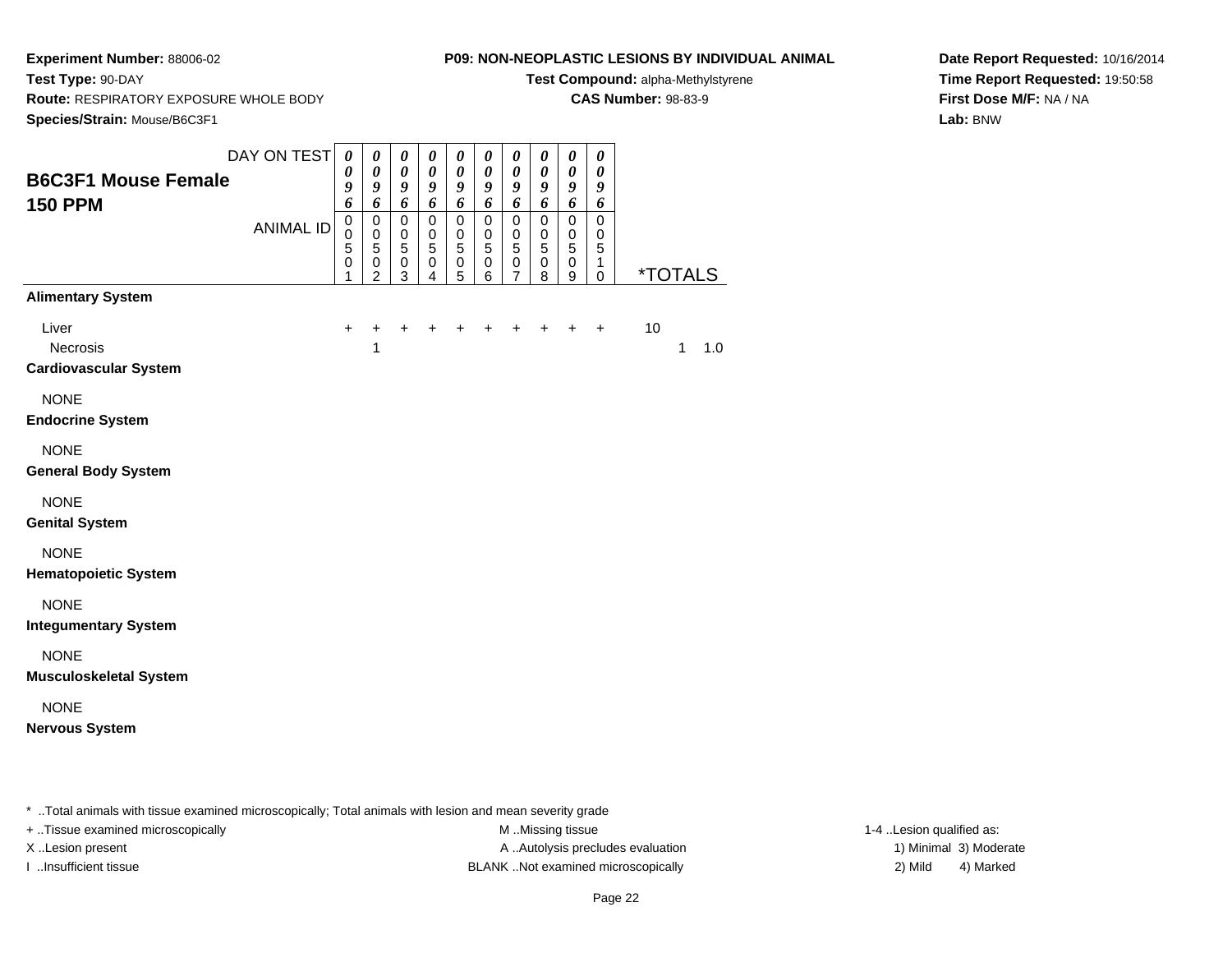**Test Type:** 90-DAY

## **P09: NON-NEOPLASTIC LESIONS BY INDIVIDUAL ANIMAL**

**Test Compound:** alpha-Methylstyrene

**CAS Number:** 98-83-9

**Date Report Requested:** 10/16/2014**Time Report Requested:** 19:50:58**First Dose M/F:** NA / NA**Lab:** BNW

 **Route:** RESPIRATORY EXPOSURE WHOLE BODY**Species/Strain:** Mouse/B6C3F1

|                                       | DAY ON TESTI     | 0                | 0                     | 0                     | 0                     | 0                     | 0                     | 0                     | 0                     | 0                                    | 0                       |                       |     |
|---------------------------------------|------------------|------------------|-----------------------|-----------------------|-----------------------|-----------------------|-----------------------|-----------------------|-----------------------|--------------------------------------|-------------------------|-----------------------|-----|
| <b>B6C3F1 Mouse Female</b>            |                  | 0<br>9<br>6      | 0<br>9<br>6           | 0<br>9<br>6           | 0<br>9<br>6           | 0<br>9<br>6           | 0<br>9<br>6           | 0<br>9<br>6           | 0<br>9<br>6           | 0<br>9<br>6                          | 0<br>9<br>6             |                       |     |
| <b>150 PPM</b>                        | <b>ANIMAL ID</b> | 0<br>0<br>5<br>0 | 0<br>0<br>5<br>0<br>2 | 0<br>0<br>5<br>0<br>3 | 0<br>0<br>5<br>0<br>4 | 0<br>0<br>5<br>0<br>5 | 0<br>0<br>5<br>0<br>6 | 0<br>0<br>5<br>0<br>7 | 0<br>0<br>5<br>0<br>8 | 0<br>0<br>5<br>$\boldsymbol{0}$<br>9 | 0<br>0<br>5<br>$\Omega$ | <i><b>*TOTALS</b></i> |     |
| <b>NONE</b>                           |                  |                  |                       |                       |                       |                       |                       |                       |                       |                                      |                         |                       |     |
| <b>Respiratory System</b>             |                  |                  |                       |                       |                       |                       |                       |                       |                       |                                      |                         |                       |     |
| Nose                                  |                  | +                |                       |                       |                       | +                     | +                     | +                     |                       |                                      | +                       | 10                    |     |
| Glands, Atrophy                       |                  | 1                |                       | $\mathcal{P}$         | 1                     | $\mathcal{P}$         | $\mathcal{P}$         | 1                     | 1                     | 1                                    | 1                       | 9                     | 1.3 |
| Glands, Hyperplasia                   |                  | 1                | 1                     | $\mathcal{P}$         | 2                     | $\mathcal{P}$         | 3                     | 1                     | 1                     | $\mathcal{P}$                        | $\mathcal{P}$           | 10                    | 1.7 |
| Olfactory Epi, Atrophy                |                  |                  |                       | $\overline{2}$        | 2                     | 2                     | $\mathcal{P}$         | 1                     | 1                     | 2                                    | $\mathcal{P}$           | 10                    | 1.6 |
| Olfactory Epi, Metaplasia             |                  | 1                | 1                     | $\mathcal{P}$         | $\mathcal{P}$         | $\mathcal{P}$         | $\mathcal{P}$         |                       | 1                     | $\mathcal{P}$                        | $\mathcal{P}$           | 9                     | 1.7 |
| Respirat Epith, Degeneration, Hyaline |                  |                  |                       |                       | 2                     |                       | 2                     |                       |                       |                                      |                         | 6                     | 1.3 |

#### **Special Senses System**

NONE

#### **Urinary System**

NONE

\* ..Total animals with tissue examined microscopically; Total animals with lesion and mean severity grade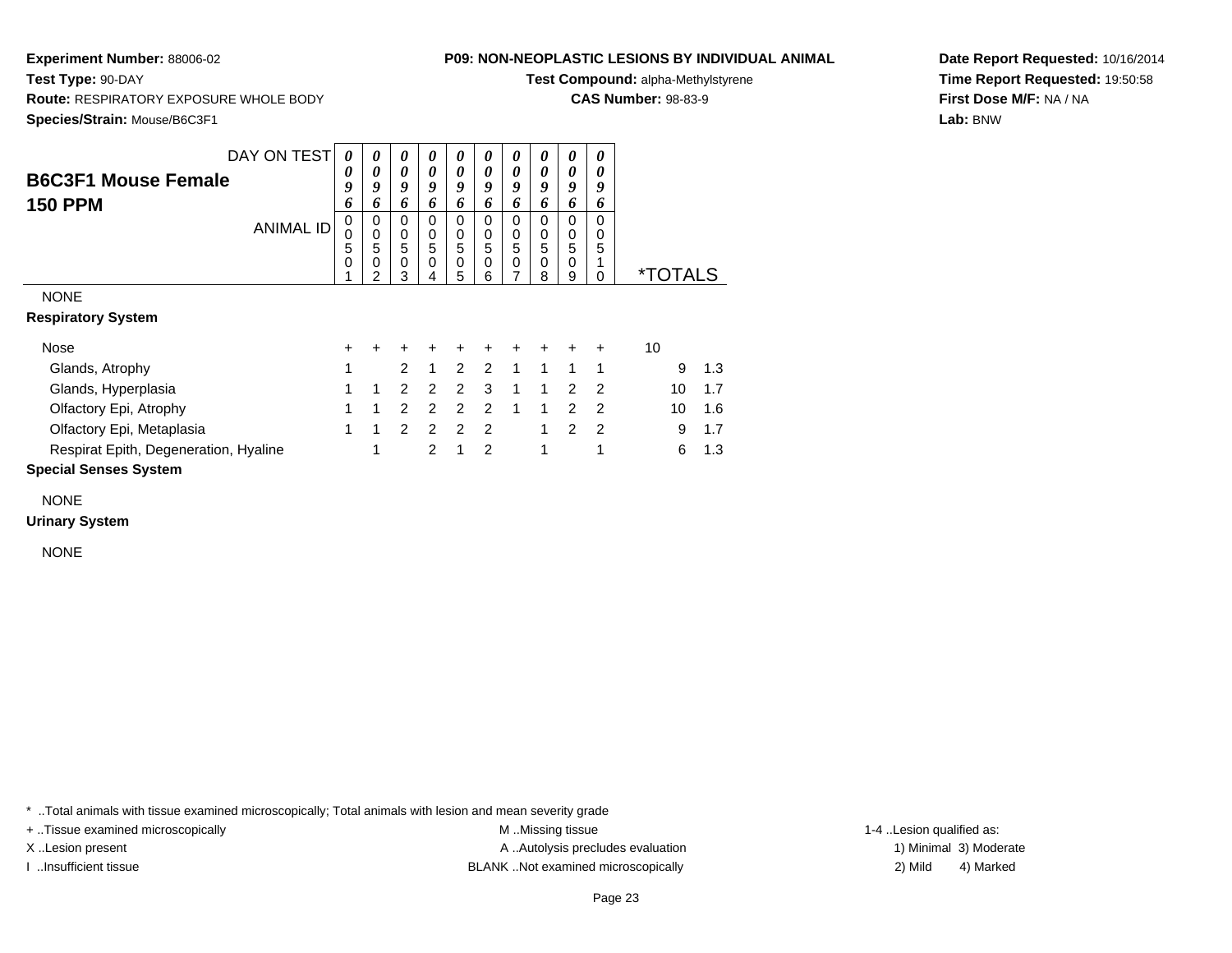**Test Type:** 90-DAY

#### **P09: NON-NEOPLASTIC LESIONS BY INDIVIDUAL ANIMAL**

**Test Compound:** alpha-Methylstyrene

**CAS Number:** 98-83-9

**Date Report Requested:** 10/16/2014**Time Report Requested:** 19:50:58**First Dose M/F:** NA / NA**Lab:** BNW

**Route:** RESPIRATORY EXPOSURE WHOLE BODY

| Species/Strain: Mouse/B6C3F1                                      |                                 |                                                                                                                  |                                                                                                                        |                                                                                                         |                                                                                                                   |                                                                                         |                                                                                                             |                                                                                                                    |                                                                                                        |                                                                                                   |                                                                                                                    |                       |
|-------------------------------------------------------------------|---------------------------------|------------------------------------------------------------------------------------------------------------------|------------------------------------------------------------------------------------------------------------------------|---------------------------------------------------------------------------------------------------------|-------------------------------------------------------------------------------------------------------------------|-----------------------------------------------------------------------------------------|-------------------------------------------------------------------------------------------------------------|--------------------------------------------------------------------------------------------------------------------|--------------------------------------------------------------------------------------------------------|---------------------------------------------------------------------------------------------------|--------------------------------------------------------------------------------------------------------------------|-----------------------|
| <b>B6C3F1 Mouse Female</b><br><b>300 PPM</b>                      | DAY ON TEST<br><b>ANIMAL ID</b> | $\boldsymbol{\theta}$<br>$\boldsymbol{\theta}$<br>9<br>6<br>$\pmb{0}$<br>$\mathbf 0$<br>$\overline{7}$<br>0<br>1 | $\pmb{\theta}$<br>$\boldsymbol{\theta}$<br>9<br>6<br>$\mathbf 0$<br>$\pmb{0}$<br>$\overline{7}$<br>0<br>$\overline{2}$ | $\boldsymbol{\theta}$<br>$\pmb{\theta}$<br>9<br>6<br>$\pmb{0}$<br>$\pmb{0}$<br>$\overline{7}$<br>0<br>3 | $\pmb{\theta}$<br>$\pmb{\theta}$<br>9<br>6<br>$\mathbf 0$<br>$\mathbf 0$<br>$\overline{7}$<br>0<br>$\overline{4}$ | $\pmb{\theta}$<br>$\boldsymbol{\theta}$<br>9<br>6<br>0<br>0<br>$\overline{7}$<br>0<br>5 | $\pmb{\theta}$<br>$\boldsymbol{\theta}$<br>9<br>6<br>$\mathbf 0$<br>0<br>$\overline{7}$<br>$\mathbf 0$<br>6 | $\boldsymbol{\theta}$<br>$\boldsymbol{\theta}$<br>9<br>6<br>$\mathbf 0$<br>$\mathbf 0$<br>$\overline{7}$<br>0<br>7 | 0<br>$\boldsymbol{\theta}$<br>9<br>6<br>$\mathbf 0$<br>$\pmb{0}$<br>$\overline{7}$<br>$\mathbf 0$<br>8 | $\boldsymbol{\theta}$<br>$\pmb{\theta}$<br>9<br>6<br>$\mathbf 0$<br>0<br>$\overline{7}$<br>0<br>9 | 0<br>$\boldsymbol{\theta}$<br>9<br>6<br>$\mathbf 0$<br>$\mathbf 0$<br>$\overline{7}$<br>$\mathbf 1$<br>$\mathbf 0$ | <i><b>*TOTALS</b></i> |
| <b>Alimentary System</b><br>Liver<br><b>Cardiovascular System</b> |                                 | $\ddot{}$                                                                                                        | +                                                                                                                      |                                                                                                         |                                                                                                                   |                                                                                         |                                                                                                             |                                                                                                                    |                                                                                                        | $\div$                                                                                            | $+$                                                                                                                | 10                    |
| <b>NONE</b><br><b>Endocrine System</b>                            |                                 |                                                                                                                  |                                                                                                                        |                                                                                                         |                                                                                                                   |                                                                                         |                                                                                                             |                                                                                                                    |                                                                                                        |                                                                                                   |                                                                                                                    |                       |
| <b>NONE</b><br><b>General Body System</b>                         |                                 |                                                                                                                  |                                                                                                                        |                                                                                                         |                                                                                                                   |                                                                                         |                                                                                                             |                                                                                                                    |                                                                                                        |                                                                                                   |                                                                                                                    |                       |
| <b>NONE</b><br><b>Genital System</b>                              |                                 |                                                                                                                  |                                                                                                                        |                                                                                                         |                                                                                                                   |                                                                                         |                                                                                                             |                                                                                                                    |                                                                                                        |                                                                                                   |                                                                                                                    |                       |
| Ovary<br><b>Hematopoietic System</b>                              |                                 |                                                                                                                  |                                                                                                                        |                                                                                                         |                                                                                                                   |                                                                                         |                                                                                                             |                                                                                                                    |                                                                                                        | $\ddot{}$                                                                                         |                                                                                                                    | 1                     |
| <b>NONE</b><br><b>Integumentary System</b>                        |                                 |                                                                                                                  |                                                                                                                        |                                                                                                         |                                                                                                                   |                                                                                         |                                                                                                             |                                                                                                                    |                                                                                                        |                                                                                                   |                                                                                                                    |                       |
| <b>NONE</b><br><b>Musculoskeletal System</b>                      |                                 |                                                                                                                  |                                                                                                                        |                                                                                                         |                                                                                                                   |                                                                                         |                                                                                                             |                                                                                                                    |                                                                                                        |                                                                                                   |                                                                                                                    |                       |
| <b>NONE</b><br><b>Nervous System</b>                              |                                 |                                                                                                                  |                                                                                                                        |                                                                                                         |                                                                                                                   |                                                                                         |                                                                                                             |                                                                                                                    |                                                                                                        |                                                                                                   |                                                                                                                    |                       |
| <b>NONE</b>                                                       |                                 |                                                                                                                  |                                                                                                                        |                                                                                                         |                                                                                                                   |                                                                                         |                                                                                                             |                                                                                                                    |                                                                                                        |                                                                                                   |                                                                                                                    |                       |

\* ..Total animals with tissue examined microscopically; Total animals with lesion and mean severity grade

+ ..Tissue examined microscopically M ...Missing tissue 1-4 ... M ...Missing tissue

X..Lesion present **A ..Autolysis precludes evaluation** A ..Autolysis precludes evaluation 1) Minimal 3) Moderate I ..Insufficient tissue BLANK ..Not examined microscopically 2) Mild 4) Marked

1-4 ..Lesion qualified as: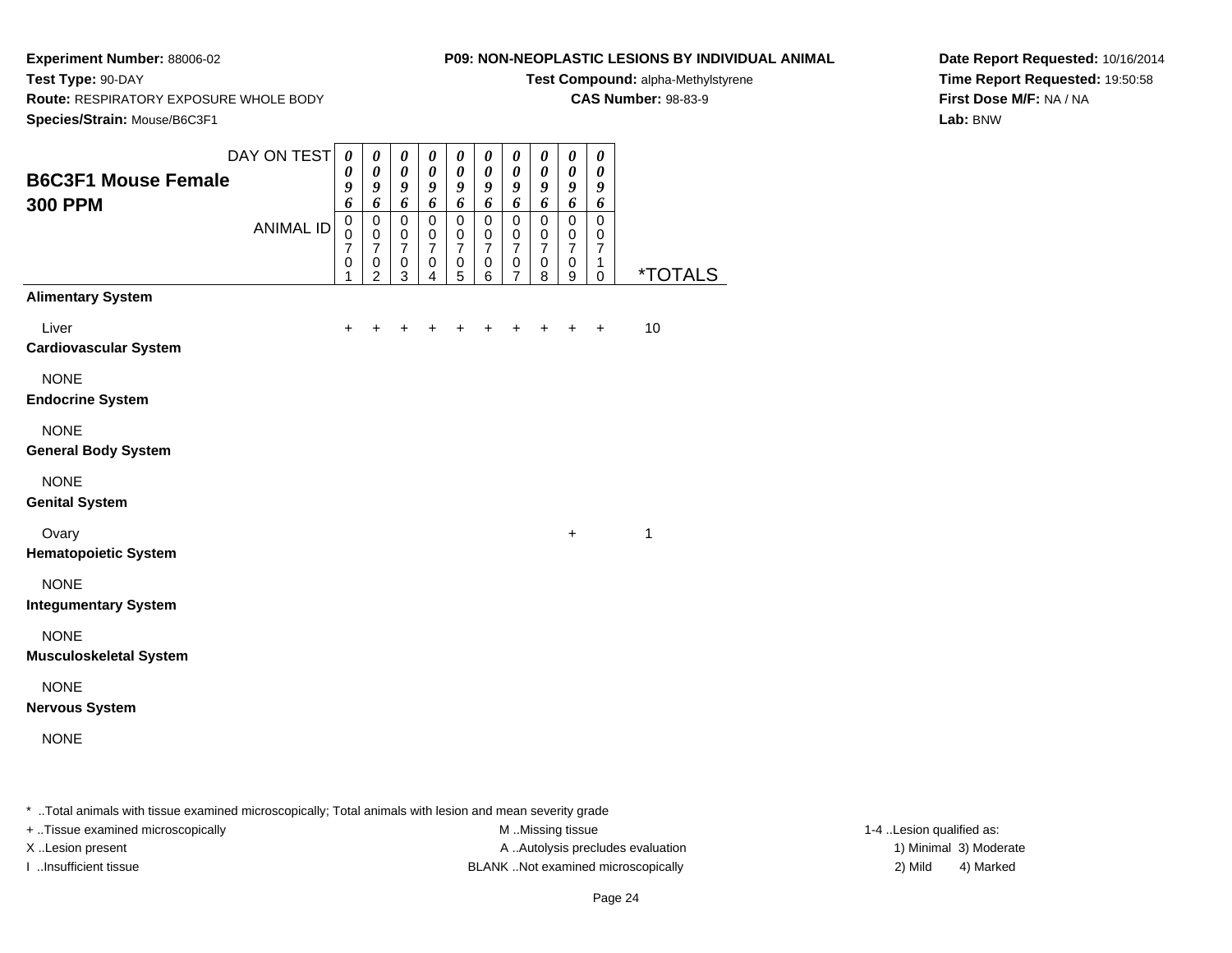#### **P09: NON-NEOPLASTIC LESIONS BY INDIVIDUAL ANIMAL**

**Test Compound:** alpha-Methylstyrene

**CAS Number:** 98-83-9

**Date Report Requested:** 10/16/2014**Time Report Requested:** 19:50:58**First Dose M/F:** NA / NA**Lab:** BNW

**Test Type:** 90-DAY **Route:** RESPIRATORY EXPOSURE WHOLE BODY**Species/Strain:** Mouse/B6C3F1

| DAY ON TEST                           | 0              | 0                   | 0                   | 0                   | 0                          | 0                          | 0                             | 0              | 0                   | 0              |                       |     |
|---------------------------------------|----------------|---------------------|---------------------|---------------------|----------------------------|----------------------------|-------------------------------|----------------|---------------------|----------------|-----------------------|-----|
| <b>B6C3F1 Mouse Female</b>            | 0              | 0                   | 0                   | 0                   | $\boldsymbol{\theta}$      | 0                          | 0                             | 0              | 0                   | 0              |                       |     |
|                                       | 9              | 9                   | 9                   | 9                   | 9                          | 9                          | 9                             | 9              | 9                   | 9              |                       |     |
| <b>300 PPM</b>                        | 6              | 6                   | 6                   | 6                   | 6                          | 6                          | 6                             | 6              | 6                   | 6              |                       |     |
| <b>ANIMAL ID</b>                      | 0              | 0                   | $\mathbf 0$         | $\mathbf 0$         | $\mathbf 0$                | $\Omega$                   | $\mathbf 0$                   | $\Omega$       | 0                   | $\Omega$       |                       |     |
|                                       | 0              | $\mathbf 0$         | 0                   | $\mathbf 0$         | $\pmb{0}$                  | 0                          | 0                             | 0              | 0                   | 0              |                       |     |
|                                       | 7<br>0         | $\overline{7}$<br>0 | $\overline{7}$<br>0 | $\overline{7}$<br>0 | $\overline{7}$<br>$\Omega$ | $\overline{7}$<br>$\Omega$ | $\overline{7}$<br>$\mathbf 0$ | 7<br>$\Omega$  | $\overline{7}$<br>0 | 7              |                       |     |
|                                       |                | $\mathfrak{p}$      | 3                   | 4                   | 5                          | 6                          | $\overline{7}$                | 8              | 9                   | O              | <i><b>*TOTALS</b></i> |     |
| <b>Respiratory System</b>             |                |                     |                     |                     |                            |                            |                               |                |                     |                |                       |     |
| Nose                                  | $\ddot{}$      | $\ddot{}$           | $\ddot{}$           | ÷                   | +                          | $\ddot{}$                  | $\ddot{}$                     | ٠              | ٠                   | $\ddot{}$      | 10                    |     |
| Glands, Atrophy                       | $\overline{2}$ | 2                   | 2                   | $\overline{2}$      |                            | 2 2 2 2                    |                               |                | 2                   | $\overline{2}$ | 10                    | 2.0 |
| Glands, Hyperplasia                   | $\mathcal{P}$  | 3                   | 2                   | 2                   | 3                          | 3                          | 2                             | $\mathfrak{p}$ | $\mathfrak{p}$      | $\mathcal{P}$  | 10                    | 2.3 |
| Olfactory Epi, Atrophy                | $\overline{2}$ | 2                   | 2                   | 2                   | 2                          | 2                          | 2                             | $\mathcal{P}$  | $\mathcal{P}$       | $\mathcal{P}$  | 10                    | 2.0 |
| Olfactory Epi, Metaplasia             | $\mathcal{P}$  | 2                   | $\overline{2}$      | 2                   | $2^{\circ}$                | 2                          | $\mathcal{P}$                 | $\mathcal{P}$  | $\mathcal{P}$       | $\mathcal{P}$  | 10                    | 2.0 |
| Respirat Epith, Degeneration, Hyaline | 1              | 2                   | 1                   | 3                   | 2                          | $\mathcal{P}$              |                               | 1              | 1                   | 1              | 9                     | 1.6 |
| <b>Special Senses System</b>          |                |                     |                     |                     |                            |                            |                               |                |                     |                |                       |     |
| Eye                                   |                |                     |                     |                     |                            |                            |                               |                |                     | ٠              |                       |     |

**Urinary System**

NONE

\* ..Total animals with tissue examined microscopically; Total animals with lesion and mean severity grade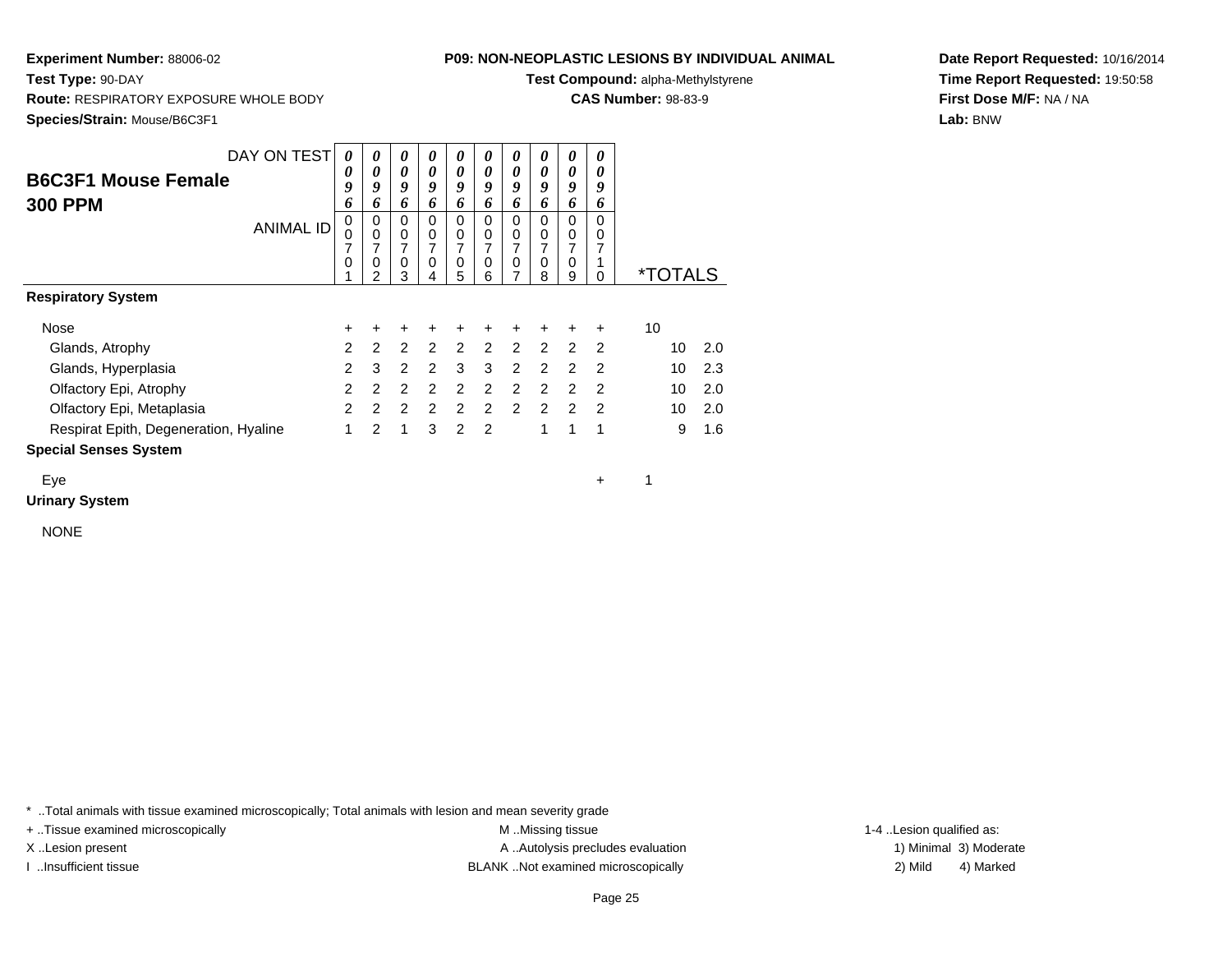**Test Type:** 90-DAY

#### **P09: NON-NEOPLASTIC LESIONS BY INDIVIDUAL ANIMAL**

**Test Compound:** alpha-Methylstyrene

**CAS Number:** 98-83-9

**Date Report Requested:** 10/16/2014**Time Report Requested:** 19:50:58**First Dose M/F:** NA / NA**Lab:** BNW

 **Route:** RESPIRATORY EXPOSURE WHOLE BODY**Species/Strain:** Mouse/B6C3F1

| <b>B6C3F1 Mouse Female</b><br><b>600 PPM</b>                                    | DAY ON TEST      | $\boldsymbol{\theta}$<br>$\boldsymbol{\theta}$<br>9<br>6              | 0<br>$\pmb{\theta}$<br>9<br>6                                   | 0<br>0<br>9<br>6                               | $\pmb{\theta}$<br>$\boldsymbol{\theta}$<br>9<br>$\boldsymbol{6}$             | 0<br>0<br>9<br>6                                     | $\boldsymbol{\theta}$<br>$\boldsymbol{\theta}$<br>$\boldsymbol{g}$<br>6 | $\boldsymbol{\theta}$<br>$\boldsymbol{\theta}$<br>$\boldsymbol{g}$<br>6 | $\boldsymbol{\theta}$<br>$\boldsymbol{\theta}$<br>$\boldsymbol{g}$<br>6 | $\boldsymbol{\theta}$<br>$\boldsymbol{\theta}$<br>$\boldsymbol{g}$<br>$\boldsymbol{6}$ | 0<br>$\boldsymbol{\theta}$<br>9<br>6                                       |    |                       |            |
|---------------------------------------------------------------------------------|------------------|-----------------------------------------------------------------------|-----------------------------------------------------------------|------------------------------------------------|------------------------------------------------------------------------------|------------------------------------------------------|-------------------------------------------------------------------------|-------------------------------------------------------------------------|-------------------------------------------------------------------------|----------------------------------------------------------------------------------------|----------------------------------------------------------------------------|----|-----------------------|------------|
|                                                                                 | <b>ANIMAL ID</b> | $\mathbf 0$<br>$\pmb{0}$<br>$\boldsymbol{9}$<br>$\boldsymbol{0}$<br>1 | $\pmb{0}$<br>$\pmb{0}$<br>$\overline{9}$<br>0<br>$\overline{2}$ | $\mathbf 0$<br>0<br>$\boldsymbol{9}$<br>0<br>3 | $\mathbf 0$<br>$\pmb{0}$<br>$\boldsymbol{9}$<br>0<br>$\overline{\mathbf{4}}$ | $\mathbf 0$<br>$\pmb{0}$<br>$\overline{9}$<br>0<br>5 | $\mathbf 0$<br>$\pmb{0}$<br>$\overline{9}$<br>0<br>6                    | $\mathbf 0$<br>0<br>$\overline{9}$<br>0<br>$\overline{7}$               | $\pmb{0}$<br>$\pmb{0}$<br>$\overline{9}$<br>$\,0\,$<br>8                | $\mathbf 0$<br>$\pmb{0}$<br>$\overline{9}$<br>$\pmb{0}$<br>$\boldsymbol{9}$            | $\Omega$<br>$\mathbf 0$<br>$\boldsymbol{9}$<br>$\mathbf{1}$<br>$\mathsf 0$ |    | <i><b>*TOTALS</b></i> |            |
| <b>Alimentary System</b>                                                        |                  |                                                                       |                                                                 |                                                |                                                                              |                                                      |                                                                         |                                                                         |                                                                         |                                                                                        |                                                                            |    |                       |            |
| Liver<br>Centrilobular, Hypertrophy<br>Necrosis<br><b>Cardiovascular System</b> |                  | $+$                                                                   | $+$                                                             | $\ddot{}$                                      | $\ddot{}$                                                                    | +<br>1                                               | $\ddot{}$<br>$\mathbf{1}$                                               | $\ddot{}$                                                               | $\ddot{}$<br>$\mathbf{1}$                                               | $\ddot{}$<br>$\mathbf{1}$<br>1                                                         | $\ddot{}$<br>$\mathbf{1}$                                                  | 10 | 5<br>$\mathbf{1}$     | 1.0<br>1.0 |
| <b>NONE</b><br><b>Endocrine System</b>                                          |                  |                                                                       |                                                                 |                                                |                                                                              |                                                      |                                                                         |                                                                         |                                                                         |                                                                                        |                                                                            |    |                       |            |
| <b>NONE</b><br><b>General Body System</b>                                       |                  |                                                                       |                                                                 |                                                |                                                                              |                                                      |                                                                         |                                                                         |                                                                         |                                                                                        |                                                                            |    |                       |            |
| <b>NONE</b><br><b>Genital System</b>                                            |                  |                                                                       |                                                                 |                                                |                                                                              |                                                      |                                                                         |                                                                         |                                                                         |                                                                                        |                                                                            |    |                       |            |
| <b>NONE</b><br><b>Hematopoietic System</b>                                      |                  |                                                                       |                                                                 |                                                |                                                                              |                                                      |                                                                         |                                                                         |                                                                         |                                                                                        |                                                                            |    |                       |            |
| <b>NONE</b><br><b>Integumentary System</b>                                      |                  |                                                                       |                                                                 |                                                |                                                                              |                                                      |                                                                         |                                                                         |                                                                         |                                                                                        |                                                                            |    |                       |            |
| <b>NONE</b><br><b>Musculoskeletal System</b>                                    |                  |                                                                       |                                                                 |                                                |                                                                              |                                                      |                                                                         |                                                                         |                                                                         |                                                                                        |                                                                            |    |                       |            |
| <b>NONE</b>                                                                     |                  |                                                                       |                                                                 |                                                |                                                                              |                                                      |                                                                         |                                                                         |                                                                         |                                                                                        |                                                                            |    |                       |            |

\* ..Total animals with tissue examined microscopically; Total animals with lesion and mean severity grade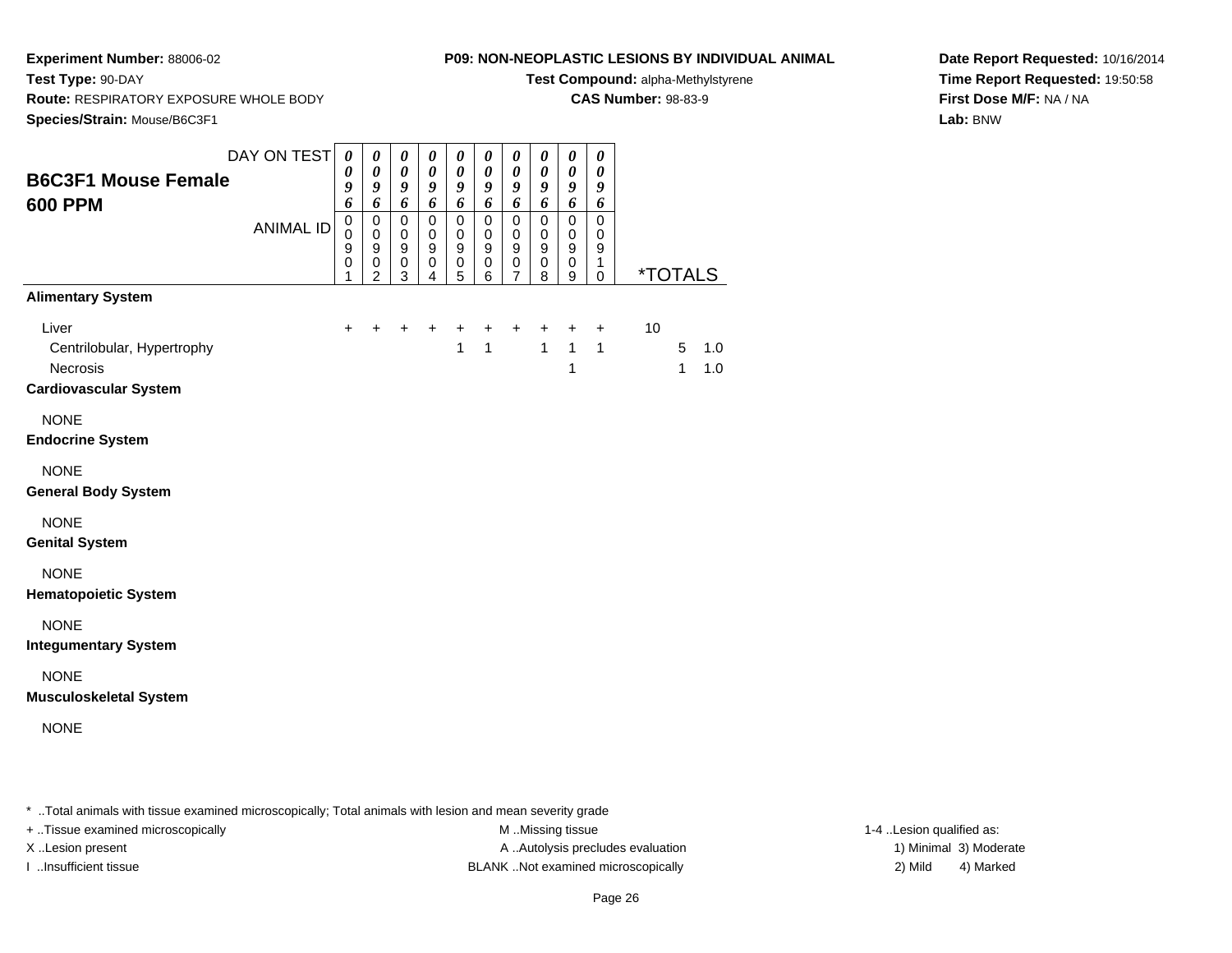**Test Type:** 90-DAY

## **P09: NON-NEOPLASTIC LESIONS BY INDIVIDUAL ANIMAL**

**Test Compound:** alpha-Methylstyrene

**CAS Number:** 98-83-9

**Date Report Requested:** 10/16/2014**Time Report Requested:** 19:50:59**First Dose M/F:** NA / NA**Lab:** BNW

 **Route:** RESPIRATORY EXPOSURE WHOLE BODY**Species/Strain:** Mouse/B6C3F1

| DAY ON TEST                           | 0                | $\theta$              | $\boldsymbol{\theta}$ | 0                     | 0                     | 0                     |                  | $\boldsymbol{v}$            | $\boldsymbol{\theta}$ | Ű                               |                       |
|---------------------------------------|------------------|-----------------------|-----------------------|-----------------------|-----------------------|-----------------------|------------------|-----------------------------|-----------------------|---------------------------------|-----------------------|
| <b>B6C3F1 Mouse Female</b><br>600 PPM | 0<br>9<br>6      | 0<br>9<br>o           | 0<br>9<br>o           | 0<br>Q                | 0<br>9<br>n           | 0<br>Q                | 9                | 0<br>9                      | 0<br>9<br>o           | $\boldsymbol{\theta}$<br>9<br>n |                       |
| ANIMAL ID                             | 0<br>U<br>9<br>0 | 0<br>0<br>9<br>0<br>ົ | 0<br>0<br>9<br>0<br>3 | 0<br>0<br>9<br>0<br>4 | 0<br>0<br>9<br>0<br>5 | O<br>0<br>9<br>0<br>6 | O<br>υ<br>9<br>0 | $\mathbf{U}$<br>9<br>0<br>8 | 0<br>9<br>0<br>9      | 9                               | <i><b>*TOTALS</b></i> |
| Nervous System                        |                  |                       |                       |                       |                       |                       |                  |                             |                       |                                 |                       |

NONE

**Respiratory System**

| Nose                                  |  | + + + + + + + + + + |  |       |  |     |                |
|---------------------------------------|--|---------------------|--|-------|--|-----|----------------|
| Glands, Atrophy                       |  | 2 2 2 2 2 2 2 2 2 2 |  |       |  |     | $10 \quad 2.0$ |
| Glands, Hyperplasia                   |  | 3 3 3 2 2 3 2 3 2 3 |  |       |  |     | $10 \quad 2.6$ |
| Olfactory Epi, Atrophy                |  | 222222222           |  |       |  |     | $10 \quad 2.0$ |
| Olfactory Epi, Metaplasia             |  | 222222222           |  |       |  | 10. | 2.0            |
| Respirat Epith, Degeneration, Hyaline |  | 1 1 2 1 2           |  | 1 2 1 |  |     | $8 \t1.4$      |

# **Special Senses System**

NONE

#### **Urinary System**

NONE

\* ..Total animals with tissue examined microscopically; Total animals with lesion and mean severity grade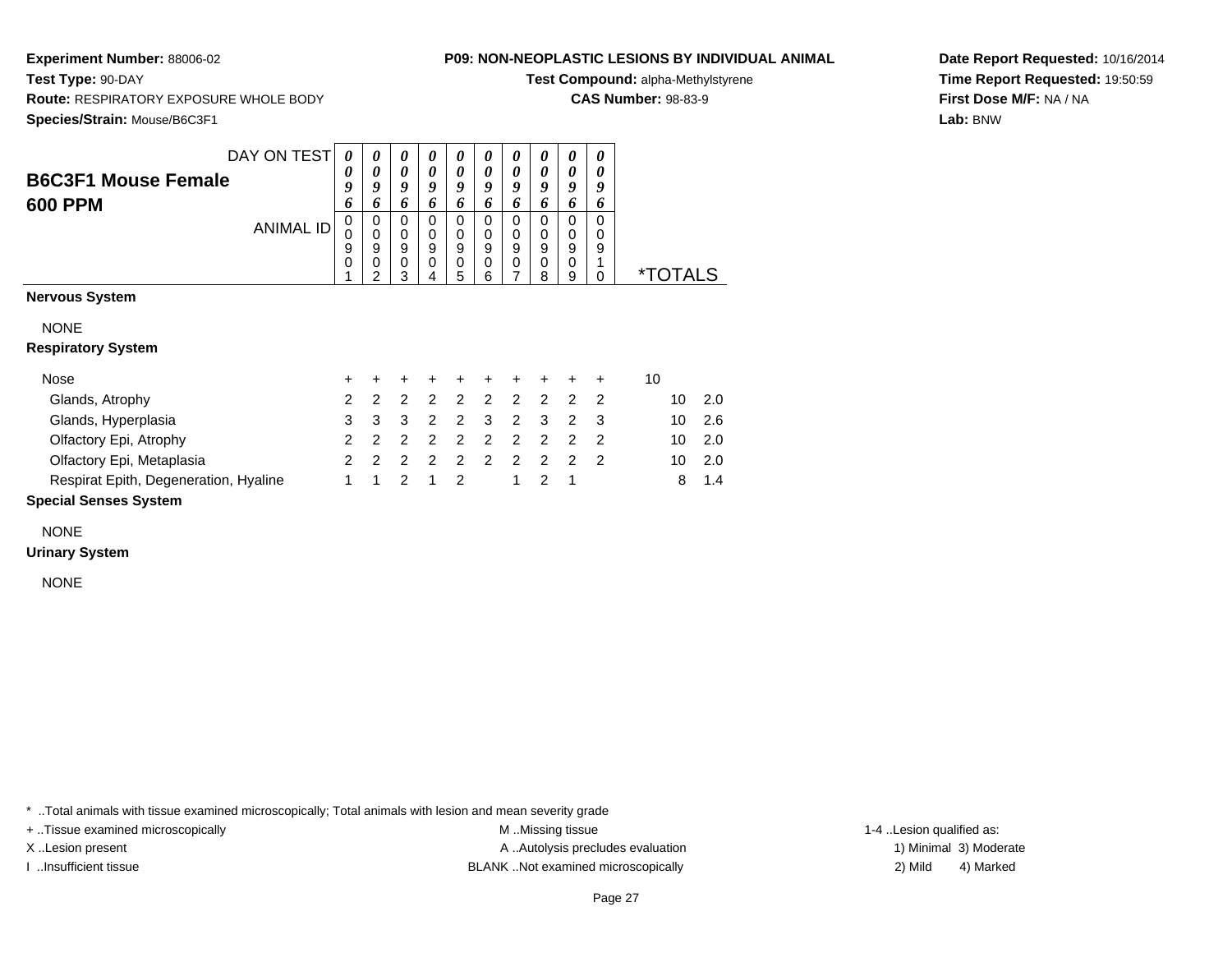**Test Type:** 90-DAY

#### **P09: NON-NEOPLASTIC LESIONS BY INDIVIDUAL ANIMAL**

**Test Compound:** alpha-Methylstyrene

**CAS Number:** 98-83-9

**Date Report Requested:** 10/16/2014**Time Report Requested:** 19:50:59**First Dose M/F:** NA / NA**Lab:** BNW

 **Route:** RESPIRATORY EXPOSURE WHOLE BODY**Species/Strain:** Mouse/B6C3F1

|                              | DAY ON TEST      | $\boldsymbol{\theta}$      | $\pmb{\theta}$      | 0                | $\boldsymbol{\theta}$                          | $\boldsymbol{\theta}$ | 0         | $\boldsymbol{\theta}$ | 0                | 0                          | 0         |                       |   |     |
|------------------------------|------------------|----------------------------|---------------------|------------------|------------------------------------------------|-----------------------|-----------|-----------------------|------------------|----------------------------|-----------|-----------------------|---|-----|
| <b>B6C3F1 Mouse Female</b>   |                  | $\boldsymbol{\theta}$<br>0 | 0<br>9              | 0<br>9           | $\boldsymbol{\theta}$<br>$\boldsymbol{\theta}$ | 0<br>9                | 0<br>9    | 0<br>9                | 0<br>9           | $\boldsymbol{\theta}$<br>9 | 0<br>9    |                       |   |     |
| <b>1000 PPM</b>              |                  | 3                          | 6                   | 6                | $\boldsymbol{\beta}$                           | 6                     | 6         | 6                     | 6                | 6                          | 6         |                       |   |     |
|                              | <b>ANIMAL ID</b> | $\mathbf 0$<br>1           | $\mathbf 0$<br>1    | $\mathbf 0$<br>1 | $\mathbf 0$<br>1                               | $\mathbf{0}$<br>1     | 0<br>1    | $\Omega$<br>1         | $\Omega$<br>1    | $\Omega$<br>1              | 0<br>1    |                       |   |     |
|                              |                  | 1                          | 1                   | 1                | 1                                              | 1                     | 1         | 1                     | $\mathbf{1}$     | 1                          | 1         |                       |   |     |
|                              |                  | 0<br>1                     | 0<br>$\overline{2}$ | 0<br>3           | 0<br>4                                         | $\mathbf 0$<br>5      | 0<br>6    | 0<br>7                | $\mathbf 0$<br>8 | $\mathbf 0$<br>9           | 1<br>0    | <i><b>*TOTALS</b></i> |   |     |
| <b>Alimentary System</b>     |                  |                            |                     |                  |                                                |                       |           |                       |                  |                            |           |                       |   |     |
| Esophagus                    |                  | $\ddot{}$                  | +                   | +                | +                                              |                       | +         | +                     |                  | +                          | $\ddot{}$ | 10                    |   |     |
| Gallbladder                  |                  | A                          | $\ddot{}$           | $\ddot{}$        | A                                              | ı                     | +         | $\ddot{}$             | $\ddot{}$        | +                          | +         | $\overline{7}$        |   |     |
| Intestine Large, Cecum       |                  | $\ddot{}$                  | +                   | +                | A                                              | $\ddot{}$             | +         | +                     | $\ddot{}$        | +                          | $\ddot{}$ | 9                     |   |     |
| Intestine Large, Colon       |                  | $\ddot{}$                  | $\ddot{}$           | +                | $\ddot{}$                                      | $\ddot{}$             | $\ddot{}$ | $\ddot{}$             | $\ddot{}$        | $\ddot{}$                  | $\ddot{}$ | 10                    |   |     |
| Intestine Large, Rectum      |                  | $\ddot{}$                  | $\ddot{}$           | +                | A                                              | $\ddot{}$             | +         | $\ddot{}$             | $\ddot{}$        | +                          | $\ddot{}$ | 9                     |   |     |
| Intestine Small, Duodenum    |                  | A                          | $\ddot{}$           | $\ddot{}$        | A                                              | +                     | +         | $\ddot{}$             | $\ddot{}$        | $\ddot{}$                  | $\ddot{}$ | 8                     |   |     |
| Intestine Small, Ileum       |                  | $\ddot{}$                  | +                   | +                | $\ddot{}$                                      | $\ddot{}$             | $\ddot{}$ | $\ddot{}$             | $\ddot{}$        | $\ddot{}$                  | $\ddot{}$ | 10                    |   |     |
| Intestine Small, Jejunum     |                  | $\ddot{}$                  | $\ddot{}$           | +                | A                                              | $\ddot{}$             | $\ddot{}$ | $\ddot{}$             | $\ddot{}$        | +                          | +         | 9                     |   |     |
| Liver                        |                  | $\ddot{}$                  | $\ddot{}$           | +                | $\ddot{}$                                      | $\ddot{}$             | $\ddot{}$ | $\ddot{}$             | $\ddot{}$        | +                          | $\ddot{}$ | 10                    |   |     |
| Centrilobular, Hypertrophy   |                  |                            | 1                   | $\overline{2}$   |                                                | $\overline{c}$        | 2         | 2                     | $\mathbf{1}$     | 1                          | 2         |                       | 8 | 1.6 |
| Pancreas                     |                  | $\ddot{}$                  | $\ddot{}$           | $\ddot{}$        | $\ddot{}$                                      | $\ddot{}$             | +         | $\ddot{}$             | $\ddot{}$        | $\ddot{}$                  | $\ddot{}$ | 10                    |   |     |
| Salivary Glands              |                  | +                          | $\ddot{}$           | +                | $\ddot{}$                                      | $\ddot{}$             | $\ddot{}$ | $\ddot{}$             | $\ddot{}$        | $\ddot{}$                  | $\ddot{}$ | 10                    |   |     |
| Stomach, Forestomach         |                  | $\ddot{}$                  | $\ddot{}$           | $\ddot{}$        | $\ddot{}$                                      | $+$                   | $\ddot{}$ | $\ddot{}$             | $\ddot{}$        | $\ddot{}$                  | $\ddot{}$ | 10                    |   |     |
| Ulcer                        |                  |                            |                     |                  | 1                                              |                       |           |                       |                  |                            |           |                       | 1 | 1.0 |
| Stomach, Glandular           |                  | +                          |                     |                  |                                                |                       |           |                       |                  |                            | +         | 10                    |   |     |
| <b>Cardiovascular System</b> |                  |                            |                     |                  |                                                |                       |           |                       |                  |                            |           |                       |   |     |
| Heart                        |                  | $\ddot{}$                  |                     |                  | +                                              |                       | +         |                       |                  |                            | +         | 10                    |   |     |
| <b>Endocrine System</b>      |                  |                            |                     |                  |                                                |                       |           |                       |                  |                            |           |                       |   |     |
| <b>Adrenal Cortex</b>        |                  |                            |                     |                  |                                                |                       |           |                       |                  |                            | +         | 10                    |   |     |
| Adrenal Medulla              |                  | +                          |                     |                  | +                                              | +                     | +         | +                     |                  | +                          | $\ddot{}$ | 10                    |   |     |

\* ..Total animals with tissue examined microscopically; Total animals with lesion and mean severity grade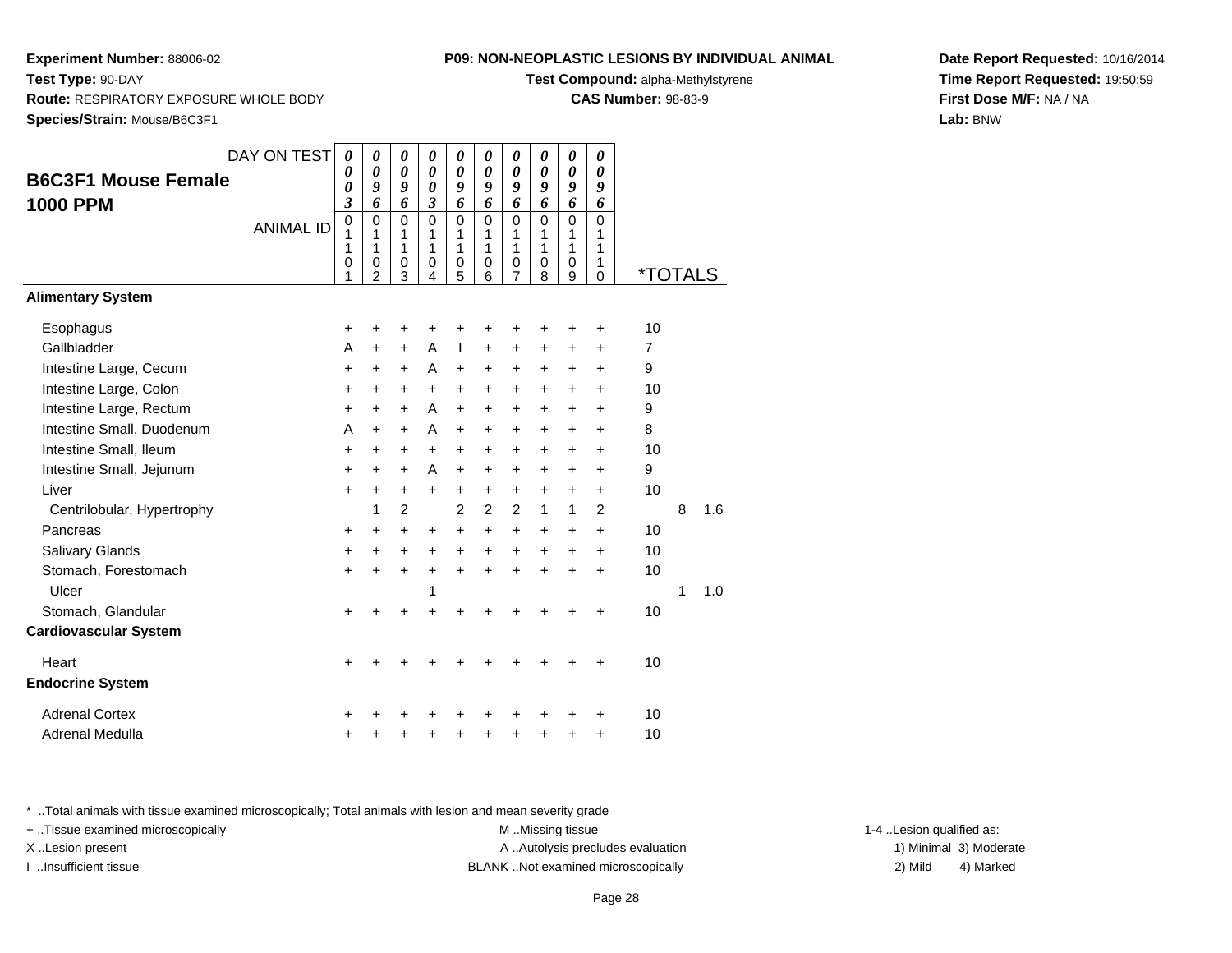## **P09: NON-NEOPLASTIC LESIONS BY INDIVIDUAL ANIMAL**

**Test Compound:** alpha-Methylstyrene

**CAS Number:** 98-83-9

**Date Report Requested:** 10/16/2014**Time Report Requested:** 19:50:59**First Dose M/F:** NA / NA**Lab:** BNW

**Test Type:** 90-DAY **Route:** RESPIRATORY EXPOSURE WHOLE BODY**Species/Strain:** Mouse/B6C3F1

| DAY ON TEST<br><b>B6C3F1 Mouse Female</b> | 0<br>0<br>0           | 0<br>0<br>9                                  | 0<br>$\boldsymbol{\theta}$<br>9 | 0<br>0<br>$\boldsymbol{\theta}$ | 0<br>$\boldsymbol{\theta}$<br>9 | 0<br>$\boldsymbol{\theta}$<br>9 | 0<br>0<br>9                                  | 0<br>$\boldsymbol{\theta}$<br>9           | 0<br>0<br>9                     | 0<br>0<br>9           |                       |
|-------------------------------------------|-----------------------|----------------------------------------------|---------------------------------|---------------------------------|---------------------------------|---------------------------------|----------------------------------------------|-------------------------------------------|---------------------------------|-----------------------|-----------------------|
| <b>1000 PPM</b>                           | 3                     | 6                                            | 6                               | $\mathfrak{z}$                  | 6                               | 6                               | 6                                            | 6                                         | 6                               | 6                     |                       |
| <b>ANIMAL ID</b>                          | 0<br>1<br>1<br>0<br>1 | $\mathbf 0$<br>1<br>1<br>0<br>$\overline{2}$ | $\mathbf 0$<br>1<br>1<br>0<br>3 | $\mathbf 0$<br>1<br>1<br>0<br>4 | $\mathbf 0$<br>1<br>1<br>0<br>5 | $\mathbf 0$<br>1<br>1<br>0<br>6 | $\mathbf 0$<br>1<br>1<br>0<br>$\overline{7}$ | $\mathbf 0$<br>1<br>1<br>$\mathbf 0$<br>8 | $\mathbf 0$<br>1<br>1<br>0<br>9 | 0<br>1<br>1<br>1<br>0 | <i><b>*TOTALS</b></i> |
| Islets, Pancreatic                        | $\ddot{}$             | $+$                                          | $+$                             | $\ddot{}$                       | $\ddot{}$                       | $\ddot{}$                       | $\ddot{}$                                    | $\ddot{}$                                 | $\ddot{}$                       | $\ddot{}$             | 10                    |
| Parathyroid Gland                         | L                     | M                                            | $\ddot{}$                       | $\ddot{}$                       | $\ddot{}$                       | $\ddot{}$                       | $\mathbf{I}$                                 | $\ddot{}$                                 | м                               | $\ddot{}$             | 6                     |
| <b>Pituitary Gland</b>                    | +                     | $\ddot{}$                                    | $\ddot{}$                       | +                               | +                               | $\ddot{}$                       | +                                            | +                                         | +                               | +                     | 10                    |
| <b>Thyroid Gland</b>                      | $\ddot{}$             | $\ddot{}$                                    | $\ddot{}$                       | $\ddot{}$                       | $\ddot{}$                       | $\ddot{}$                       | $\ddot{}$                                    | $\ddot{}$                                 | $\ddot{}$                       | $\ddot{}$             | 10                    |
| <b>General Body System</b>                |                       |                                              |                                 |                                 |                                 |                                 |                                              |                                           |                                 |                       |                       |
| <b>NONE</b>                               |                       |                                              |                                 |                                 |                                 |                                 |                                              |                                           |                                 |                       |                       |
| <b>Genital System</b>                     |                       |                                              |                                 |                                 |                                 |                                 |                                              |                                           |                                 |                       |                       |
| <b>Clitoral Gland</b>                     | $\pm$                 | M                                            | +                               | +                               | +                               | $\ddot{}$                       | м                                            | +                                         | ٠                               | +                     | 8                     |
| Ovary                                     | +                     | +                                            | +                               | +                               | $\ddot{}$                       | $\ddot{}$                       | +                                            | +                                         | +                               | +                     | 10                    |
| Uterus                                    | $\ddot{}$             | $\ddot{}$                                    | $\ddot{}$                       | $\ddot{}$                       | $\ddot{}$                       | $\ddot{}$                       | $\ddot{}$                                    | $\ddot{}$                                 | $\ddot{}$                       | $\ddot{}$             | 10                    |
| <b>Hematopoietic System</b>               |                       |                                              |                                 |                                 |                                 |                                 |                                              |                                           |                                 |                       |                       |
| <b>Bone Marrow</b>                        | +                     | +                                            | +                               | +                               | +                               | +                               | +                                            | +                                         | +                               | +                     | 10                    |
| Lymph Node, Bronchial                     | +                     | $\ddot{}$                                    | $\ddot{}$                       | M                               | $\ddot{}$                       | $\ddot{}$                       | $\ddot{}$                                    | +                                         | +                               | +                     | 9                     |
| Lymph Node, Mandibular                    | +                     | $\ddot{}$                                    | $\ddot{}$                       | $+$                             | $\ddot{}$                       | M                               | м                                            | $\ddot{}$                                 | $\ddot{}$                       | +                     | 8                     |
| Lymph Node, Mediastinal                   | М                     | M                                            | М                               | M                               | м                               | M                               | м                                            | M                                         | +                               | +                     | $\overline{2}$        |
| Lymph Node, Mesenteric                    | +                     | $\ddot{}$                                    | +                               | +                               | $\ddot{}$                       | +                               | $\pm$                                        | +                                         | $\pm$                           | +                     | 10                    |
| Spleen                                    | +                     | $\ddot{}$                                    | +                               | $\ddot{}$                       | $\ddot{}$                       | $\ddot{}$                       | $\ddot{}$                                    | $\ddot{}$                                 | $\ddot{}$                       | +                     | 10                    |
| Thymus                                    | $\ddot{}$             | $\ddot{}$                                    | $\ddot{}$                       | $\ddot{}$                       | $\ddot{}$                       | $\ddot{}$                       | $\ddot{}$                                    | $\ddot{}$                                 | $\ddot{}$                       | $\ddot{}$             | 10                    |
| <b>Integumentary System</b>               |                       |                                              |                                 |                                 |                                 |                                 |                                              |                                           |                                 |                       |                       |
| <b>Mammary Gland</b>                      | +                     |                                              |                                 |                                 |                                 |                                 |                                              |                                           |                                 | ٠                     | 10                    |
| Skin                                      | +                     | +                                            | +                               | +                               | +                               | +                               | +                                            | +                                         | +                               | +                     | 10                    |

\* ..Total animals with tissue examined microscopically; Total animals with lesion and mean severity grade

+ ..Tissue examined microscopically M ...Missing tissue 1-4 ... M ...Missing tissue X..Lesion present **A ..Autolysis precludes evaluation** A ..Autolysis precludes evaluation 1) Minimal 3) Moderate I ..Insufficient tissue BLANK ..Not examined microscopically 2) Mild 4) Marked

1-4 ..Lesion qualified as: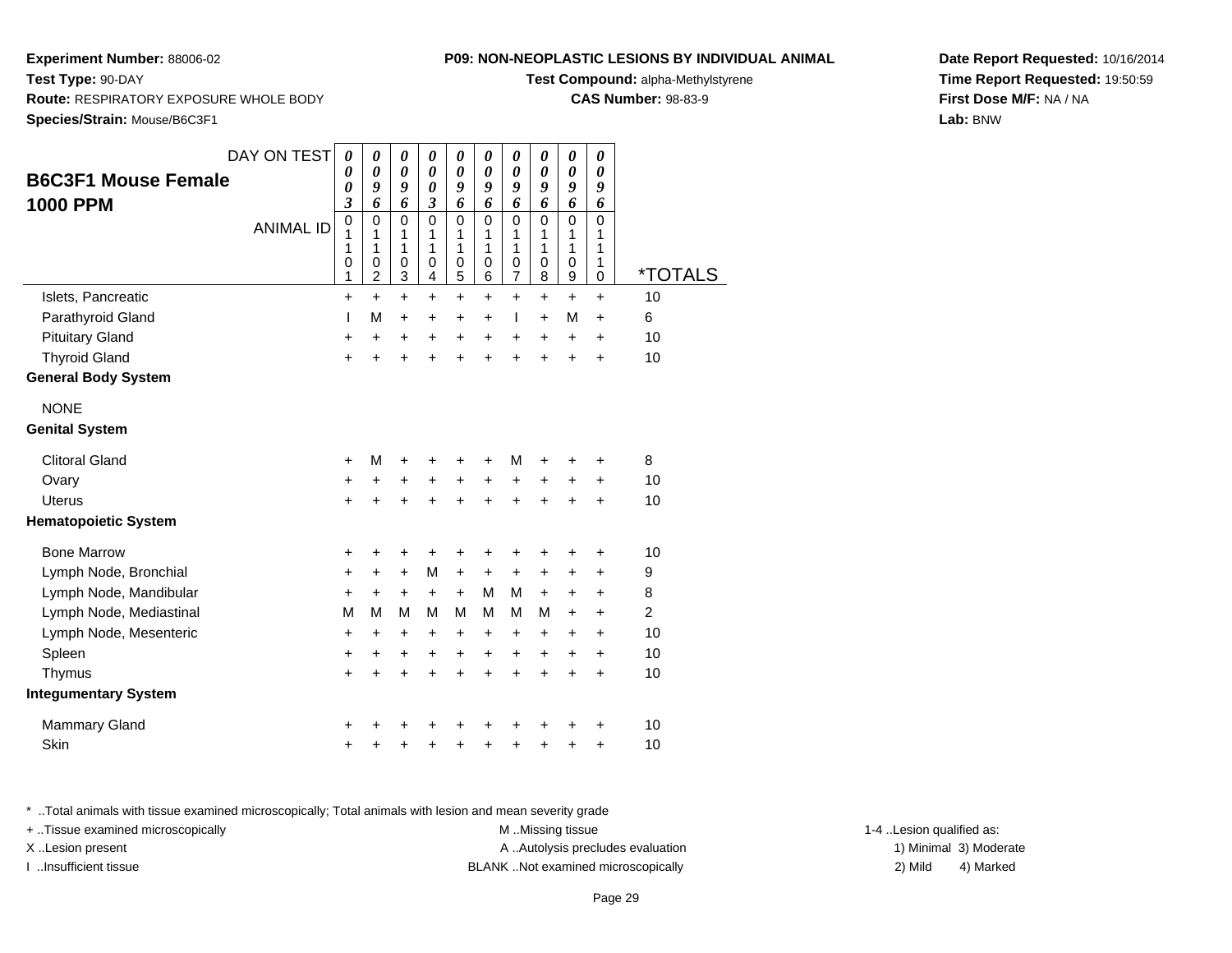**Species/Strain:** Mouse/B6C3F1

**Route:** RESPIRATORY EXPOSURE WHOLE BODY

**Test Type:** 90-DAY

## **P09: NON-NEOPLASTIC LESIONS BY INDIVIDUAL ANIMAL**

**Test Compound:** alpha-Methylstyrene

**CAS Number:** 98-83-9

**Date Report Requested:** 10/16/2014**Time Report Requested:** 19:50:59**First Dose M/F:** NA / NA**Lab:** BNW

| DAY ON TEST                                                        | 0<br>0                               | 0<br>0                                            | 0<br>0                                         | $\boldsymbol{\theta}$<br>0           | $\boldsymbol{\theta}$<br>$\boldsymbol{\theta}$    | 0<br>$\boldsymbol{\theta}$                     | 0<br>0                                            | $\boldsymbol{\theta}$<br>0           | $\boldsymbol{\theta}$<br>$\boldsymbol{\theta}$             | 0<br>0                            |                       |                |     |
|--------------------------------------------------------------------|--------------------------------------|---------------------------------------------------|------------------------------------------------|--------------------------------------|---------------------------------------------------|------------------------------------------------|---------------------------------------------------|--------------------------------------|------------------------------------------------------------|-----------------------------------|-----------------------|----------------|-----|
| <b>B6C3F1 Mouse Female</b>                                         | 0                                    | 9                                                 | 9                                              | 0                                    | 9                                                 | 9                                              | 9                                                 | 9                                    | 9                                                          | 9                                 |                       |                |     |
| 1000 PPM<br><b>ANIMAL ID</b>                                       | 3<br>$\mathbf 0$<br>1<br>1<br>0<br>1 | 6<br>$\mathbf 0$<br>1<br>1<br>0<br>$\overline{c}$ | 6<br>$\mathbf 0$<br>1<br>1<br>$\mathbf 0$<br>3 | 3<br>$\mathbf 0$<br>1<br>1<br>0<br>4 | 6<br>$\mathbf 0$<br>1<br>1<br>0<br>$\overline{5}$ | 6<br>$\mathbf 0$<br>1<br>1<br>$\mathbf 0$<br>6 | 6<br>$\mathbf 0$<br>1<br>1<br>0<br>$\overline{7}$ | 6<br>0<br>1<br>1<br>$\mathbf 0$<br>8 | 6<br>$\Omega$<br>1<br>1<br>$\mathbf 0$<br>$\boldsymbol{9}$ | 6<br>$\Omega$<br>1<br>1<br>1<br>0 | <i><b>*TOTALS</b></i> |                |     |
| Skin                                                               | $\ddot{}$                            | $\ddot{}$                                         | $\ddot{}$                                      | $\ddot{}$                            | $\ddot{}$                                         | $\ddot{}$                                      | $\ddot{}$                                         | $\ddot{}$                            | $+$                                                        | $+$                               | 10                    |                |     |
| Infiltration Cellular, Mixed Cell<br><b>Musculoskeletal System</b> |                                      |                                                   |                                                |                                      |                                                   |                                                |                                                   | 1                                    |                                                            |                                   |                       | 1              | 1.0 |
| Bone                                                               | $\ddot{}$                            | +                                                 |                                                |                                      |                                                   |                                                |                                                   |                                      | +                                                          | +                                 | 10                    |                |     |
| Nervous System                                                     |                                      |                                                   |                                                |                                      |                                                   |                                                |                                                   |                                      |                                                            |                                   |                       |                |     |
| <b>Brain</b>                                                       | +                                    |                                                   |                                                |                                      |                                                   |                                                |                                                   |                                      |                                                            | +                                 | 10                    |                |     |
| <b>Respiratory System</b>                                          |                                      |                                                   |                                                |                                      |                                                   |                                                |                                                   |                                      |                                                            |                                   |                       |                |     |
| Larynx                                                             | +                                    | +                                                 | +                                              |                                      | +                                                 |                                                | +                                                 |                                      | +                                                          | +                                 | 10                    |                |     |
| Lung                                                               | +                                    | +                                                 | +                                              | $\ddot{}$                            | +                                                 | $\ddot{}$                                      | +                                                 | $\ddot{}$                            | $\ddot{}$                                                  | +                                 | 10                    |                |     |
| <b>Nose</b>                                                        | $\ddot{}$                            | +                                                 | +                                              | $\ddot{}$                            | $\ddot{}$                                         | $\ddot{}$                                      | $\ddot{}$                                         | $\ddot{}$                            | $\ddot{}$                                                  | $\ddot{}$                         | 10                    |                |     |
| Glands, Atrophy                                                    |                                      | $\overline{c}$                                    | 3                                              |                                      | 3                                                 | $\overline{2}$                                 | $\overline{c}$                                    | $\overline{c}$                       | 3                                                          | 3                                 |                       | 8              | 2.5 |
| Glands, Hyperplasia                                                |                                      | $\overline{c}$                                    | 3                                              |                                      | 3                                                 | $\overline{a}$                                 | 3                                                 | $\overline{c}$                       | 3                                                          | 3                                 |                       | 8              | 2.6 |
| Olfactory Epi, Atrophy                                             |                                      | $\overline{c}$                                    | $\overline{2}$                                 |                                      | $\overline{c}$                                    | $\overline{a}$                                 | $\overline{2}$                                    | $\overline{2}$                       | $\overline{2}$                                             | $\overline{2}$                    |                       | 8              | 2.0 |
| Olfactory Epi, Metaplasia                                          |                                      | $\overline{2}$                                    | $\overline{2}$                                 |                                      | $\overline{2}$                                    | $\overline{2}$                                 | $\overline{2}$                                    | $\overline{2}$                       | $\overline{2}$                                             | $\overline{2}$                    |                       | 8              | 2.0 |
| Olfactory Epi, Necrosis                                            | 3                                    |                                                   |                                                | 3                                    |                                                   |                                                |                                                   |                                      |                                                            |                                   |                       | $\overline{2}$ | 3.0 |
| Respirat Epith, Degeneration, Hyaline                              |                                      | 1                                                 |                                                |                                      | 1                                                 | 1                                              |                                                   | 1                                    |                                                            |                                   |                       | 4              | 1.0 |
| Trachea                                                            | +                                    | +                                                 | $\ddot{}$                                      | $\ddot{}$                            | $\ddot{}$                                         | $\ddot{}$                                      | $\ddot{}$                                         | $\ddot{}$                            | $\ddot{}$                                                  | $\ddot{}$                         | 10                    |                |     |
| <b>Special Senses System</b>                                       |                                      |                                                   |                                                |                                      |                                                   |                                                |                                                   |                                      |                                                            |                                   |                       |                |     |
| Eye                                                                | ٠                                    |                                                   |                                                |                                      |                                                   |                                                |                                                   |                                      |                                                            | +                                 | 10                    |                |     |
| Harderian Gland                                                    | +                                    | +                                                 | +                                              | +                                    | +                                                 | +                                              | +                                                 | +                                    | +                                                          | +                                 | 10                    |                |     |
|                                                                    |                                      |                                                   |                                                |                                      |                                                   |                                                |                                                   |                                      |                                                            |                                   |                       |                |     |

\* ..Total animals with tissue examined microscopically; Total animals with lesion and mean severity grade

+ ..Tissue examined microscopically examined microscopically examined as:  $M$  ..Missing tissue 1-4 ..Lesion qualified as: X..Lesion present **A ..Autolysis precludes evaluation** A ..Autolysis precludes evaluation 1) Minimal 3) Moderate

I ..Insufficient tissue BLANK ..Not examined microscopically 2) Mild 4) Marked